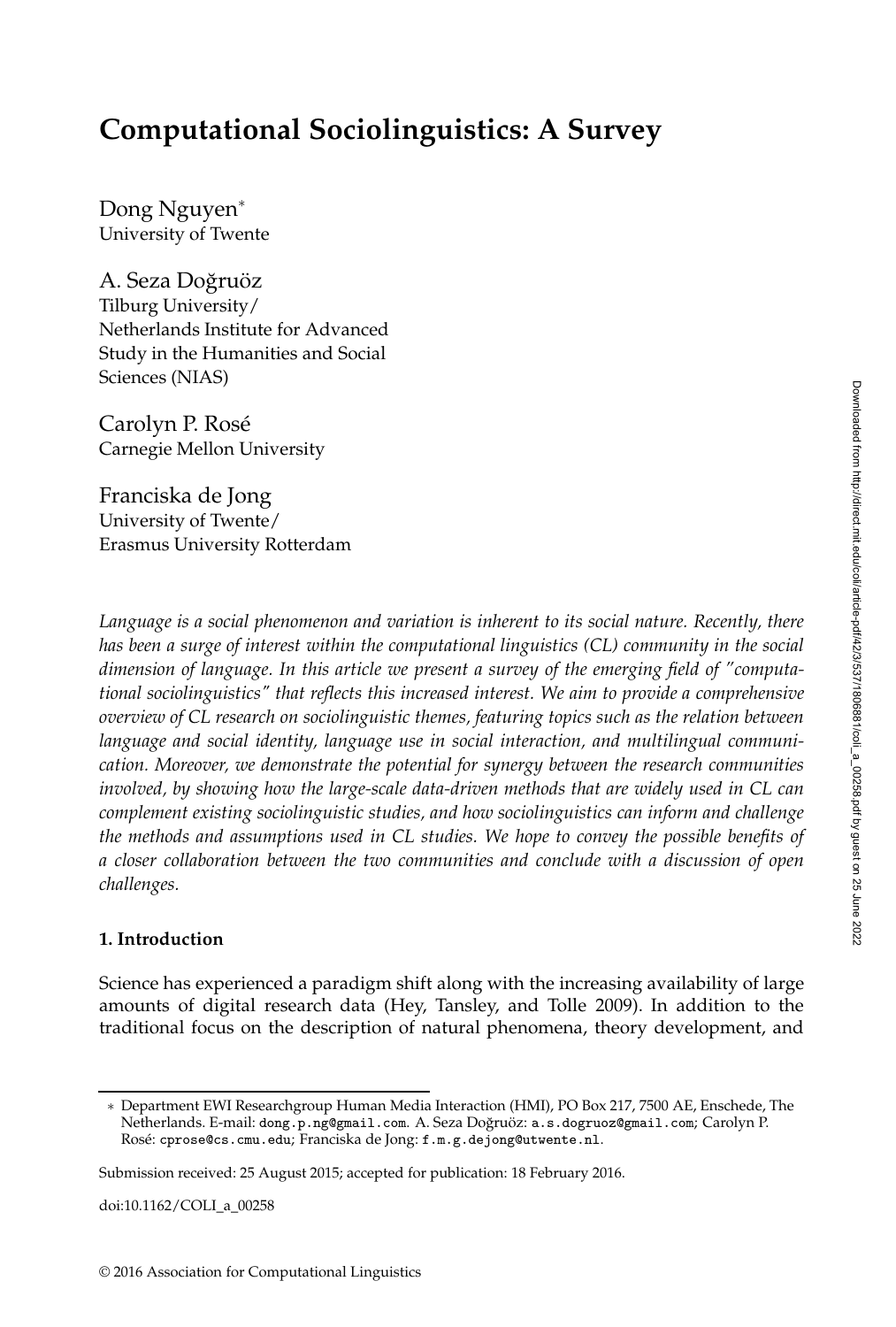computational science, data-driven exploration and discovery have become a dominant ingredient of many methodological frameworks. In line with these developments, the field of computational linguistics (CL) has also evolved.

Human communication occurs in both verbal and nonverbal form. Research on computational linguistics has primarily focused on capturing the informational dimension of language and the structure of verbal information transfer. In the words of Krishnan and Eisenstein (2015), computational linguistics has made great progress in modeling language's informational dimension, but with a few notable exceptions, computation has had little to contribute to our understanding of language's social dimension. The recent increase in interest of computational linguists to study language in social contexts is partly driven by the ever increasing availability of social media data. Data from social media platforms provide a strong incentive for innovation in the CL research agenda and the surge in relevant data opens up methodological possibilities for studying text as social data. Textual resources, like many other language resources, can be seen as a data type that is signaling all kinds of social phenomena. This is related to the fact that language is one of the instruments by which people construct their online identity and manage their social network. Of course, there are challenges as well. For example, social media language is more colloquial and contains more linguistic variation, such as the use of slang and dialects, than the language in data sets that have been commonly used in CL research (e.g., scientific articles, newswire text, and the *Wall Street Journal*) (Eisenstein 2013b). However, an even greater challenge is that the relation between social variables and language is typically fluid and tenuous, whereas the CL field commonly focuses on the level of literal meaning and language structure, which is more stable.

The tenuous connection between social variables and language arises because of the symbolic nature of the relation between them. With the language chosen a social identity is signaled, which may buy a speaker $1$  something in terms of footing within a conversation; or, in other words, for speakers there is room for choice in how to use their linguistic repertoire in order to achieve social goals. This freedom of choice is often referred to as the **agency** of speakers and the linguistic symbols chosen can be thought of as a form of social currency. Speakers may thus make use of specific words or stylistic elements to represent themselves in a certain way. However, because of this agency, social variables cease to have an essential connection with language use. It may be the case, for example, that on average female speakers display certain characteristics in their language more frequently than their male counterparts. Nevertheless, in specific circumstances, females may choose to de-emphasize their identity as females by modulating their language usage to sound more male. Thus, although this exception serves to highlight rather than challenge the commonly accepted symbolic association between gender and language, it nevertheless means that it is less feasible to predict how a woman will sound in a randomly selected context.

Speaker agency also enables creative violations of conventional language patterns. Just as with any violation of expectations, these creative violations communicate indirect meanings. As these violations become conventionalized, they may be one vehicle towards language change. Thus, agency plays a role in explaining the variation in and dynamic nature of language practices, both within individual speakers and across speakers. This variation is manifested at various levels of expression—the choice

<sup>1</sup> We use the term "speaker" for an individual who has produced a message, either as spoken word or in textual format. When discussing particular social media sites, we may refer to "users" as well.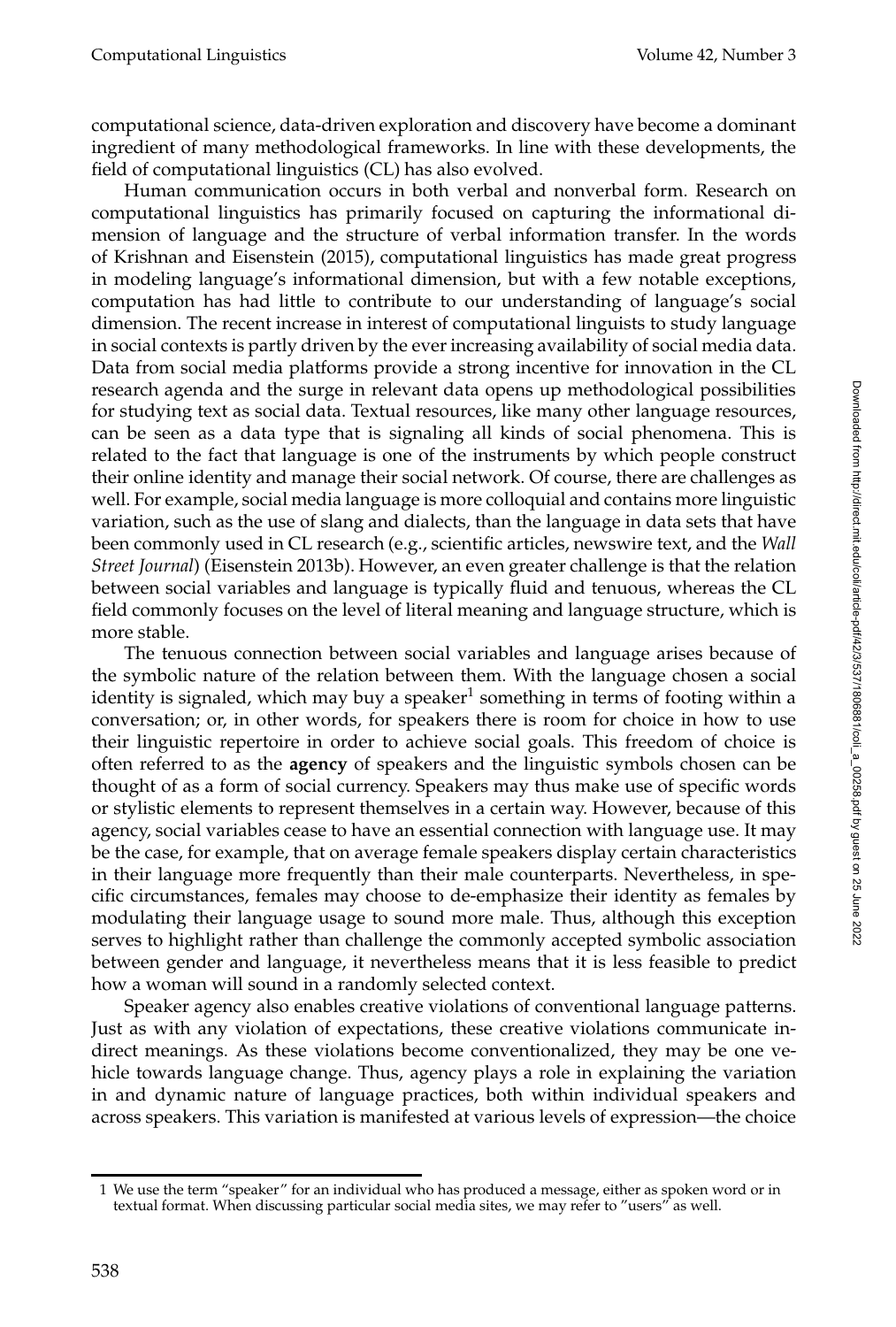of lexical elements, phonological variants, semantic alternatives, and grammatical patterns—and plays a central role in the phenomenon of linguistic change. The audience, demographic variables (e.g., gender, age), and speaker goals are among the factors that influence how variation is exhibited in specific contexts. Agency thus increases the intricate complexity of language that must be captured in order to achieve a social interpretation of language.

Sociolinguistics investigates the reciprocal influence of society and language on each other. Sociolinguists traditionally work with spoken data using qualitative and quantitative approaches. Surveys and ethnographic research have been the main methods of data collection (Weinreich, Labov, and Herzog 1968; Trudgill 1974; Milroy and Milroy 1985; Eckert 1989; Milroy and Gordon 2003; Tagliamonte 2006). The data sets used are often selected and/or constructed to facilitate controlled statistical analyses and insightful observations. However, the resulting data sets are often small in size compared with the standards adopted by the CL community. The massive volumes of data that have become available from sources such as social media platforms have provided the opportunity to investigate language variation more broadly. The opportunity for the field of sociolinguistics is to identify questions that this massive but messy data would enable them to answer. Sociolinguists must then also select an appropriate methodology. However, typical methods used within sociolinguistics would require sampling the data down. If they take up the challenge to instead analyze the data in its massive form, they may find themselves open to partnerships in which they may consider approaches more typical in the field of CL.

As more and more researchers in the field of CL seek to interpret language from a social perspective, an increased awareness of insights from the field of sociolinguistics could inspire modeling refinements and potentially lead to performance gains. Recently, various studies (Volkova, Wilson, and Yarowsky 2013; Stoop and van den Bosch 2014; Hovy 2015) have demonstrated that existing NLP tools can be improved by accounting for linguistic variation due to social factors, and Hovy and Søgaard (2015) have drawn attention to the fact that biases in frequently used corpora, such as the *Wall Street Journal*, cause NLP tools to perform better on texts written by older people. The rich repertoire of theory and practice developed by sociolinguists could influence the field of CL also in more fundamental ways. The boundaries of communities are often not as clear-cut as they may seem and the impact of agency has not been sufficiently taken into account in many computational studies. For example, an understanding of linguistic agency can explain why and when there might be more or less of a problem when making inferences about people based on their linguistic choices. This issue is discussed in depth in some recent computational work related to gender, specifically, Bamman, Eisenstein, and Schnoebelen (2014) and Nguyen et al. (2014), who provide a critical reflection on the operationalization of gender in CL studies.

The increasing interest in analyzing and modeling the social dimension of language within CL encourages collaboration between sociolinguistics and CL in various ways. However, the potential for synergy between the two fields has not been explored systematically so far (Eisenstein 2013b) and to date there is no overview of the common and complementary aspects of the two fields. This article aims to present an integrated overview of research published in the two communities and to describe the state-ofthe-art in the emerging multidisciplinary field that could be labeled as "computational sociolinguistics." The envisaged audiences are CL researchers interested in sociolinguistics and sociolinguists interested in computational approaches to study language use. We hope to demonstrate that there is enough substance to warrant the recognition of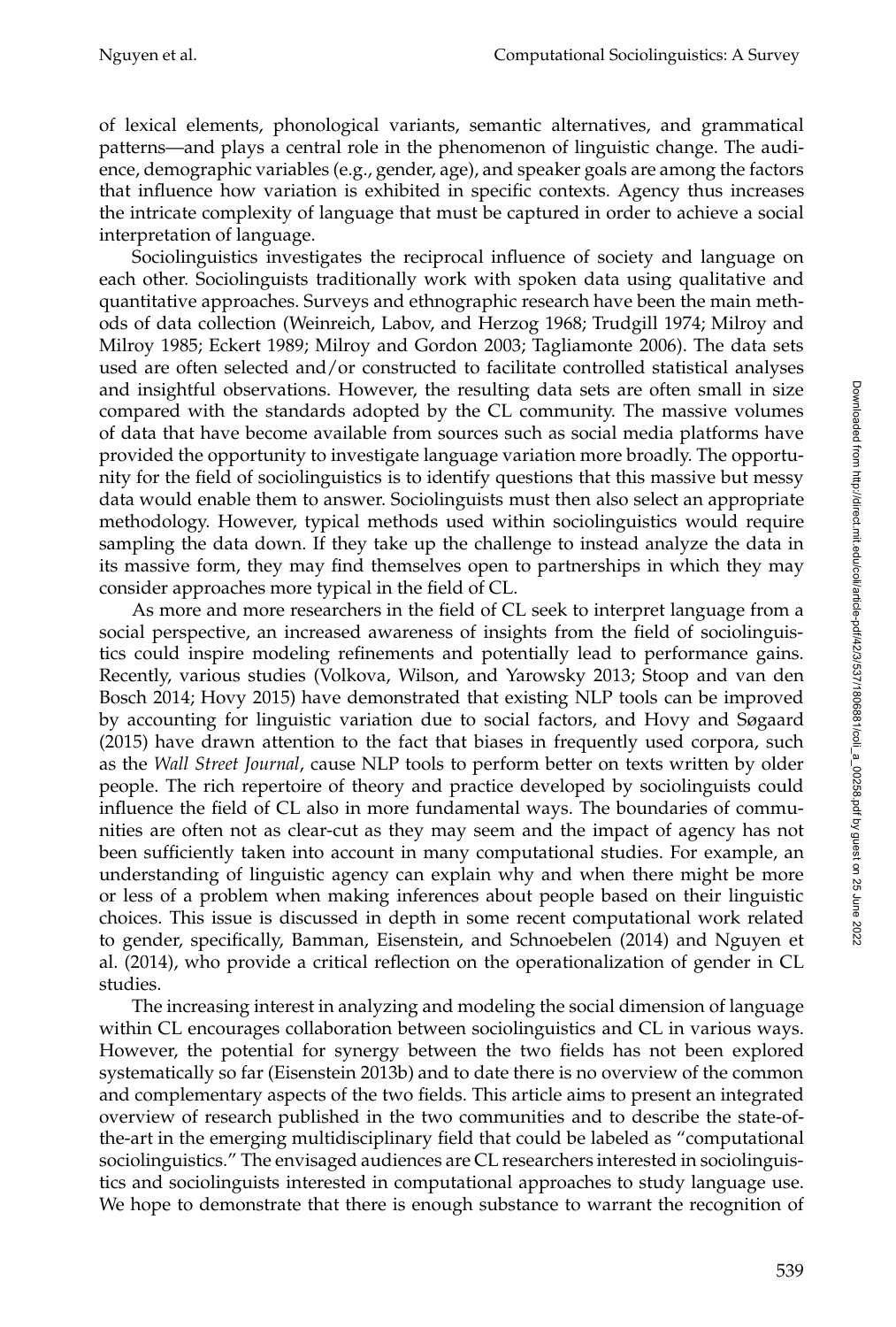computational sociolinguistics as an autonomous yet multidisciplinary research area. Furthermore, we hope to convey that this is the moment to develop a research agenda for the scholarly community that maintains links with both sociolinguistics and computational linguistics.

In the remaining part of this section, we discuss the rationale and scope of our survey in more detail as well as the potential impact of integrating the social dimensions of language use in the development of practical NLP applications. In Section 2 we discuss methods for computational sociolinguistics, in which we reflect on methods used in sociolinguistics and computational linguistics. In Section 3, on language and social identity construction, we discuss how speakers use language to shape perception of their identity and focus on computational approaches to model language variation based on gender, age and geographical location. In Section 4, on language and social interaction, we move from individual speakers to pairs, groups, and communities and discuss the role of language in shaping personal relationships, the use of style-shifting, and the adoption of norms and language change in communities. In Section 5 we discuss multilingualism and social interaction, in which we present an overview of tools for processing multilingual communication, such as parsers and language identification systems. We will also discuss approaches for analyzing patterns in multilingual communication from a computational perspective. In Section 6 we conclude with a summary of major challenges within this emerging field.

#### **1.1 Rationale for a Survey of Computational Sociolinguistics**

The increased interest in studying a social phenomenon such as language use from a data-driven or computational perspective exemplifies a more general trend in scholarly agendas. The study of social phenomena through computational methods is commonly referred to as "*computational social science*" (Lazer et al. 2009). The increasing interest of social scientists in computational methods can be regarded as illustrating the general increase of attention for cross-disciplinary research perspectives. "Multidisciplinary," "interdisciplinary," "cross-disciplinary," and "transdisciplinary" are among the labels used to mark the shift from monodisciplinary research formats to models of collaboration that embrace diversity in the selection of data and methodological frameworks. However, in spite of various attempts to harmonize terminology, the adoption of such labels is often poorly supported by definitions and they tend to be used interchangeably. The objectives of research rooted in multiple disciplines often include the ambition to resolve real-world or complex problems, to provide different perspectives on a problem, or to create cross-cutting research questions, to name a few (Choi and Pak 2006).

The emergence of research agendas for (aspects of) computational sociolinguistics fits in this trend. We will use the term **computational sociolinguistics** for the emerging research field that integrates aspects of sociolinguistics and computer science in studying the relation between language and society from a computational perspective. This survey article aims to show the potential of leveraging massive amounts of data to study social dynamics in language use by combining advances in computational linguistics and machine learning with foundational concepts and insights from sociolinguistics. Our goals for establishing computational sociolinguistics as an independent research area include the development of tools to support sociolinguists, the establishment of new statistical methods for the modeling and analysis of data that contains linguistic content as well as information on the social context, and the development or refinement of NLP tools based on sociolinguistic insights.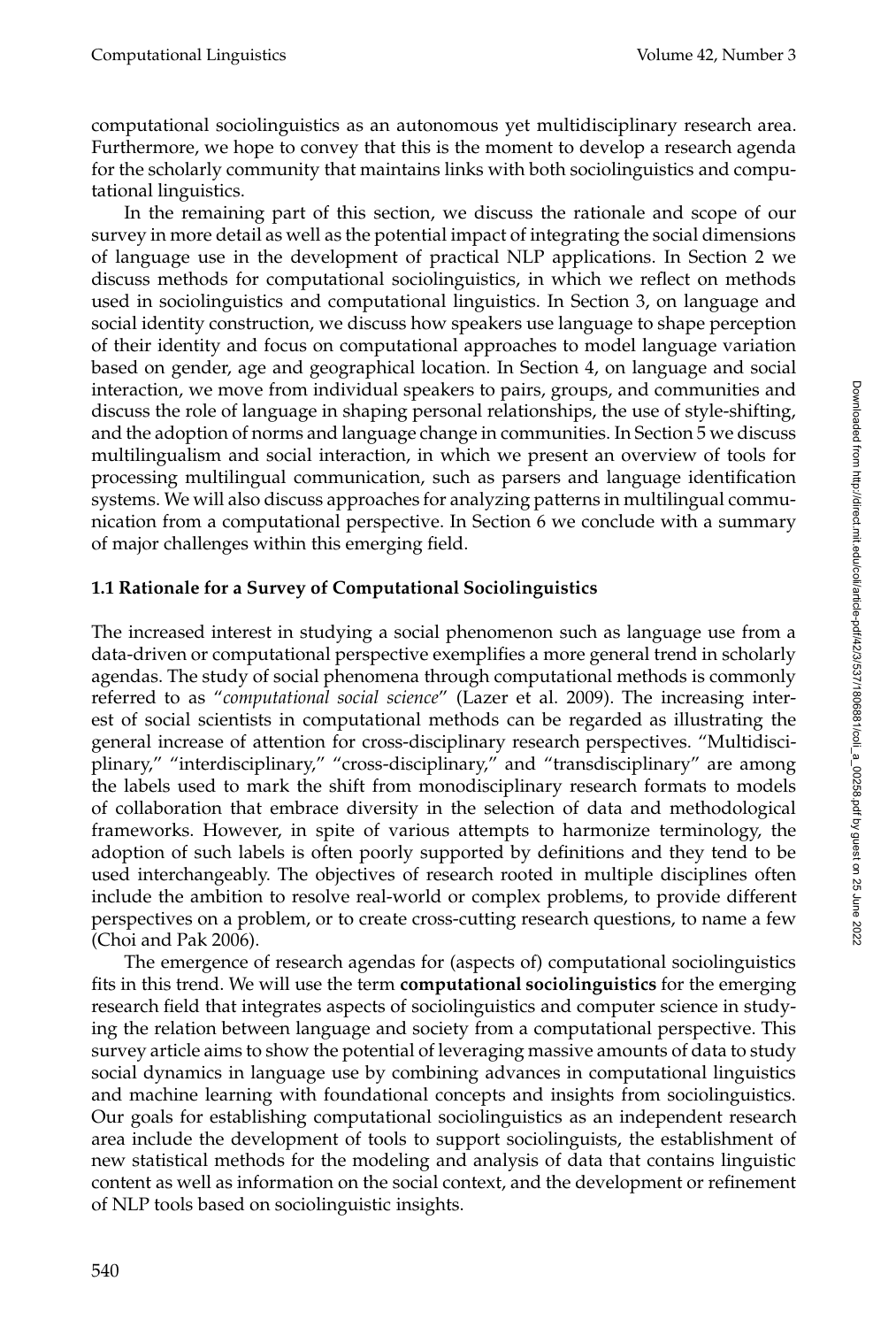# **1.2 Scope of the Discussion**

Given the breadth of this field, we will limit the scope of this survey as follows. First of all, the coverage of sociolinguistics topics will be selective and primarily determined by the work within computational linguistics that touches on sociolinguistic topics. For readers with a wish for a more complete overview of sociolinguistics, we recommend the introductory readings by Bell (2013), Holmes (2013), and Meyerhoff (2011).

The availability of social media and other online language data in computermediated formats is one of the primary driving factors for the emergence of computational sociolinguistics. A relevant research area is therefore the study of computer-mediated communication (Herring 1996). Considering the strong focus on speech data within sociolinguistics, there is much potential for computational approaches to be applied to spoken language as well. Moreover, the increased availability of recordings of spontaneous speech and transcribed speech has inspired a revival in the study of the social dimensions of spoken language (Jain et al. 2012), as well as in the analysis of the relation between the verbal and the nonverbal layers in spoken dialogues (Truong et al. 2014). As online data increasingly becomes multimodal—for example, with the popularity of vlogs (video blogs)—we expect the use of spoken word data for computational sociolinguistics to increase. Furthermore, we expect that multimodal analysis, a topic that has been the focus of attention in the field of human–computer interaction for many years, will also receive attention in computational sociolinguistics.

In the study of communication in pairs and groups, the individual contributions are often analyzed in context. Therefore, much of the work on language use in settings with multiple speakers draws from foundations in discourse analysis (Hyland 2004; Martin and White 2005; De Fina, Schiffrin, and Bamberg 2006; Schegloff 2007), pragmatics (such as speech act theory [Searle 1969; Austin 1975]), rhetorical structure theory (Mann and Thompson 1988; Taboada and Mann 2006), and social psychology (Giles and Coupland 1991; Postmes, Spears, and Lea 2000; Richards 2006). For studies within the scope of computational sociolinguistics that build upon these fields the link with the foundational frameworks will be indicated. Another relevant field is computational stylometry (Holmes 1998; Stamatatos 2009; Daelemans 2013), which focuses on computational models of writing style for various tasks such as plagiarism detection, author profiling, and authorship attribution. Here we limit our discussion to publications on topics such as the link between style and social variables.

# **1.3 NLP Applications**

Besides yielding new insights into language use in social contexts, research in computational sociolinguistics could potentially also impact the development of applications for the processing of textual social media and other content. For example, user profiling tools might benefit from research on automatically detecting the gender (Burger et al. 2011), age (Nguyen et al. 2013), geographical location (Eisenstein et al. 2010), or affiliations of users (Piergallini et al. 2014) based on an analysis of their linguistic choices. The cases for which the interpretation of the language used could benefit most from using variables such as age and gender are usually also the ones for which it is most difficult to automatically detect those variables. Nevertheless, in spite of this kind of challenge, there are some published proofs of concept that suggest potential value in advancing past the typical assumption of homogeneity of language use embodied in current NLP tools. For example, incorporating how language use varies across social groups has improved word prediction systems (Stoop and van den Bosch 2014), algorithms for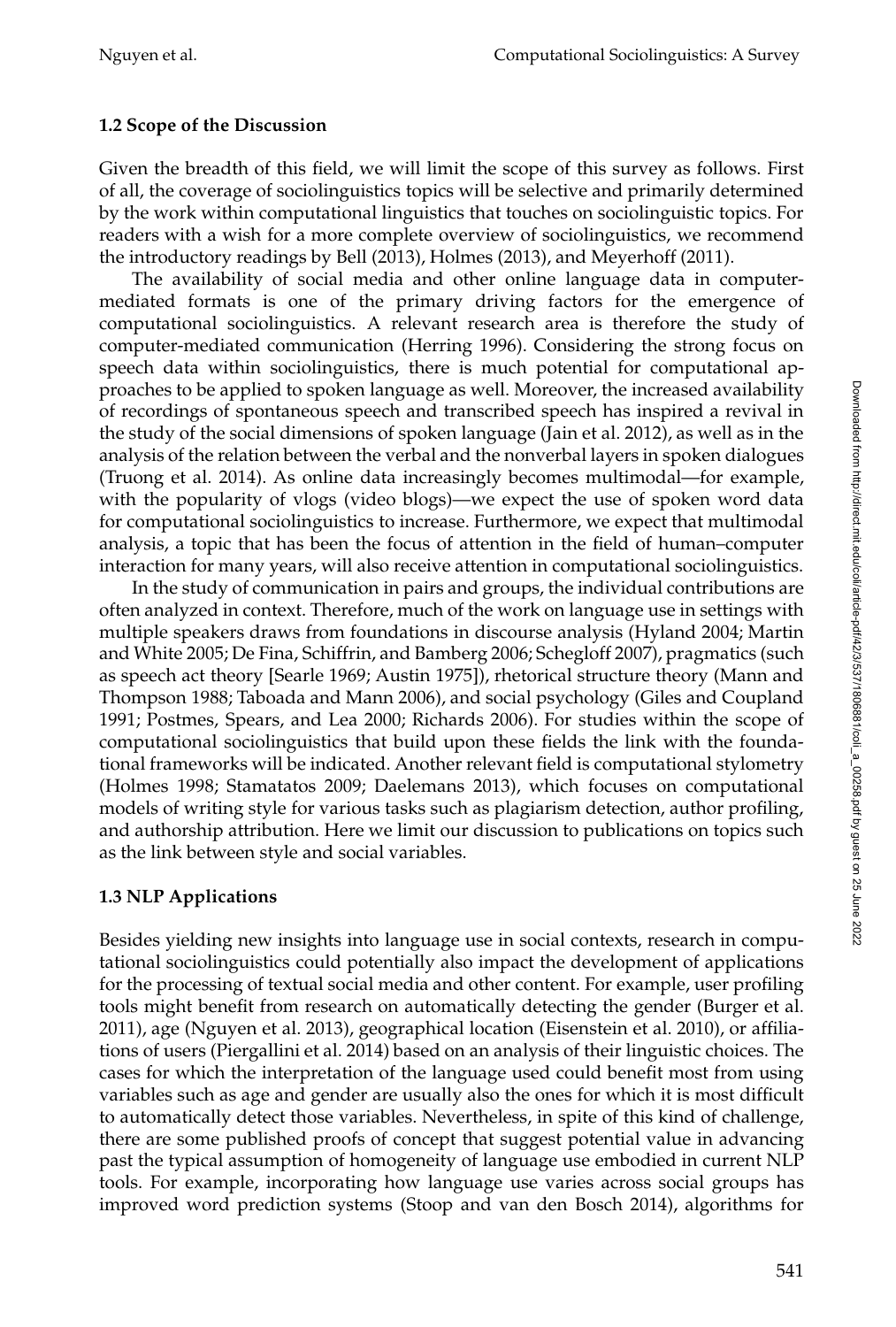cyberbullying detection (Dadvar et al. 2012), and sentiment-analysis tools (Volkova, Wilson, and Yarowsky 2013; Hovy 2015). Hovy and Søgaard (2015) show that POS taggers trained on well-known corpora such as the English Penn Treebank perform better on texts written by older authors. They draw attention to the fact that texts in various frequently used corpora are from a biased sample of authors in terms of demographic factors. Furthermore, many NLP tools currently assume that the input consists of monolingual text, but this assumption does not hold in all domains. For example, social media users may use multiple language varieties, even within a single message. To be able to automatically process these texts, NLP tools that are able to deal with multilingual texts are needed (Solorio and Liu 2008b).

### **2. Methods for Computational Sociolinguistics**

As discussed, one important goal of this article is to stimulate collaboration between the fields of sociolinguistics in particular and social science research related to communication at large on the one hand, and computational linguistics on the other hand. By addressing the relationship with methods from both sociolinguistics and the social sciences in general we are able to underline two expectations. First of all, we are convinced that sociolinguistics and related fields can help the field of computational linguistics to build richer models that are more effective for the tasks they are or could be used for. Second, the time seems right for the CL community to contribute to sociolinguistics and the social sciences, not only by developing and adjusting tools for sociolinguists, but also by refining the theoretical models within sociolinguistics using computational approaches and contributing to the understanding of the social dynamics in natural language. In this section, we highlight challenges that reflect the current state of the field of computational linguistics. In part these challenges relate to the fact that in the field of language technologies at large, the methodologies of social science research are usually not valued, and therefore also not taught. There is a lack of familiarity with methods that could easily be adopted if understood and accepted. However, there are promising examples of bridge-building that are already occurring in related fields such as learning analytics. More specifically, in the emerging area of discourse analytics there are demonstrations of how these practices could eventually be observed within the language technologies community as well (Rosé in press; Rosé and Tovares 2015; Rosé et al. 2008).

At the outset of multidisciplinary collaboration, it is necessary to understand differences in goals and values between communities, as these differences strongly influence what counts as a contribution within each field, which in turn influences what it would mean for the fields to contribute to one another. Towards that end, we first discuss the related but distinct notions of reliability and validity, as well as the differing roles these notions have played in each field (Section 2.1). This will help lay a foundation for exploring differences in values and perspectives between fields. Here, it will be most convenient to begin with quantitative approaches in the social sciences as a frame of reference. In Section 2.2 we discuss contrasting notions of theory and empiricism as well as the relationship between the two, as that will play an important and complementary role in addressing the concern over differing values. In Section 2.3 we broaden the scope to the spectrum of research approaches within the social sciences, including strong quantitative and strong qualitative approaches, and the relationship between CL and the social disciplines involved. This will help to further specify the concrete challenges that must be overcome in order for a meaningful exchange between communities to take place. In Section 2.4 we illustrate how these issues come together in the role of data, as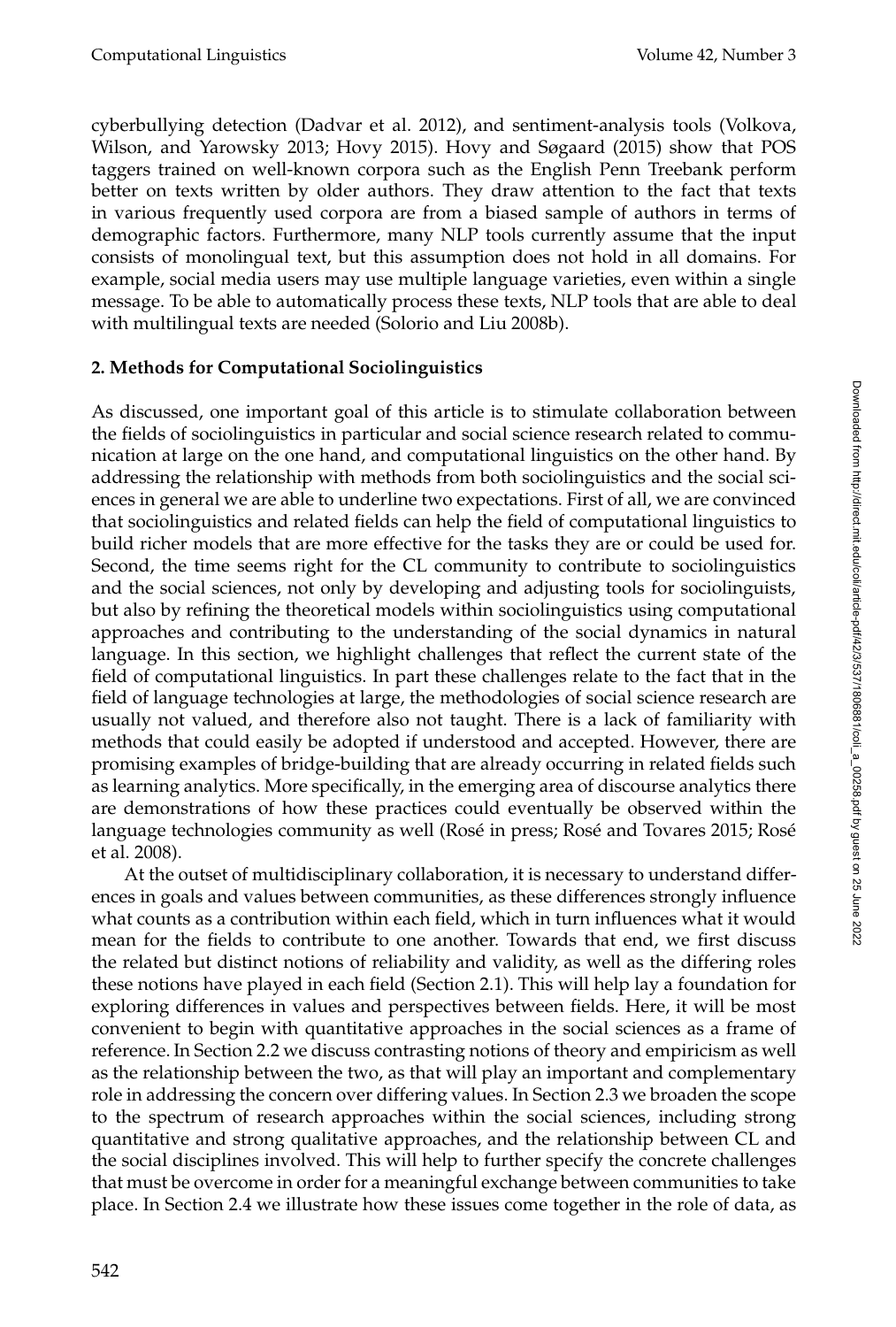the collection, sampling, and preparation of data are of central importance to the work in both fields.

# **2.1 Validation of Modeling Approaches**

The core of much research in the field of computational linguistics, in the past decade especially, is the development of new methods for computational modeling, such as probabilistic graphical models and deep learning within a neural network approach. These novel methods are valued both for the *creativity* that guided the specification of novel model structures and the corresponding requirement for new methods of inference as well as the achievement of *predictive accuracy* on tasks for which there is some notion of a correct answer.

Development of new modeling frameworks is part of the research production cycle both within sociolinguistics (and the social sciences in general) and the CL community, and there is a lot of overlap with respect to the types of methods used. For example, logistic regression is widely utilized by variationist sociolinguists using a program called VARBRUL (Tagliamonte 2006). Similarly, logistic regression is widely used in the CL community, especially in combination with regularization methods when dealing with thousands of variables, for example for age prediction (Nguyen et al. 2013). As another example, latent variable modeling approaches (Koller and Friedman 2009) have grown in prominence within the CL community for dimensionality reduction, managing heterogeneity in terms of multiple domains or multiple tasks (Zhang, Ghahramani, and Yang 2008), and approximation of semantics (Blei, Ng, and Jordan 2003; Griffiths and Steyvers 2004). Similarly, it has grown in prominence within the quantitative branches of the social sciences for modeling causality (Glymour et al. 1987), managing heterogeneity in terms of group effects and subpopulations (Collins and Lanza 2010), and time series modeling (Rabe-Hesketh, Skrondal, and Pickles 2004; Rabe-Hesketh and Skrondal 2012).

The differences in reasons for the application of similar techniques are indicative of differences in values. Whereas in CL there is a value placed on creativity and predictive accuracy, within the social sciences the related notions of *validity* and *reliability* underline the values placed on conceptual contributions to the field. Validity is primarily a measure of the extent to which a research design isolates a particular issue from confounds so that questions can receive clear answers. This typically requires creativity, and frequently research designs for isolating issues effectively are acknowledged for this creativity in much the same way that a novel graphical model would be acknowledged for the elegance of its mathematical formulation. Reliability, on the other hand, is primarily a measure of the reproducibility of a result and might seem to be a distinct notion from predictive accuracy. However, the connection is apparent when one considers that a common notion of reliability is the extent to which two human coders would arrive at the same judgment on a set of data points, whereas predictive accuracy is the extent to which a model would arrive at the same judgment on a set of data points as a set of judgments decided ahead of time by one or more humans.

Although at some deep level there is much in common between the goals and values of the two communities, the differences in values signified by the emphasis on creativity and predictive accuracy on the one side and reliability and validity on the other side nevertheless pose challenges for mutual exchange. Validity is a multifaceted notion, and it is important to properly distinguish it from the related notion of reliability. If one considers shooting arrows at a target, one can consider reliability to be a measure of how much convergence is achieved in location of impact of multiple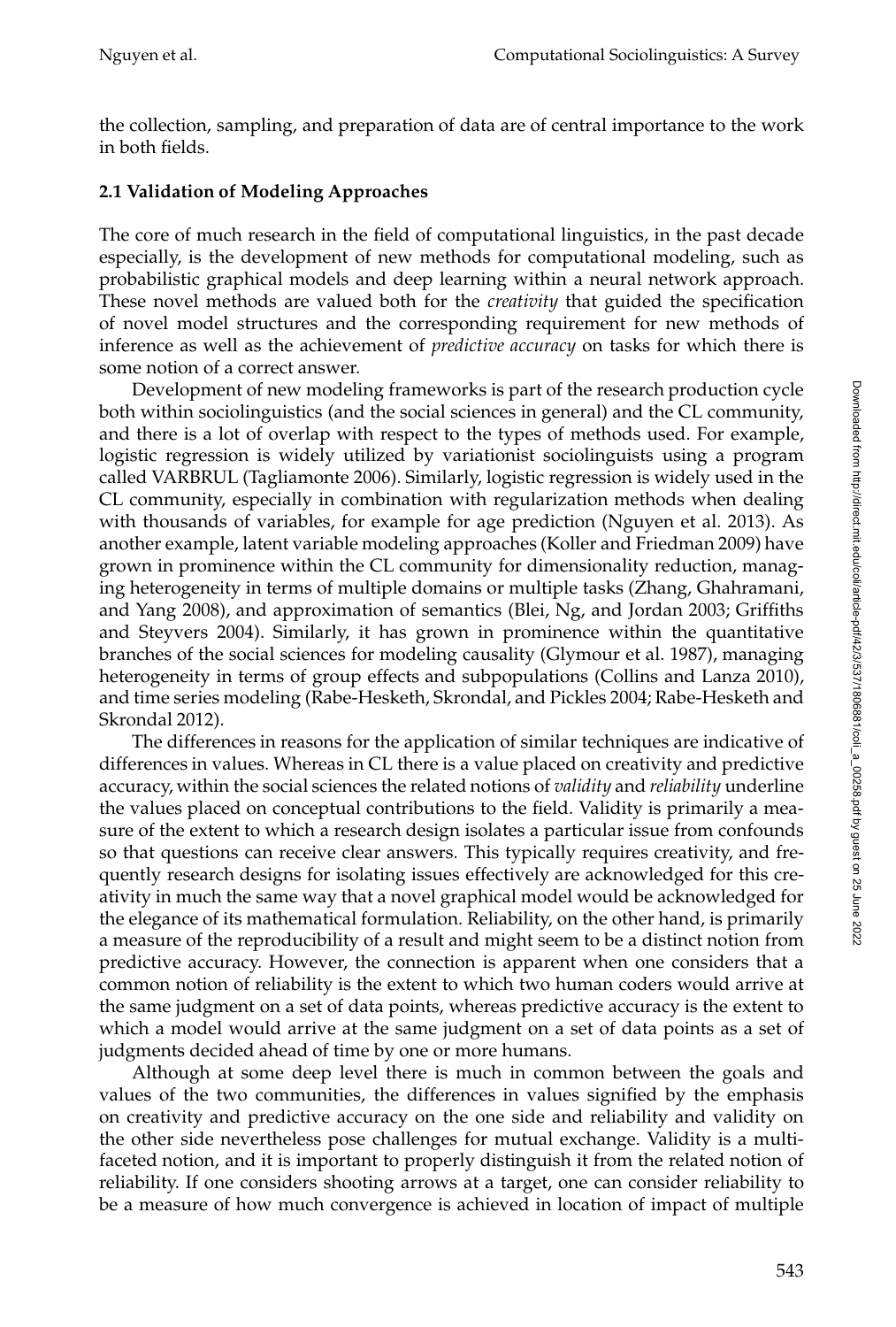arrows. On the other hand, validity is the extent to which the point of convergence centers on the target. Reproducibility of results is highly valued in both fields, which requires reliability wherever human judgment is involved, such as in the production of a gold standard (Carletta 1996; Di Eugenio and Glass 2004). However, before techniques from CL will be adopted by social science researchers, standards of validation from the social sciences will likely need to be addressed (Krippendorff 2013). We will see that this notion requires more than the related notion of creativity as appreciated within the field of CL.

One aspect that is germane to the notion of validity that goes beyond pure creativity is the extent to which the essence that some construct actually captures corresponds to the intended quantity. This aspect of validity is referred to as **face validity**. For example, the face validity of a sentiment analysis tool could be tested as follows. First, an automatic measure of sentiment would be applied to a text corpus. Then, texts would be sorted by the resulting sentiment scores and the data points from the end points and middle compared with one another. Are there consistent and clear distinctions in sentiment between beginning, middle, and end? Is sentiment the main thing that is captured in the contrast, or is something different really going on? Although the CL community has frequently upheld high standards of reliability, it is rare to find work that deeply questions whether the models are measuring the right thing. Nevertheless, this deep questioning is core to high-quality work in the social sciences, and without it, the work may appear weak.

Another important notion is **construct validity**, or the extent to which the experimental design manages extraneous variance effectively. If the design fails to do so, it affects the interpretability of the result. This notion applies when we interpret the learned weights of features in our models to make statements about language use. When not controlling for confounding variables, the feature weights are misleading and valid interpretation is not possible. For example, many studies on gender prediction (see Section 3) ignore extraneous variables such as age, whereas gender and age are known to interact with each other highly. Where confounds may not have been properly eliminated in an investigation, again, the results may appear weak regardless of the numbers associated with the measure of predictive accuracy.

Another important methodological idea is **triangulation**. Simply put, it is the idea that if you look at the same object through different lenses, each of which is designed to accentuate and suppress different kinds of details, you get more information than if you looked through just one—this is analogous to the value obtained through the use of ensemble methods like *bagging*. Triangulation is thus an important way of strengthening research findings in the social sciences by leveraging multiple views simultaneously rather than just using one in addressing a question. Sentiment analysis can again be used for illustration purposes. Consider a blog corpus for which the age of each individual blogger is available. Let's assume that a model for predicting age allocated high weights to some sentiment-related words. This may be considered as evidence that the model is consistent with previous findings that older people use more words that express a positive sentiment. Another method could measure sentiment for each blog individually. If the measured sentiment would correlate with the age of bloggers across the corpus, the two methods for investigating the connection between age and sentiment would tell the same story and the confidence in the validity of the story would increase. This type of confirming evidence is referred to as an indication of **convergent validity**.

Another form of triangulation is where distinctions known to exist are confirmed. For this example, assume that a particular model for predicting political affiliation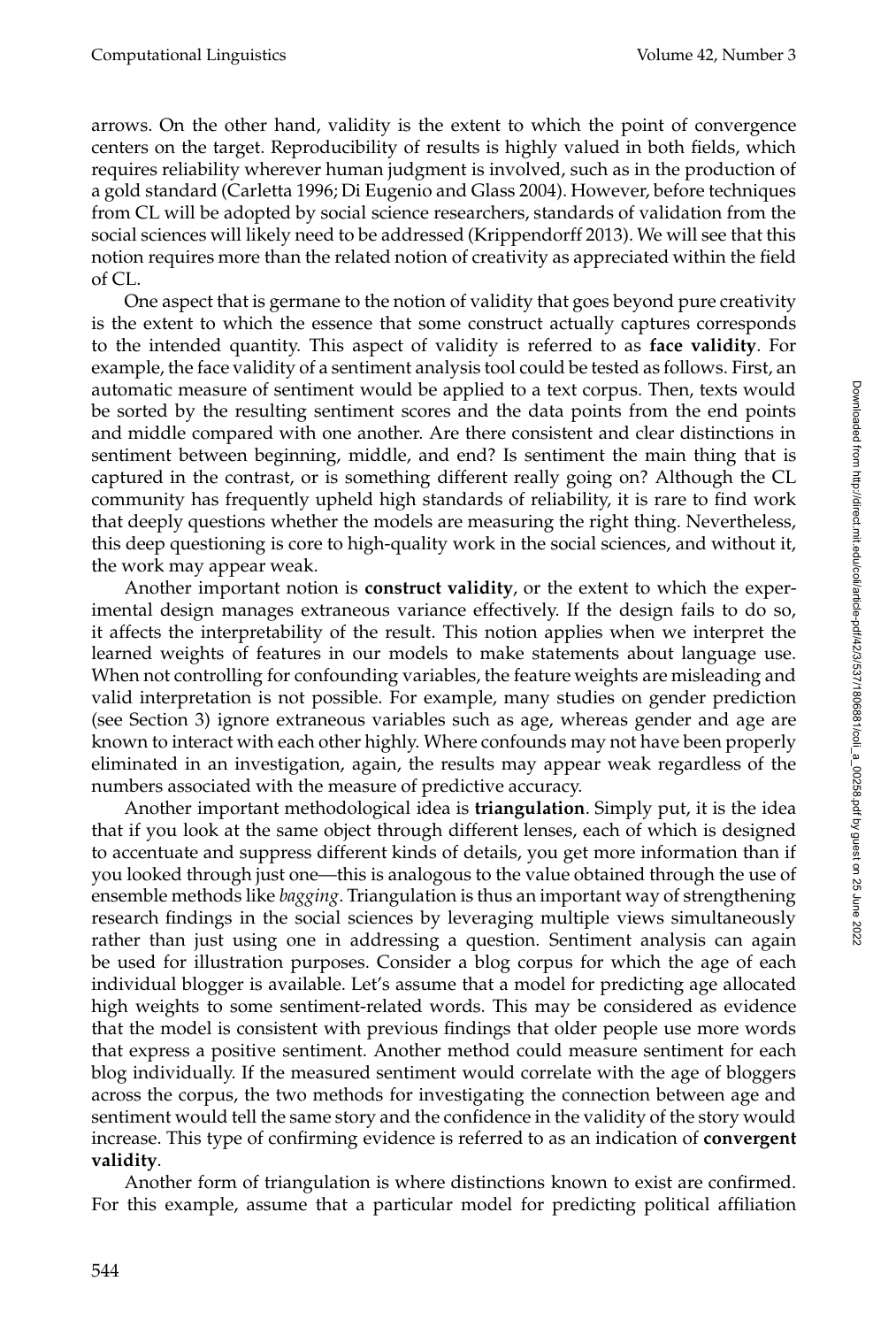placed high weights on some sentiment-related words in a corpus related to issues for which those affiliated with one political perspective would take a different stance than those affiliated with another perspective, and this affiliation is known for all data points. The experimenters may conclude that this evidence is consistent with previous findings suggesting that voters express more positive sentiment towards political stances they are in favor of. If this is true, then if the model is applied to a corpus where both parties agree on a stance, the measure of sentiment should become irrelevant. Assuming the difference in the role of sentiment between the corpora is consistent with what is expected, the interpretation is strengthened. This is referred to as **divergent validity** because an expected difference in relationship is confirmed. Seeking convergent and divergent validity is a mark of high quality work in the social sciences, but it is rare in evaluations in the field of CL, and without it, again, the results may appear weak from a social science perspective. In order for methods from CL to be acceptable for use within the social sciences, these perceived weaknesses must be addressed.

# **2.2 Theory versus Empiricism**

In the previous section we discussed the importance placed on validity within the social sciences that stems from the goal of isolating an issue in order to answer questions. In order to clarify why that is important, it is necessary to discuss the value placed on theory versus empiricism.

Within the CL community, a paradigm shift took place after the middle of the 1990s. Initially, approaches that combined symbolic and statistical methods were of interest (Klavans and Resnik 1996). But with the focus on very large corpora and new frameworks for large-scale statistical modeling, symbolic- and knowledge-driven methods have been largely left aside, though the presence of linguistics as an active force can still be seen in some areas of computational linguistics, such as tree banking. Along with older symbolic methods that required carefully crafted grammars and lexicons, the concept of knowledge source has become strongly associated with the notion of theory, which is consistent with the philosophical notion of linguistic theory advocated by Chomskyan linguistics and other formal linguistic theories (Green 1992; Backofen and Smolka 1993; Wintner 2002; Schneider, Dowdall, and Rinaldi 2004). As knowledge-based methods have to a large extent been replaced with statistical models, a grounding in linguistic theory has become less and less valued. A desire to replace theory with empiricism dominated the zeitgeist and drove progress within the field. Currently, the term *theory* seems to be associated with old and outdated approaches. It often has a negative connotation in contrast to the positive reception of empiricism, and contemporary modeling approaches are believed to have a greater ability to offer insights into language than symbolic modeling frameworks.

In contrast, in the social sciences the value of a contribution is measured in terms of the extent to which it contributes towards theory. Theories may begin with humanoriginated ideas. But these notions are only treated as valuable if they are confirmed through empirical methods. As these methods are applied, theoretical models gain empirical support. Findings are ratified and then accumulated. Therefore, theories become storehouses for knowledge obtained through empirical methods. Atheoretical empiricism is not attractive within the social sciences, where the primary value is on building theory and engaging theory in the interpretation of models.

As CL seeks to contribute to sociolinguistics and the social sciences, this divide of values must be addressed in order to avoid the fields talking at cross purposes. To stimulate collaboration between fields, it is important not only to focus on task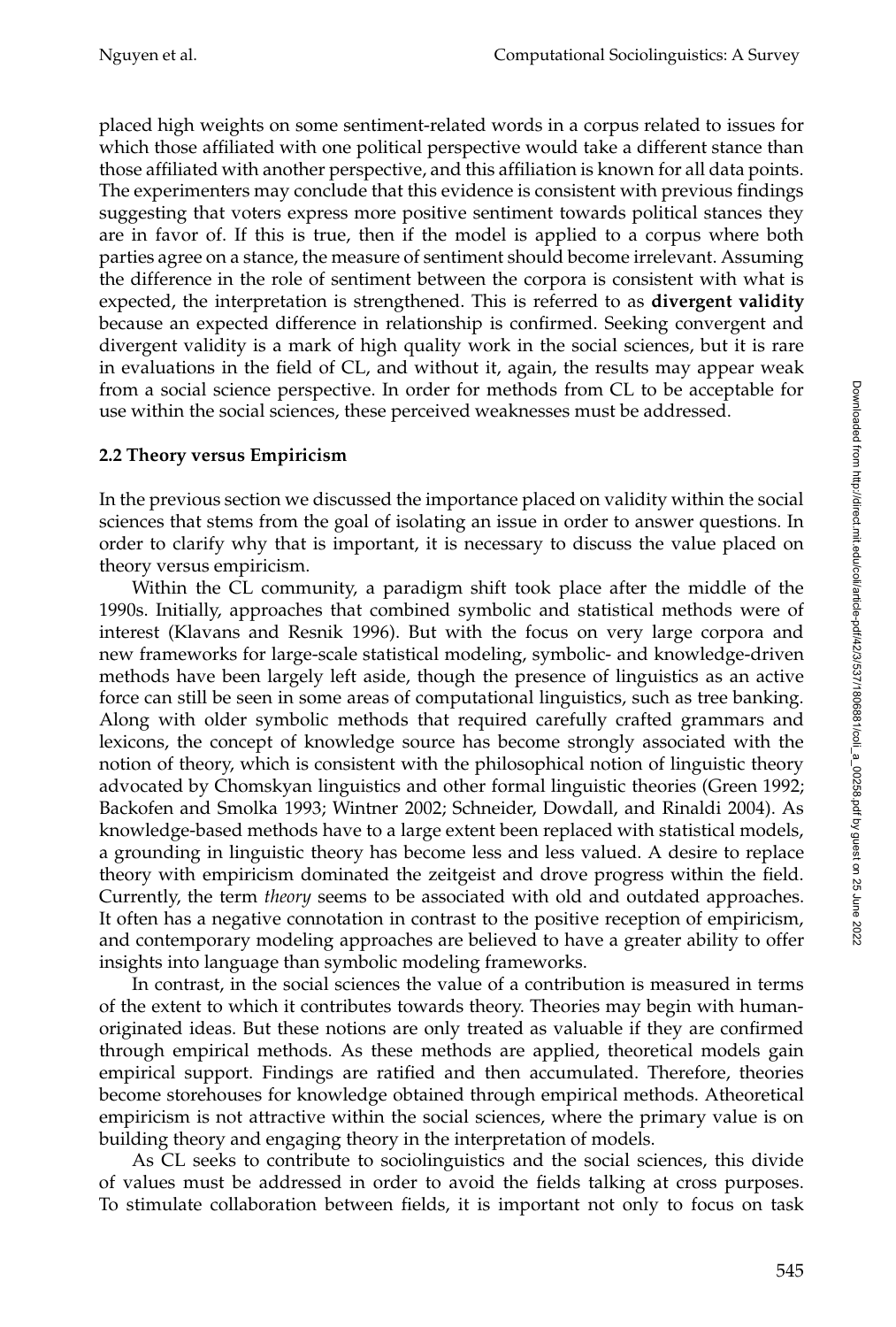performance, but also to integrate existing theories into the computational models and use these models to refine or develop new theories.

### **2.3 Quantitative versus Qualitative Approaches**

The social sciences have both strong qualitative and quantitative branches. Similarly, sociolinguistics has branches in qualitative research (e.g., interactional sociolinguistics) and quantitative research (variationist sociolinguistics). From a methodological perspective, most computational sociolinguistics' work has a strong resemblance with quantitative and therefore variationist sociolinguistics, which has a strong focus on statistical analysis to uncover the distribution of sociolinguistic variables (Tagliamonte 2006). So far, we have mostly reflected on methods used in CL and their commonality with the methods used in the quantitative branches in sociolinguistics and the social sciences, but the time is right for a greater focus on how qualitative methods may also be of use. Some thoughts about what that might look like can be found in the work of Rosé and Tovares (2015), who explore the productive tension between the two branches as it relates to interaction analysis. The field of computational linguistics could benefit from exploring this tension to a greater degree in its own work—for example, by taking a deeper look at data through human eyes as part of the validation of constructed models.

The tension between qualitative and quantitative branches can be illustrated with the extent to which the agency of speakers is taken into account. As explained in the Introduction, linguistic agency refers to the freedom of speakers to make choices about how they present themselves in interaction. A contrasting notion is the extent to which social structures influence the linguistic choices speakers make. Regardless of research tradition, it is acknowledged that speakers both have agency and are simultaneously influenced by social structures. The question is which is emphasized in the research approach. Quantitative researchers believe that the most important variance is captured by representation of the social structure. They recognize that this is a simplification, but the value placed on quantification for the purpose of identifying causal connections between variables makes the sacrifice of accuracy worth it. In the field of CL, this valuing is analogous to the well-known saying that all models are wrong, but some are nevertheless useful. On the other side are researchers committed to the idea that the most important and interesting aspects of language use are the ones that violate norms in order for the speaker to achieve a goal. These researchers may doubt that the bulk of choices made by speakers can be accounted for by social structures. We see the balance and tension between the ideas of language reflecting established social structures and language arising from speaker agency within current trends in variationist sociolinguistics. Much of that work focused on the ways in which language variation can be accounted for by reference to social structures (Bell 2013). On the other hand, more recently, the agency of speakers is playing a more central role as well in variationist sociolinguistics (Eckert 2012).

Whereas in CL qualitative research is sometimes dismissed as being quantitative work that lacks rigor, one could argue that high-quality qualitative research has a separate notion of rigor and depth that is all its own (Morrow and Brown 1994). An important role for qualitative research is to challenge the operationalizations constructed by quantitative researchers. To achieve the adoption of CL methods and models by social science researchers, the challenges from the qualitative branches of the social sciences will become something to consider carefully.

As computational linguistics shares more values with variationist sociolinguistics, many studies within computational sociolinguistics also focus on the influence of social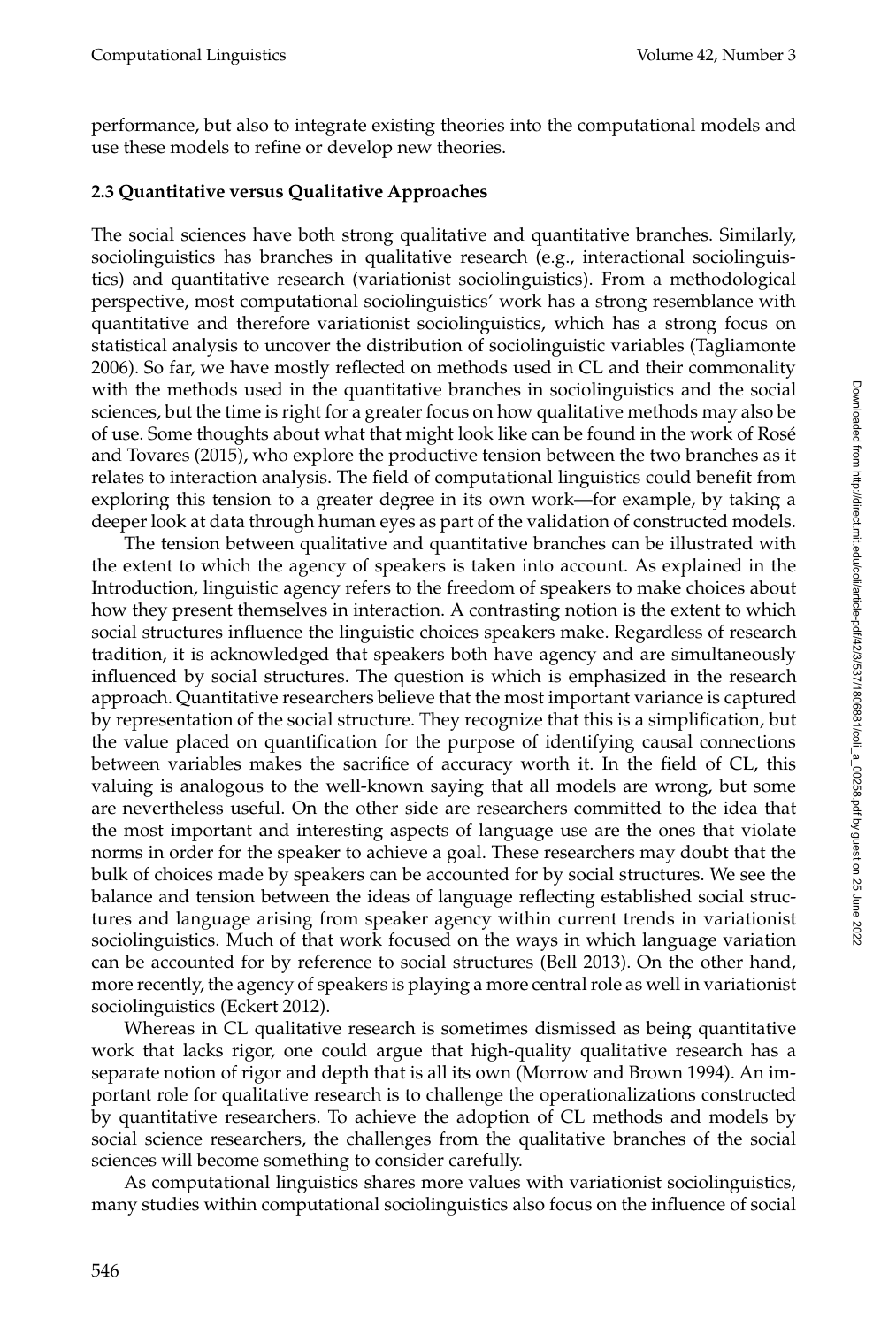structures. For example, work on predicting social variables such as gender (Section 3) is built on the idea that gender determines the language use of speakers. However, such research ignores the agency of speakers: Speakers use language to construct their identity and thus not everyone might write in a way that reflects their biological sex. Moving forward, it would make sense for researchers in computational sociolinguistics to reflect on the dominant role of social structures over agency. Some work in CL has already begun to acknowledge the agency of speakers when interpreting findings (Bamman, Eisenstein, and Schnoebelen 2014; Nguyen et al. 2014).

One way of conceptualizing the contrast between the usage of computational models in the two fields is to reconsider the trade-off between maximizing interpretability typical of the social sciences and sociolinguistics—and maximizing predictive accuracy, typical of CL. Both fields place a premium on rigor in evaluation and generalization of results across data sets. To maintain a certain standard of rigor, the CL community has produced practices for standardization of metrics, sampling, and avoidance of overfitting or overestimation of performance through careful separation of training and testing data at all stages of model development. Within the social sciences, the striving for rigor has also produced statistical machinery for analysis, but most of all it has resulted in an elaborate process for validation of such modeling approaches and practices for careful application and interpretation of the results.

One consequence of the focus on interpretability within the social sciences is that models tend to be kept small and simple in terms of the number of parameters, frequently no more than 10, or at least no more than 100. Because the models are kept simple, they can be estimated on smaller data sets, as long as sampling is done carefully and extraneous variance is controlled. In the CL community, it is more typical for models to include tens of thousands of parameters or more. For such large models, massive corpora are needed to prevent overfitting. As a result, research in the CL community is frequently driven by the availability of large corpora, which explains the large number of recent papers on data from the Web, such as Twitter and Wikipedia. Because of this difference in scale, a major focus on parallelization and approximate inference has been an important focus of work in CL (Heskes, Albers, and Kappen 2002), whereas interest in such methods has only recently grown within the social sciences.

# **2.4 Spotlight on Corpora and Other Data**

Data collection is a fundamental step in the research cycle for researchers in both sociolinguistics and computational linguistics. Here we will reflect on the differences in the practices and traditions within both fields and on the emerging use of online data. In the subsequent sections of this survey, there will be dedicated subsections about the data sources used in the specific studies relevant to the discussed themes (e.g., on identity construction).

Traditionally, sociolinguists have been interested in data sets that capture informal speech (also referred to as the *vernacular*), that is, the kind of language used when speakers are not paying attention (Tagliamonte 2006). A variety of methods have been used to collect data, including observation, surveys, and interviews (Tagliamonte 2006; Mallinson, Childs, and Herk 2013). The sociolinguistic data sets are carefully prepared to enable in-depth analyses of how a speech community operates, carefully observing standards of reliability and validity as discussed previously. Inevitably, these data collection methods are labor-intensive and time-consuming. The resulting data sets are often small in comparison with the ones used within computational linguistics. The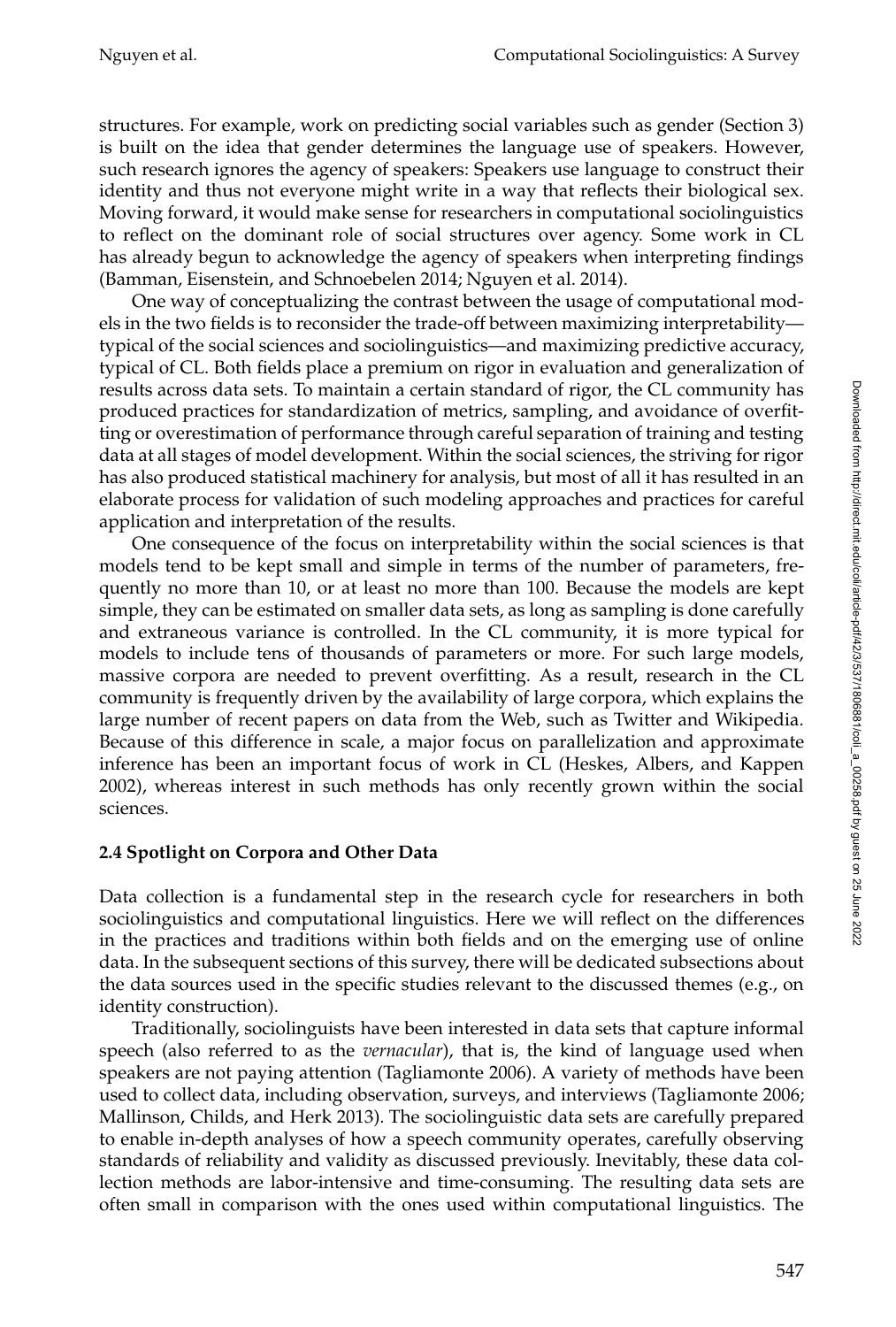small sizes of these data sets made the work in sociolinguistics of limited interest to the field of CL.

The tide began to turn with the rise of computer mediated communication (CMC). Herring (2007) defines CMC as "predominantly text-based human–human interaction mediated by networked computers or mobile telephony." The content generated in CMC, and in particular when generated on social media platforms, is a rich and easy-toaccess source of large amounts of informal language coming together with information about the context (e.g., the users, social network structure, the time or geolocation at which it was generated) that can be used for the study of language in social contexts on a large scale. Examples include microblogs (Kooti et al. 2012; Eisenstein et al. 2014), Web forums (Nguyen and Rosé 2011; Garley and Hockenmaier 2012), and online review sites (Danescu-Niculescu-Mizil et al. 2013b; Hovy, Johannsen, and Søgaard 2015). For example, based on data from Twitter (a popular microblogging site) dialectal variation has been mapped using a fraction of the time, costs, and effort that was needed in traditional studies (Doyle 2014). However, data from CMC are not always easy to collect. As an example, although text messaging (SMS) is widely used, collecting SMS data has been difficult due to both technical and privacy concerns. The SMS4science project (Dürscheid and Stark 2011) aims to overcome these difficulties by asking people to donate their messages, collaborating with the service providers for the collection of the messages, and applying anonymization to ensure privacy.

A complicating issue in data collection in sociolinguistics is that participants might adjust their language use towards the expectations of the data collector. This phenomenon is known as the "observer's paradox," a term first coined by Labov (1972): "the aim of linguistic research in the community must be to find out how people talk when they are not being systematically observed; yet we can only obtain these data by systematic observation." In social media, the observer's paradox could potentially be argued to have lost much of its strength, making it a promising resource to complement traditional data collection methods. Although a convenient source of data, the use of social media data does introduce new challenges that must be addressed regardless of field, and this offers a convenient beginning to a potential exchange between fields.

First, social media users are usually not representative of the general population (Mislove et al. 2011; Nguyen et al. 2013). A better understanding of the demographics could aid the interpretation of findings, but often little is known about the users. Collecting demographic information requires significant effort, or might not even be possible in some cases because of ethical concerns. Furthermore, in many cases the complete data are not fully accessible through an API, requiring researchers to apply a sampling strategy (e.g., randomly, by topic, time, individuals/groups, phenomenon [Herring 2004; Androutsopoulos 2013]). Sampling may introduce additional biases or remove important contextual information. These problems are even more of a concern when data sets are reused for secondary analysis by other researchers whose purposes might be very different from those who performed the sampling.

Social media data also introduce new units of analysis (such as messages and threads) that do not correspond entirely with traditional analysis units (such as sentences and turns) (Androutsopoulos 2013). This raises the question about valid application of findings from prior work. Another complicating factor is that in social media the target audience of a message is often not explicitly indicated—namely, multiple audiences (e.g., friends, colleagues) are collapsed into a single context (Marwick and boyd 2011). Some studies have therefore treated the use of hashtags and user mentions as proxies for the target audience (Nguyen, Trieschnigg, and Cornips 2015; Pavalanathan and Eisenstein 2015a). Furthermore, although historically the field of sociolinguistics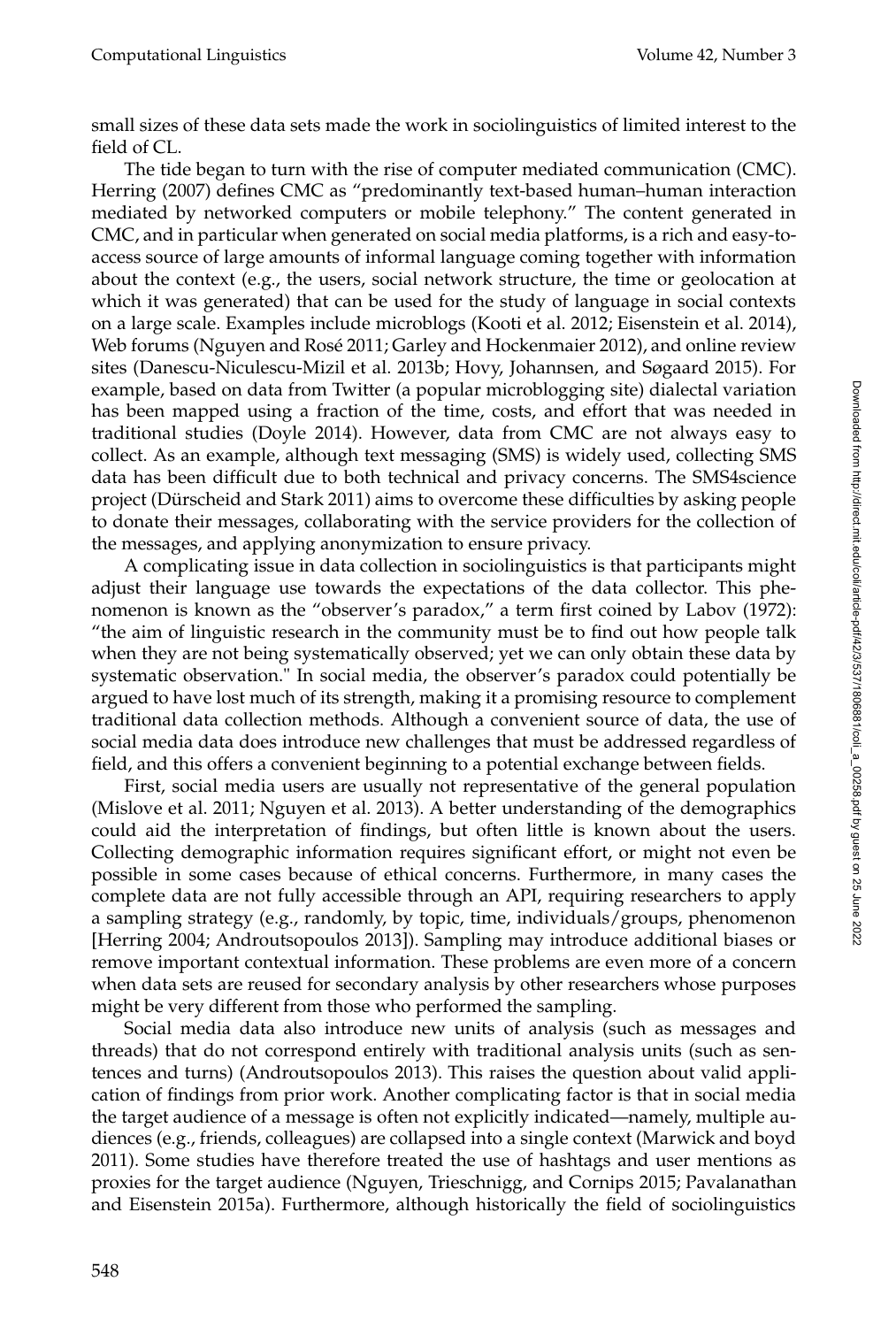started with a major focus on phonological variation (e.g., Labov 1966), the use of social media data has led to a higher focus on lexical variation in computational sociolinguistics. However, there are concerns that a focus on lexical variation without regard to other aspects may threaten the validity of conclusions. Phonology does impact social media orthography at both the word level and structural level (Eisenstein 2013a), suggesting that studies on phonological variation could inform studies based on social media text data and vice versa. For example, Eisenstein (2013a) found that consonant cluster reduction (e.g., *just* vs. *jus*) in Twitter is influenced by the phonological context, in particular, reduction was less likely when the word was followed by a segment that began with a vowel.

There are practical concerns as well. First, whereas both access and content have often been conceptualized as either public or private, in reality this distinction is not as absolute; for example, a user might discuss a private topic on a public social media site. In view of the related privacy issues, Bolander and Locher (2014) argue for more awareness regarding the ethical implications of research using social media data.

Automatically processing social media data is more difficult compared with various other types of data that have been used within computational linguistics. Many developed tools (e.g., parsers, named entity recognizers) do not work well because of the informal nature of many social media texts. Although the dominant response has been to focus on text normalization and domain adaptation, Eisenstein (2013b) argues that doing so is throwing away meaningful variation. For example, building on work on text normalization, Gouws et al. (2011) showed how various transformations (e.g., dropping the last character of a word) vary across different user groups on Twitter. As another example, Brody and Diakopoulos (2011) find that lengthening of words (e.g., *cooooll*) is often applied to subjective words. They build on this observation to detect sentimentbearing words. The tension between normalizing and preserving the variation in text also arises in the processing and analysis of historical texts (see Piotrowski [2012] for an overview), which also contain many spelling variations. In this domain, normalization is often applied as well to facilitate the use of tools such as parsers. However, some approaches first normalize the text, but then replace the modernized word forms with the original word forms to retain the original text. Another issue with social media data is that many social media studies have so far focused primarily on one data source. A comparison of the online data sources in terms of language use has only been done in a few studies (Baldwin et al. 2013; Hu, Talamadupula, and Kambhampati 2013).

Another up-and-coming promising resource for studying language from a social perspective is crowdsourcing. So far, crowdsourcing is mostly used to obtain large numbers of annotations (e.g., Snow et al. 2008). However, "crowds" can also be used for large-scale perception studies (i.e., to study how non-linguists interpret messages and identify social characteristics of speakers [Clopper 2013]), and for the collection of linguistic data, such as the use of variants of linguistic variables. Within sociolinguistics, surveys have been one of the instruments to collect data and crowdsourcing is an emerging alternative to traditional methods for collecting survey data.

Crowdsourcing has already been used to obtain perception data for sociolinguistic research—for example, to study how English utterances are perceived differently across language communities (Makatchev and Simmons 2011) and to obtain native-likeness ratings of speech samples (Wieling et al. 2014). For some studies, games have been developed to collect data. Nguyen et al. (2014) studied how Twitter users are perceived based on their tweets by asking players to guess the gender and age based on displayed tweets. Leemann et al. (2016) developed a mobile app that predicted the user's location based on a 16-question survey. By also collecting user feedback on the predictions, the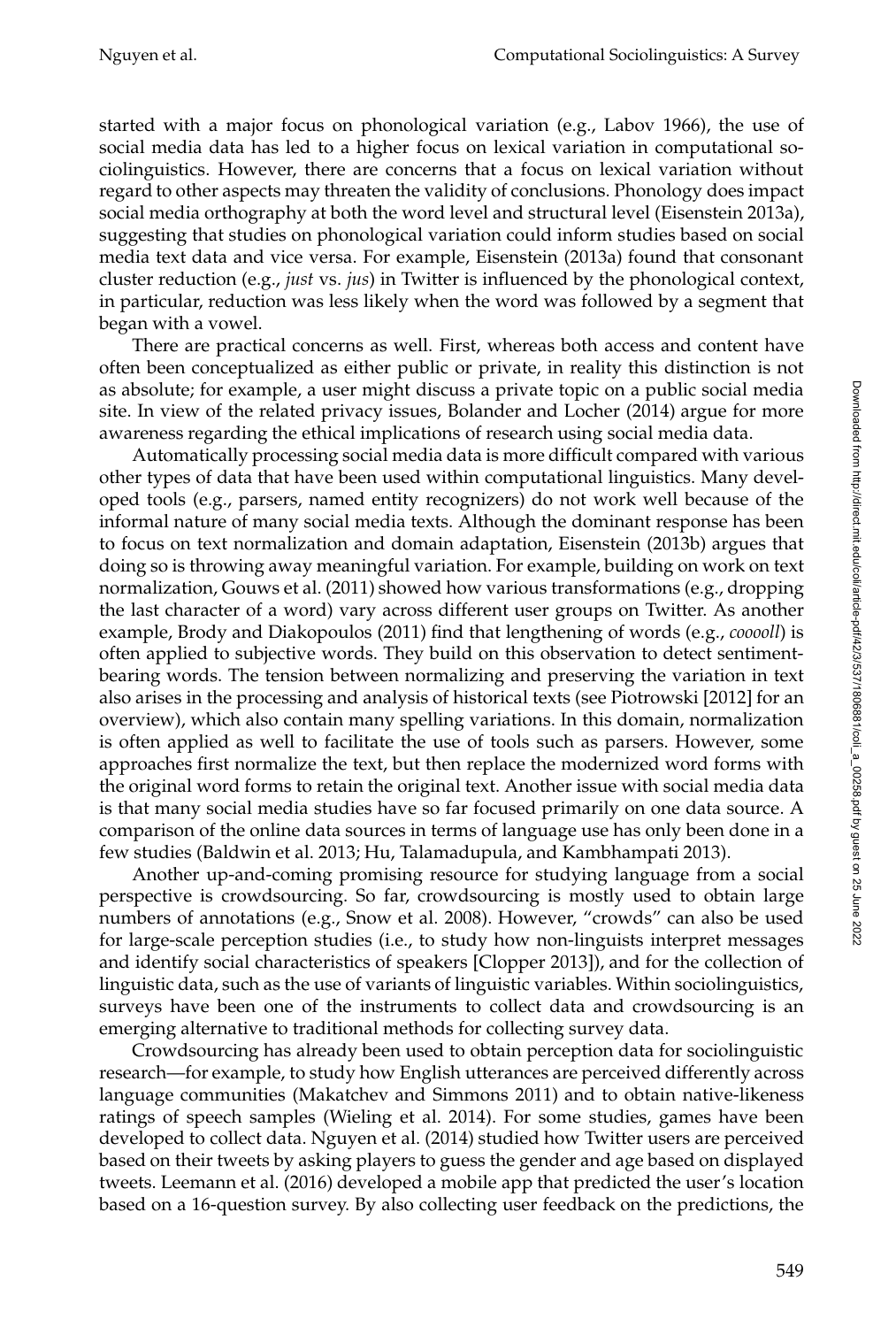authors compared their data with the Linguistic Atlas of German-speaking Switzerland, which was collected about 70 years before the crowdsourcing study. The mismatches between the Atlas data and self-reported data from the mobile app were seen to suggest linguistic change in progress.

Crowdsourcing also introduces challenges. For example, the data collection method is less controlled and additional effort for quality control is often needed. Even more problematic is the fact that usually little is known about the workers, such as the communities they are part of. For example, Wieling et al. (2014) recruited participants using e-mail, social media, and blogs, which resulted in a sample that was likely to be biased towards linguistically interested people. However, they did not expect that the possible bias in the data influenced the findings much. Another concern is that participants in crowdsourcing studies might modulate their answers towards what they think is expected, especially when there is a monetary compensation. In the social sciences in general, crowdsourcing is also increasingly used for survey research. Behrend et al. (2011) compared the data collected using crowdsourcing with data collected from a traditional psychology participant pool (undergraduates) in the context of organizational psychology research and concluded that crowdsourcing is a potentially viable resource to collect data for this research area. Although promising, the number of studies so far using crowdsourcing for sociolinguistic research is small and more research needs to be done to study the strengths and weaknesses of this data collection method for sociolinguistic research.

### **3. Language and Social Identity**

We now turn to discussing computational approaches for modeling language variation related to social identity. Speakers use language to construct their social identity (Bucholtz and Hall 2005). Being involved in communicative exchange can be functional for the transfer of information, but at the same it functions as a staged performance in which users select specific codes (e.g., language, dialect, style) that shape their communication (Wardhaugh 2011). Consciously or unconsciously, speakers adjust their performance to the specific social context and to the impression they intend to make on their audience. Each speaker has a personal linguistic repertoire to draw linguistic elements or codes from. Selecting from the repertoire is partially subject to "identity work," a term referring to the range of activities that individuals engage in to create, present, and sustain personal identities that are congruent with and supportive of the self-concept (Snow and Anderson 1987).

Language is one of the instruments that speakers use in shaping their identities, but there are limitations (e.g., physical or genetic constraints) to the variation that can be achieved. For example, somebody with a smoker's voice may not be able to speak with a smooth voice but many individual characteristics still leave room for variation. Although traditionally attributed an absolute status, personal features (e.g., age and gender) are increasingly considered social rather than biological variables. Within sociolinguistics, a major thrust of research is to uncover the relation between social variables (e.g., gender, age, ethnicity, status) and language use (Eckert 1997; Holmes and Meyerhoff 2003; Wagner 2012; Eckert and McConnell-Ginet 2013). The concept of **sociolects**, or social dialects, is similar to the concept of regional dialects. Where regional dialects are language varieties based on geography, sociolects are based on social groups—for example, different groups according to social class (with labels such as "working class" and "middle class"), or according to gender or age. A study by Guy (2013) suggests that the cohesion between variables (e.g., nominal agreement,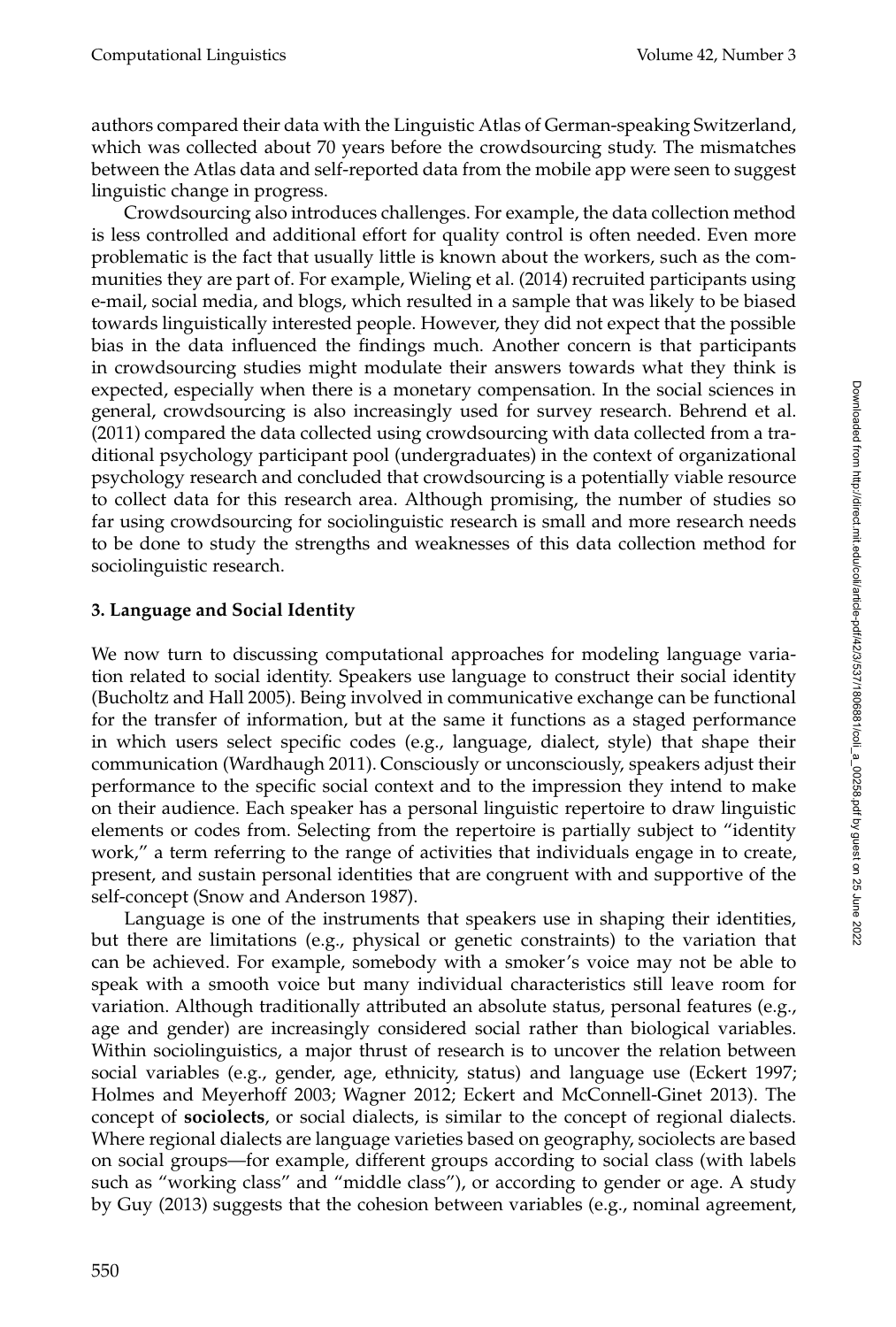denasalization) to form sociolects is weaker than usually assumed. The unique use of language by an individual is an **idiolect**, and this concept is in particular relevant for authorship attribution (e.g., Grieve 2007).

Recognizing that language use can reveal social patterns, many studies in computational linguistics have focused on automatically inferring social variables from text. This task can be seen as a form of automatic metadata detection that can provide information on author features. The growing interest in trend analysis tools is one of the drivers for the interest in the development and refinement of algorithms for this type of metadata detection. However, tasks such as gender and age prediction do not only appeal to researchers and developers of trend mining tools. Various public demos have been able to attract the attention of the general public (e.g., TweetGenie<sup>2</sup> [Nguyen, Trieschnigg, and Meder 2014] and Gender Guesser<sup>3</sup>), which can be attributed to a widespread interest in the entertaining dimension of the linguistic dimension of identity work. The automatic prediction of individual features such as age and gender based on only text is a nontrivial task. Studies that have compared the performance of humans with that of automatic systems for gender and age prediction based on text alone found that automatic systems perform better than humans (Burger et al. 2011; Nguyen et al. 2013). A system based on aggregating guesses from a large number of people still predicted gender incorrectly for 16% of the Twitter users (Nguyen et al. 2014). Although most studies use a supervised learning approach, a recent study by Ardehaly and Culotta (2015) explored a lightly supervised approach using soft constraints. They combined unlabeled geotagged Twitter data with soft constraints, such as the proportion of people younger or older than 25 years in a county according to Census data, to train their classifiers.

Within computational linguistics, linguistic variation according to gender, age, and geographical location have received the most attention, compared with other variables such as ethnicity (Pennacchiotti and Popescu 2011; Rao et al. 2011; Ardehaly and Culotta 2015) and social class. Labels for variables like social class are more difficult to obtain and use because they are rarely made explicit in online user profiles that are publically available. Only recently has this direction been explored, with occupation as a proxy for variables like social class. Occupation labels for Twitter users have been extracted from their profile description (Preoțiuc-Pietro, Lampos, and Aletras 2015; Preoțiuc-Pietro et al. 2015; Sloan et al. 2015). Preoțiuc-Pietro et al. (2015) then mapped the derived occupations to income and Sloan et al. (2015) mapped the occupations to social class categories. However, these studies were limited to users with self-reported occupations in their profiles.

Many studies have focused on individual social variables, but these variables are not independent. For example, there are indications that linguistic features that are used more by men increase in frequency with age as well (Argamon et al. 2007). As another example, some studies have suggested that language variation across gender tends to be stronger among younger people and to fade away with older ages (Barbieri 2008). Eckert (1997) notes that the age considered appropriate for cultural events often differs for men and women (e.g., getting married), which influences the interaction between gender and age. The interaction between these variables is further complicated by the fact that in many uncontrolled settings the gender distribution may not be equal for different age ranges (as observed in blogs [Burger and Henderson 2006] and Twitter

<sup>2</sup> http://www.tweetgenie.nl.

<sup>3</sup> http://www.hackerfactor.com/GenderGuesser.php.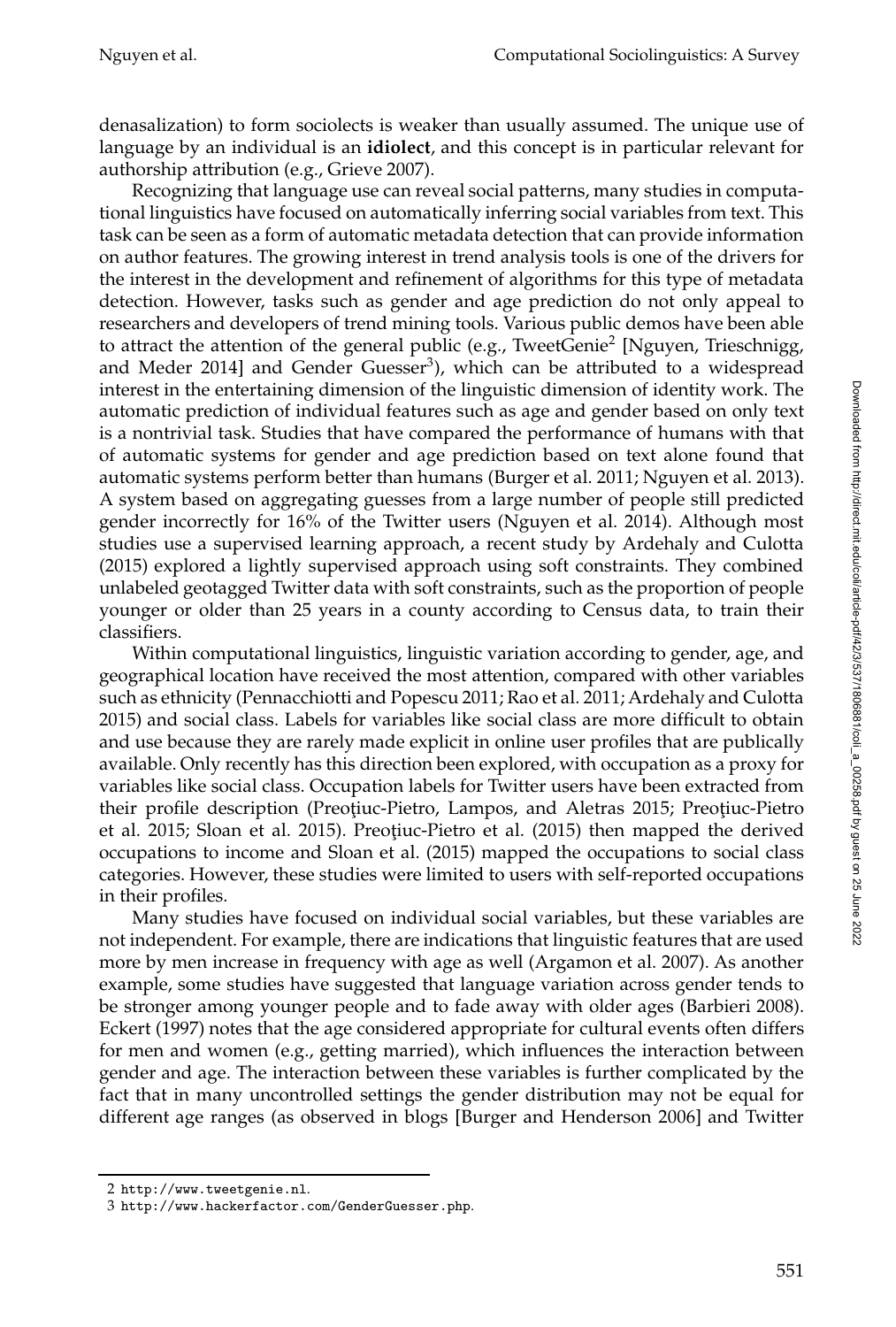[Nguyen et al. 2013]). Therefore, failing to control for gender while studying age (and vice versa) can lead to misinterpretation of the findings.

In this section an overview will be presented of computational studies of language variation related to social identity. This section will first focus on the data sets that have been used to investigate social identity and language variation in computational linguistics (Section 3.1). After surveying computational studies on language variation according to gender (Section 3.2), age (Section 3.3), and location (Section 3.4), we conclude with a discussion of how various NLP tasks, such as sentiment detection, can be improved by accounting for language variation related to the social identity of speakers (Section 3.5).

#### **3.1 Data Sources**

Early computational studies on social identity and language use were based on formal texts, such as the British National Corpus (Koppel, Argamon, and Shimoni 2002; Argamon et al. 2003), or data sets collected from controlled settings, such as recorded conversations (Singh 2001) and telephone conversations (Boulis and Ostendorf 2005; Garera and Yarowsky 2009; Van Durme 2012), where protocols were used to coordinate the conversations (such as the topic). With the advent of social media, a shift is observed towards more informal texts collected from uncontrolled settings. Much of the initial work in this domain focused on blogs. The Blog Authorship Corpus (Schler et al. 2006), collected in 2004 from blogger.com, has been used in various studies on gender and age (Argamon et al. 2007; Goswami, Sarkar, and Rustagi 2009; Gianfortoni, Adamson, and Rosé 2011; Nguyen, Smith, and Rosé 2011; Sap et al. 2014). Others have created their own blog corpus from various sources including LiveJournal and Xanga (Burger and Henderson 2006; Nowson and Oberlander 2006; Yan and Yan 2006; Mukherjee and Liu 2010; Rosenthal and McKeown 2011; Sarawgi, Gajulapalli, and Choi 2011).

More recent studies are focusing on Twitter data, which contain richer interactions than blogs. Burger et al. (2011) created a large corpus by following links to blogs that contained author information provided by the authors themselves. The data set has been used in various subsequent studies (Van Durme 2012; Bergsma and Van Durme 2013; Volkova, Wilson, and Yarowsky 2013). Others created their own Twitter data set (Rao et al. 2010; Eisenstein, Smith, and Xing 2011; Zamal, Liu, and Ruths 2012; Kokkos and Tzouramanis 2014; Liao et al. 2014). Whereas early studies focused on English, recent studies have used Twitter data written in other languages as well, for example, Dutch (Nguyen et al. 2013), Spanish and Russian (Volkova, Wilson, and Yarowsky 2013), and Japanese, Indonesian, Turkish, and French (Ciot, Sonderegger, and Ruths 2013). Besides blogs and Twitter, other Web sources have been explored, including LinkedIn (Kokkos and Tzouramanis 2014), IMDb (Otterbacher 2010), YouTube (Filippova 2012), e-mails (Corney et al. 2002), a Belgian social network site (Peersman, Daelemans, and Vaerenbergh 2011), and Facebook (Rao et al. 2011; Sap et al. 2014; Schwartz et al. 2013).

Two aspects can be distinguished that are often involved in the process of creating data sets to study the relation between social variables and language use.

*Labeling.* Data sets derived from uncontrolled settings such as social media often lack explicit information regarding the identity of users, such as their gender, age, or location. Researchers have used different strategies to acquire adequate labels:

- *User-provided information*. Many researchers utilize information provided by the social media users themselves—for example, based on explicit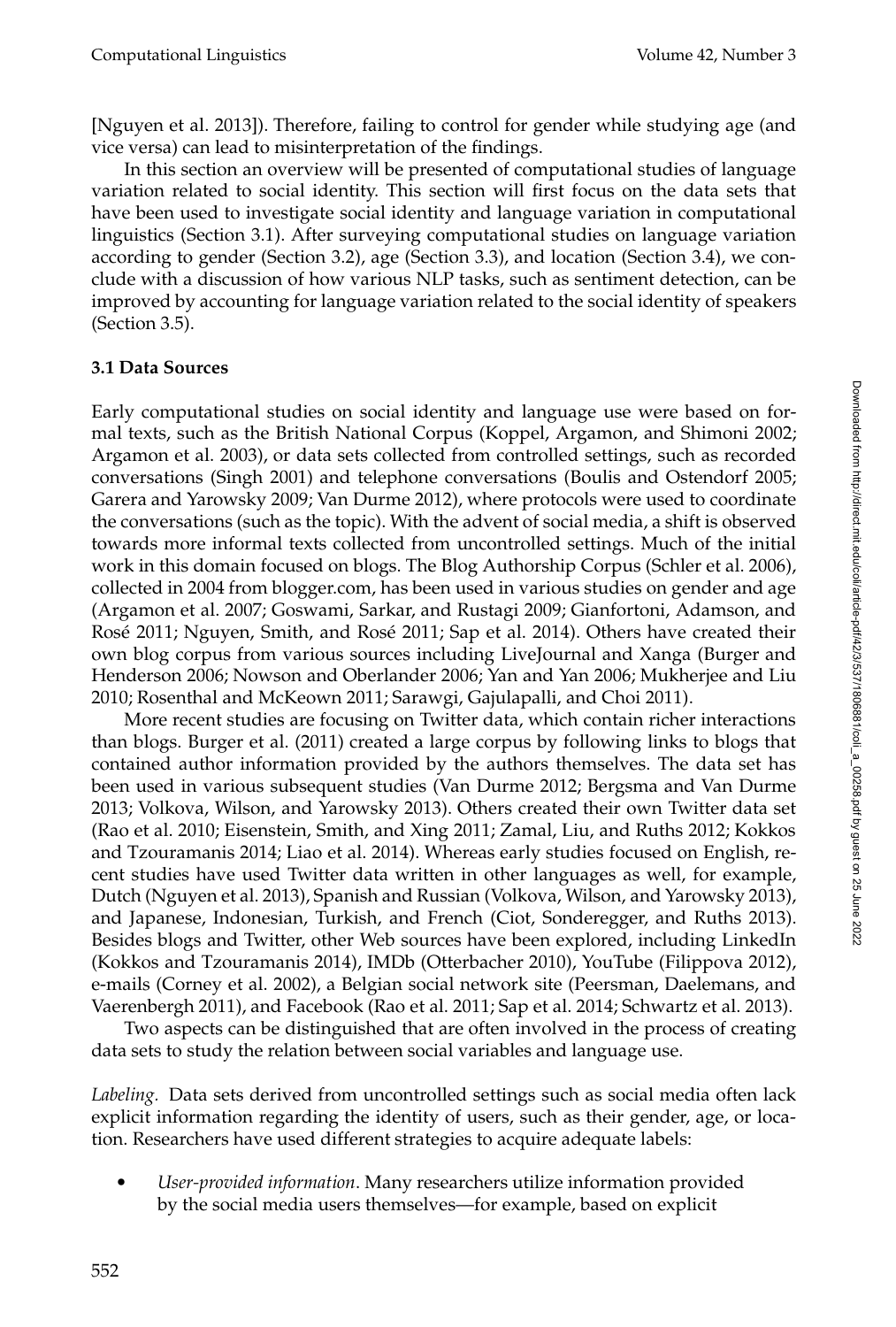fields in user profiles (Schler et al. 2006; Yan and Yan 2006; Burger et al. 2011)—or by searching for specific patterns such as birthday announcements (Zamal, Liu, and Ruths 2012). Although this information is probably highly accurate, such information is often only available for a small set of users—for example, for age, 0.75% of the users in Twitter (Liao et al. 2014) and 55% in blogs (Burger and Henderson 2006). Locations of users have been derived based on geotagged messages (Eisenstein et al. 2010) or locations in user profiles (Mubarak and Darwish 2014).

- - *Manual annotation*. Another option is manual annotation based on personal information revealed in the text, profile information, and public information on other social media sites (Ciot, Sonderegger, and Ruths 2013; Nguyen et al. 2013). In the manual annotation scenario, a random set of authors is annotated. However, the required effort is much higher, resulting in smaller data sets and biases of the annotators themselves might influence the annotation process. Furthermore, for some users not enough information may be available to even manually assign labels.
- - *Exploiting names*. Some labels can be automatically extracted based on the name of a person. For example, gender information for names can be derived from census information from the US Social Security Administration (Bamman, Eisenstein, and Schnoebelen 2014; Prabhakaran, Reid, and Rambow 2014), or from Facebook data (Fink, Kopecky, and Morawski 2012). However, people who use names that are more common for a different gender will be incorrectly labeled in these cases. In some languages, such as Russian, the morphology of the names can also be used to predict the most likely gender labels (Volkova, Wilson, and Yarowsky 2013). However, people who do not provide their names, or have uncommon names, will remain unlabeled. In addition, acquiring labels this way has not been well studied yet for other languages and cultures and for other types of labels (such as geographical location or age).

*Sample selection.* In many cases, it is necessary to limit the study to a sample of persons. Sometimes the selected sample is directly related to the way labels are obtained, for example, by only including people who explicitly list their gender or age in their social media profile (Burger et al. 2011), who have a gender-specific first name (Bamman, Eisenstein, and Schnoebelen 2014), or who have geotagged tweets (Eisenstein et al. 2010). Restricting the sample (e.g., by only including geotagged tweets) could potentially lead to biased data sets. Pavalanathan and Eisenstein (2015b) compared geotagged tweets with tweets written by users with self-reported locations in their profile. They found that geotagged tweets are more often written by women and younger people. Furthermore, geotagged tweets contain more geographically specific non-standard words. Another approach is random sampling, or as random as possible due to restrictions of targeting a specific language (Nguyen et al. 2013). However, in these cases the labels may not be readily available. This increases the annotation effort and in some cases it may not even be possible to obtain reliable labels. Focused sampling is used as well, for example, by starting with social media accounts related to gender-specific behavior (e.g., male/female hygiene products, sororities) (Rao et al. 2010). However, such an approach has the danger of creating biased data sets, which could influence the prediction performance (Cohen and Ruths 2013).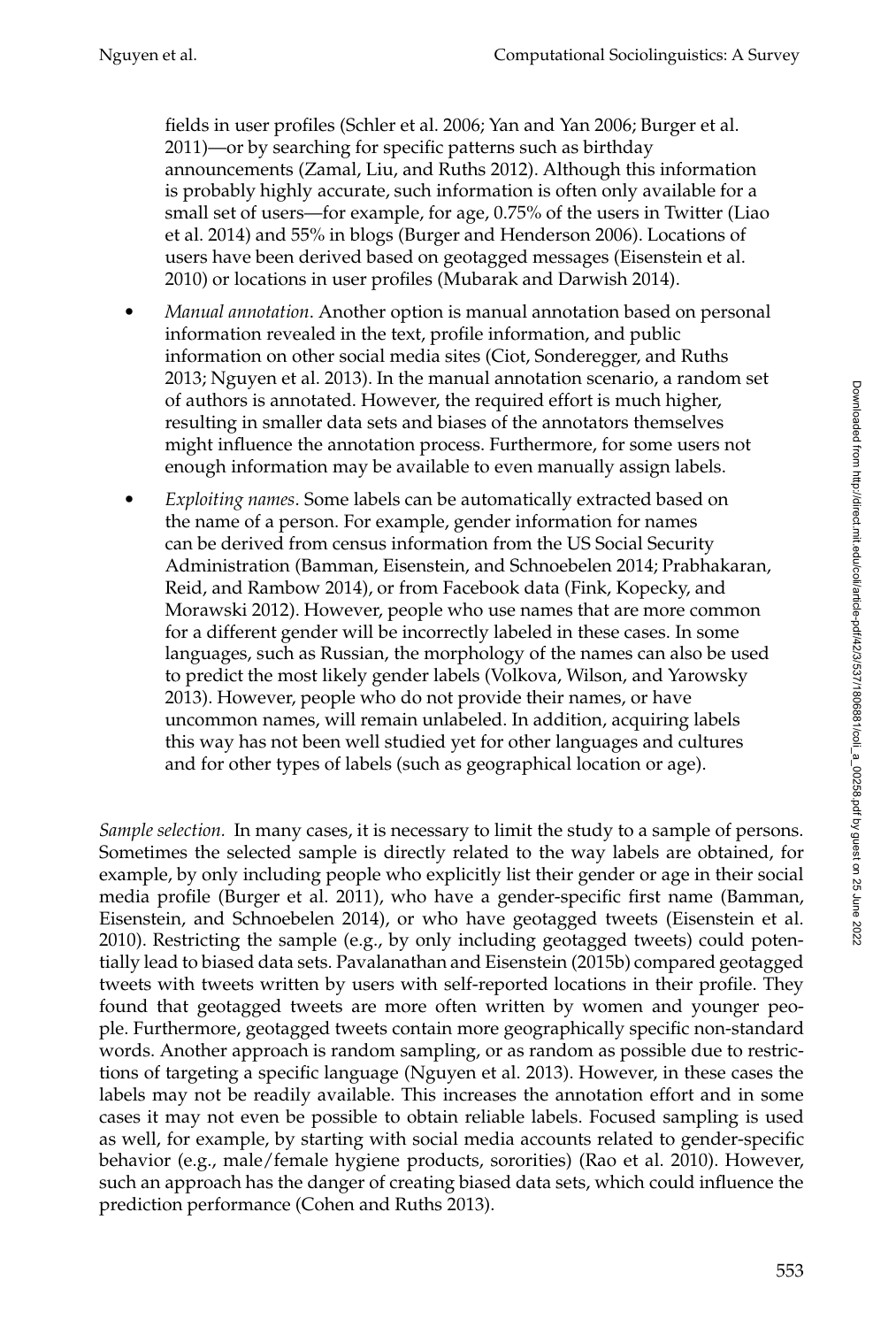### **3.2 Gender**

The study of gender and language variation has received much attention in sociolinguistics (Holmes and Meyerhoff 2003; Eckert and McConnell-Ginet 2013). Various studies have highlighted gender differences. According to Tannen (1990), women engage more in "rapport" talk, focusing on establishing connections, whereas men engage more in "report" talk, focusing on exchanging information. Similarly, according to Holmes (1995), in women's communication the social function of language is more salient, whereas in men's communication the referential function (conveying information) tends to be dominant. Argamon et al. (2003) make a distinction between involvedness (more associated with women) and informational (more associated with men). However, with the increasing view that speakers use language to construct their identity, such generalizations have also been met with criticism. Many of these studies rely on small sample sizes and ignore other variables (such as ethnicity, social class) and the many similarities between genders. Such generalizations contribute to stereotypes and the view of gender as an inherent property.

*3.2.1 Modeling Gender.* Within computational linguistics, researchers have focused primarily on automatic gender classification based on text. Gender is then treated as a binary variable based on biological characteristics, resulting in a binary classification task. A variety of machine learning methods have been explored, including SVMs (Corney et al. 2002; Boulis and Ostendorf 2005; Nowson and Oberlander 2006; Mukherjee and Liu 2010; Rao et al. 2010; Gianfortoni, Adamson, and Rosé 2011; Peersman, Daelemans, and Vaerenbergh 2011; Fink, Kopecky, and Morawski 2012; Zamal, Liu, and Ruths 2012; Ciot, Sonderegger, and Ruths 2013), logistic regression (Otterbacher 2010; Bergsma and Van Durme 2013), naive Bayes (Yan and Yan 2006; Goswami, Sarkar, and Rustagi 2009; Mukherjee and Liu 2010), and the Winnow algorithm (Schler et al. 2006; Burger et al. 2011). However, treating gender as a binary variable based on biological characteristics assumes that gender is fixed and is something people *have*, instead of something people *do* (Butler 1990), that is, such a setup neglects the agency of speakers. Many sociolinguists, together with scholars from the social sciences in general, view gender as a social construct, emphasizing that gendered behavior is a result of social conventions rather than inherent biological characteristics.

*3.2.2 Features and Patterns.* Rather than focusing on the underlying machine learning models, most studies have focused on developing predictive features. Token-level and character-level unigrams and *n*-grams have been explored in various studies (Yan and Yan 2006; Burger et al. 2011; Sarawgi, Gajulapalli, and Choi 2011; Fink, Kopecky, and Morawski 2012; Bamman, Eisenstein, and Schnoebelen 2014). Sarawgi, Gajulapalli, and Choi (2011) found character-level language models to be more robust than token-level language models. Grouping words by meaningful classes could improve the interpretation and possibly the performance of models. Linguistic inquiry and word count (LIWC; Pennebaker, Francis, and Booth 2001) is a dictionary-based word counting program originally developed for the English language. It also has versions for other languages, such as Dutch (Zijlstra et al. 2005). LIWC has been used in experiments on Twitter data (Fink, Kopecky, and Morawski 2012) and blogs (Nowson and Oberlander 2006; Schler et al. 2006). However, models based on LIWC alone tend to perform worse than unigram/*n*-gram models (Nowson and Oberlander 2006; Fink, Kopecky, and Morawski 2012). By analyzing the developed features, studies have shown that men tend to use more numbers (Bamman, Eisenstein, and Schnoebelen 2014), technology words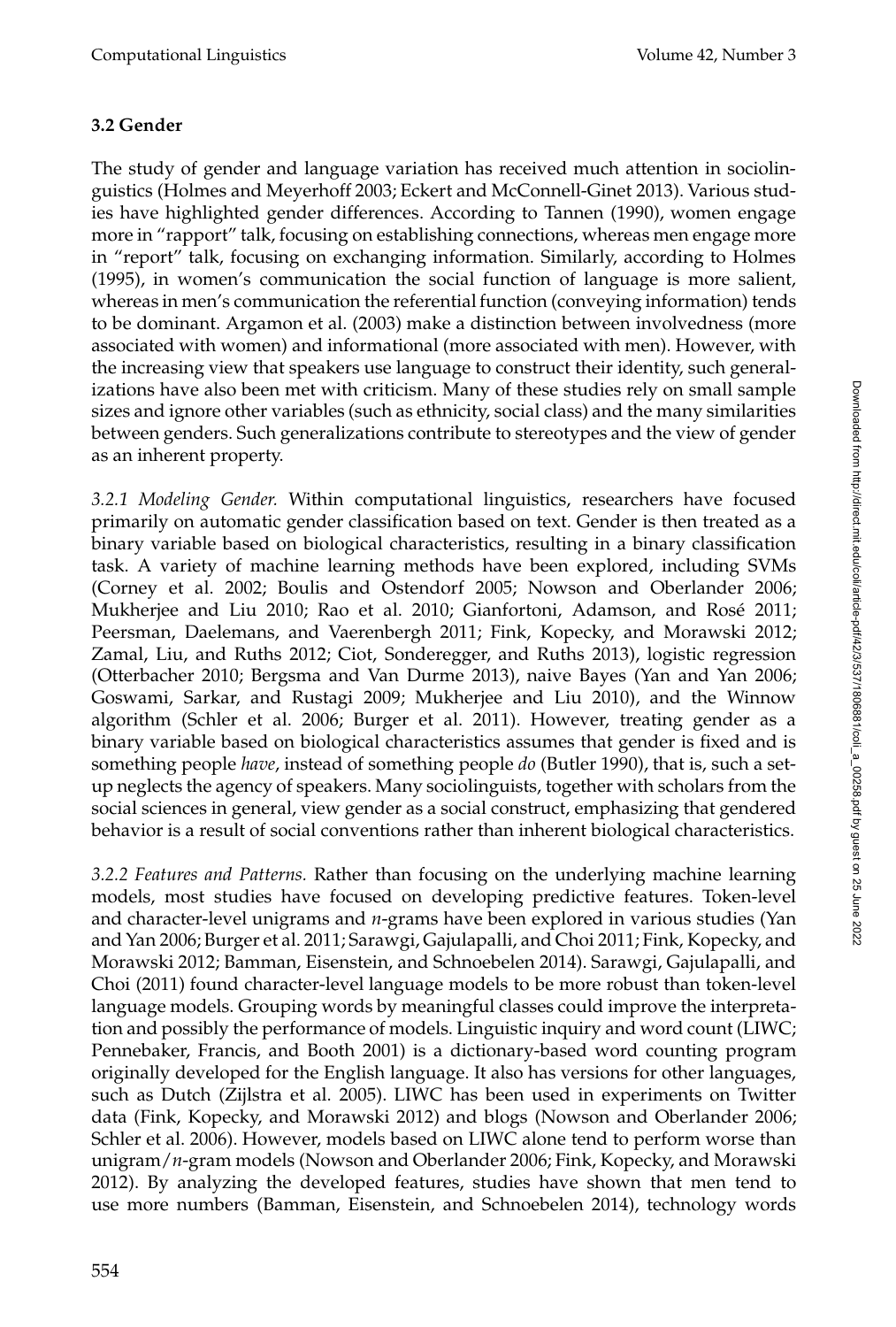(Bamman, Eisenstein, and Schnoebelen 2014), and URLs (Schler et al. 2006; Nguyen et al. 2013), whereas women use more terms referring to family and relationship issues (Boulis and Ostendorf 2005). A discussion of the influence of genre and domain on gender differences is provided later in this section.

Various features based on grammatical structure have been explored, including features capturing individual POS frequencies (Argamon et al. 2003; Otterbacher 2010) as well as POS patterns (Argamon et al. 2003; Schler et al. 2006; Argamon et al. 2009; Bamman, Eisenstein, and Schnoebelen 2014). Men tend to use more prepositions (Schler et al. 2006; Argamon et al. 2007, 2009; Otterbacher 2010) and more articles (Nowson and Oberlander 2006; Schler et al. 2006; Argamon et al. 2007; Otterbacher 2010; Schwartz et al. 2013), although Bamman, Eisenstein, and Schnoebelen (2014) did not find these differences to be significant in their Twitter study. Women tend to use more pronouns (Argamon et al. 2003; Schler et al. 2006; Argamon et al. 2007, 2009; Otterbacher 2010; Schwartz et al. 2013; Bamman, Eisenstein, and Schnoebelen 2014), in particular first person singular (Otterbacher 2010; Nguyen et al. 2013; Schwartz et al. 2013). A measure introduced by Heylighen and Dewaele (2002) to measure formality based on the frequencies of different word classes has been used in experiments on blogs (Nowson, Oberlander, and Gill 2005; Mukherjee and Liu 2010). Sarawgi, Gajulapalli, and Choi (2011) experimented with probabilistic context-free grammars (PCFGs) by adopting the approach proposed by Raghavan, Kovashka, and Mooney (2010) for authorship attribution. They trained PCFG parsers for each gender and computed the likelihood of test documents for each gender-specific PCFG parser to make the prediction. Bergsma, Post, and Yarowsky (2012) experimented with three types of syntax features and found features based on single-level context-free-grammar (CFG) rules (e.g.,  $NP \rightarrow PRP$ ) to be the most effective. In some languages such as French, the gender of nouns (including the speaker) is often marked in the syntax. For example, a man would write *je suis allé*, whereas a woman would write *je suis allée* ('I went'). By detecting such *je suis* constructions, Ciot, Sonderegger, and Ruths (2013) improved performance of gender classification in French.

Stylistic features have been widely explored as well. Studies have reported that men tend to use longer words, sentences, and texts (Singh 2001; Goswami, Sarkar, and Rustagi 2009; Otterbacher 2010), and more swear words (Boulis and Ostendorf 2005; Schwartz et al. 2013). Women use more emotion words (Nowson and Oberlander 2006; Schwartz et al. 2013; Bamman, Eisenstein, and Schnoebelen 2014), emoticons (Rao et al. 2010; Gianfortoni, Adamson, and Rosé 2011; Bamman, Eisenstein, and Schnoebelen 2014; Volkova, Wilson, and Yarowsky 2013), and typical social media words such as *omg* and *lol* (Schler et al. 2006; Bamman, Eisenstein, and Schnoebelen 2014).

Groups can be characterized by their attributes, for example, women tend to have maiden names. Bergsma and Van Durme (2013) used such distinguishing attributes, extracted from common nouns for men and women (e.g., granny, waitress), to improve classification performance. Features based on first names have also been explored. Although not revealing much about language use itself, they can improve prediction performance (Burger et al. 2011; Rao et al. 2011; Bergsma and Van Durme 2013).

*Genre.* So far, not many studies have analyzed the influence of genre and domain (Lee 2001) on language use, but a better understanding will aid the interpretation of observed language variation patterns. Using data from the British National Corpus, Argamon et al. (2003) found a strong correlation between characteristics of male and nonfiction writing and likewise, between female and fiction writing. Based on this observation, they trained separate prediction models for fiction and nonfiction (Koppel, Argamon,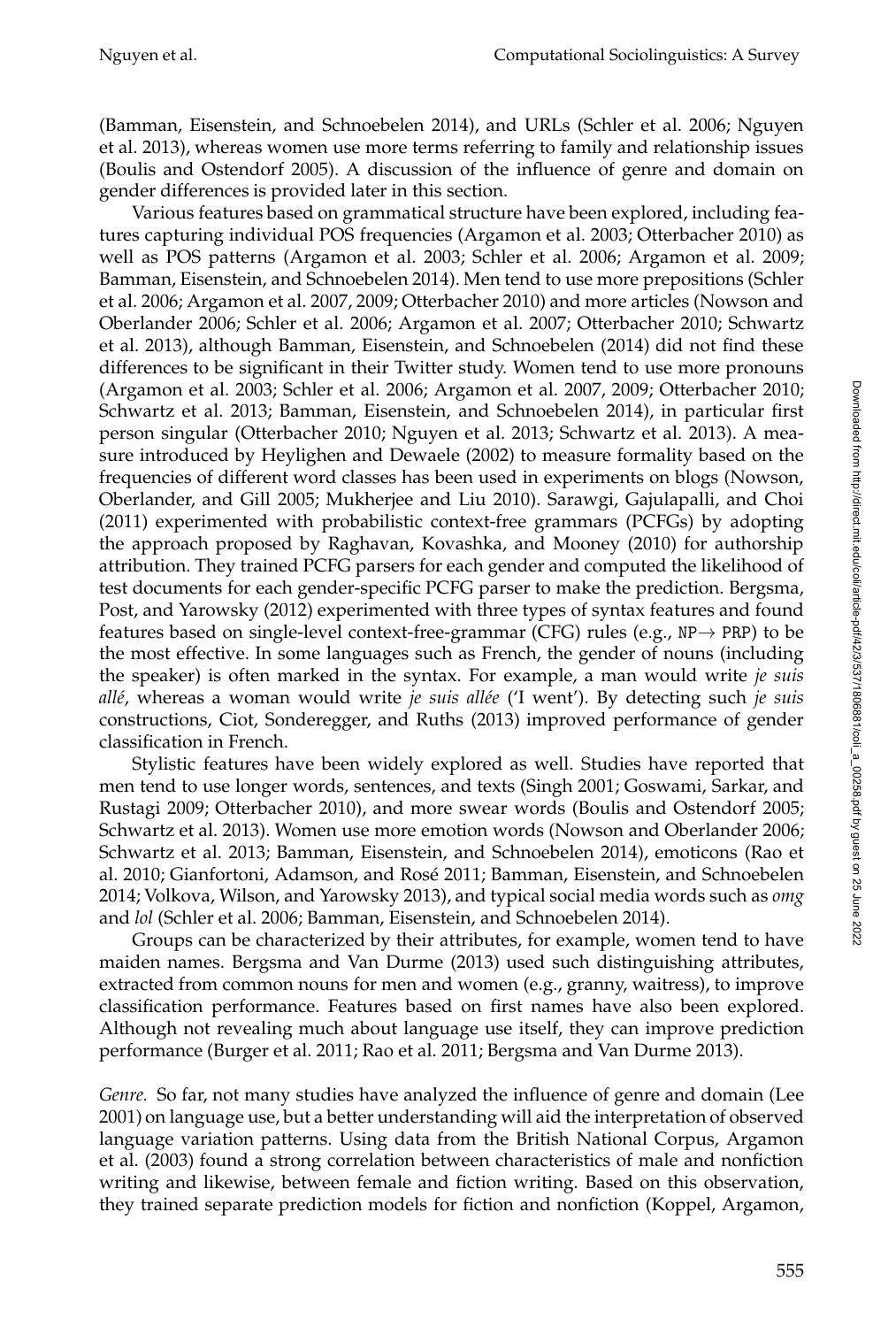and Shimoni 2002). Building on these findings, Herring and Paolillo (2006) investigated whether gender differences would still be observed when controlling for genre in blogs. They did not find a significant relation between gender and linguistic features that were identified to be associated with gender in previous literature, although the study was based on a relatively small sample. Similarly, Gianfortoni, Adamson, and Rosé (2011) revisited the task of gender prediction on the Blog Authorship Corpus. After controlling for occupation, features that previously were found to be predictive for gender on that corpus were no longer effective.

Studies focusing on gender prediction have tested the generalizability of gender prediction models by training and testing on different data sets. Although models tend to perform worse when tested on a different data set than the one used for training, studies have shown that prediction performance is still higher than random, suggesting that there are indeed gender-specific patterns of language variation that go beyond genre and domain (Sarawgi, Gajulapalli, and Choi 2011; Sap et al. 2014). Gianfortoni, Adamson, and Rosé (2011) proposed the use of "stretchy patterns," flexible sequences of categories, to model stylistic variation and to improve generalizability across domains.

*Social Interaction.* Most computational studies on gender-specific patterns in language use have studied speakers in isolation. Because the conversational partner<sup>4</sup> and social network influence the language use of speakers, several studies have extended their focus by also considering contextual factors. For example, this led to the finding that speakers use more gender-specific language in same-gender conversations (Boulis and Ostendorf 2005). On the Fisher and Switchboard corpus (telephone conversations), classifiers dependent on the gender of the conversation partner improve performance (Garera and Yarowsky 2009). However, exploiting the social network of speakers on Twitter has been less effective so far. Features derived from the friends of Twitter users did not improve gender classification (but it was effective for age) (Zamal, Liu, and Ruths 2012). Likewise, Bamman, Eisenstein, and Schnoebelen (2014) found that social network information of Twitter users did not improve gender classification when enough text was available.

Not all computational studies on gender in interaction contexts have focused on gender classification itself. Some have used gender as a variable when studying other phenomena. In a study on language and power, Prabhakaran, Reid, and Rambow (2014) showed how the gender composition of a group influenced how power is manifested in the Enron corpus, a large collection of e-mails from Enron employees (described in more detail in Section 4.1). In a study on language change in online communities, Hemphill and Otterbacher (2012) found that women write more like men over time in the IMDb community (a movie review site), which they explain by men receiving more prestige in the community. Jurafsky, Ranganath, and McFarland (2009) automatically classified speakers according to interactional style (awkward, friendly, or flirtatious) using various types of features, including lexical features based on LIWC (Pennebaker, Francis, and Booth 2001), prosodic, and discourse features. Differences, as well as commonalities, were observed between genders, and incorporating features from both speakers improved classification performance.

*3.2.3 Interpretation of Findings.* As mentioned before, most computational approaches adopt a simplistic view of gender as an inherent property based on biological

<sup>4</sup> An individual who participates in a conversation, sometimes also referred to as interlocutor or addressee.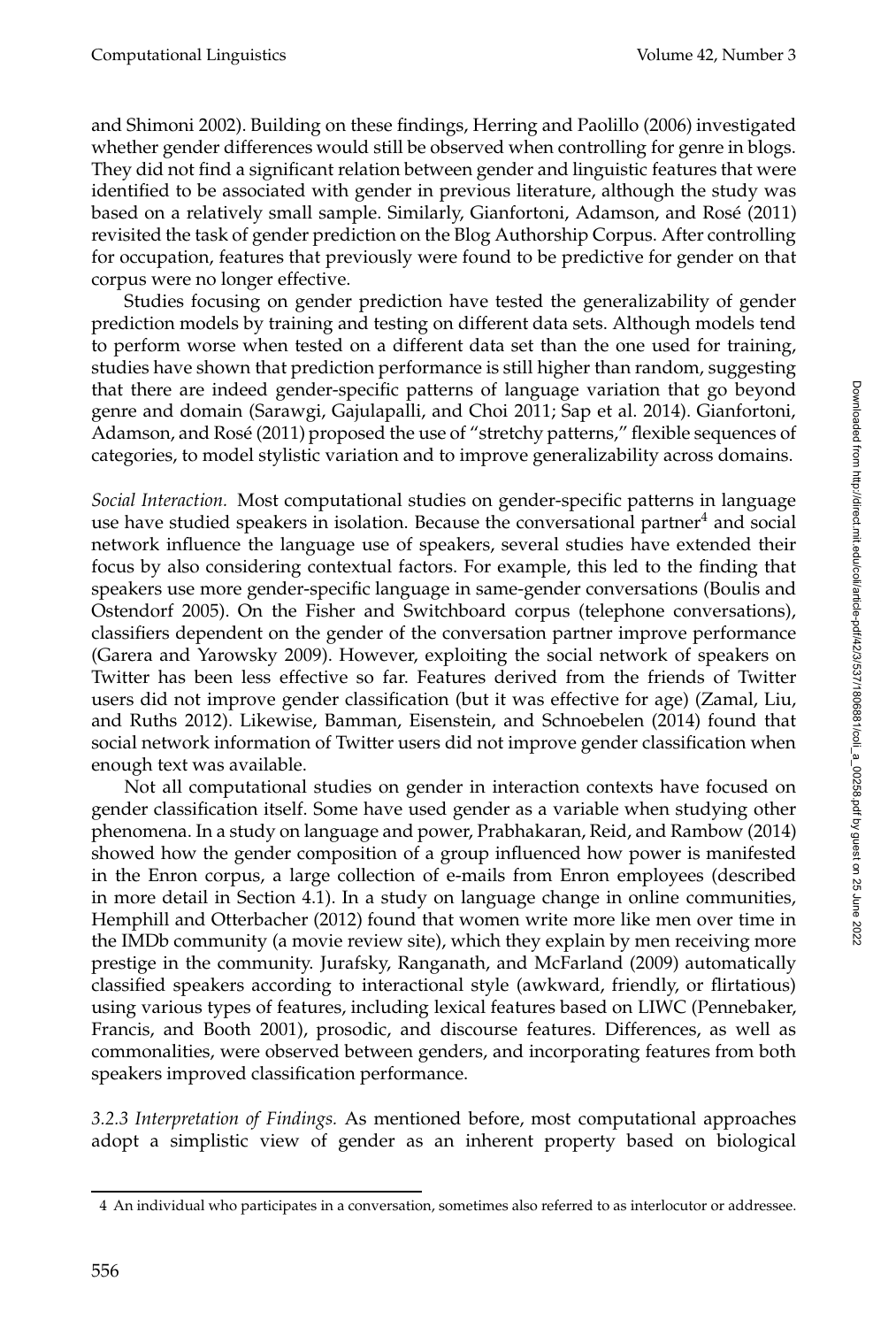characteristics. Only recently has the computational linguistics community noticed the limitations of this simplistic view by acknowledging the agency of speakers. Two of these studies based their argumentation on an analysis of the social networks of the users. Automatic gender predictions on YouTube data correlated more strongly with the dominant gender in a user's network than the user-reported gender (Filippova 2012). Likewise, in experiments by Bamman, Eisenstein, and Schnoebelen (2014), incorrectly labeled Twitter users also had fewer same-gender connections. In addition, they identified clusters of users who used linguistic markers that conflicted with general population-level findings. Another study was based on data collected from an online game (Nguyen et al. 2014). Thousands of players guessed the age and gender of Twitter users based on their tweets, and the results revealed that many Twitter users do not tweet in a gender-stereotypical way.

Thus, language is inherently social and while certain language features are *on average* used more by men or women, individual speakers may diverge from the stereotypical images that tend to be highlighted by many studies. In addition, gender is shaped differently depending on the culture and language, and thus presenting gender as a universal social variable can be misleading. Furthermore, linguistic variation within speakers of the same gender holds true as well.

# **3.3 Age**

Aging is a universal phenomenon and understanding the relation between language and age can provide interesting insights in many ways. An individual at a specific time represents a place in history as well as a life stage (Eckert 1997), and thus observed patterns can generate new insights into language change as well as how individuals change their language use as they move through life. Within computational linguistics, fewer studies have focused on language variation according to age than studies focusing on gender, possibly because obtaining age labels requires more effort than gender labels (e.g., the gender of people can often be derived from their names; cf. Section 3.1). Most of these studies have focused on absolute chronological age, although age can also be seen as a social variable like gender.

Sociolinguistic studies have found that adolescents use the most nonstandard forms, because at a young age the group pressure to not conform to established societal conventions is the largest (Eckert 1997; Holmes 2013). In contrast, adults are found to use the most standard language, because for them social advancement matters and they use standard language to be taken seriously (Eckert 1997; Bell 2013). These insights can explain why predicting the ages of older people is harder (e.g., distinguishing between a 15- and a 20-year-old person based on their language use is easier than distinguishing between a 40- and a 45-year-old person [Nguyen et al. 2013; Nguyen et al. 2014]). Thus, age is an important variable to consider, especially when we consider processes relevant for language evolution, since the degree of language innovation varies by age (Labov 2001).

*3.3.1 Modeling Age.* A fundamental question is *how* to model age, and so far researchers have not yet reached a consensus. Eckert (1997) distinguishes between chronological age (number of years since birth), biological age (physical maturity), and social age (based on life events). Speakers are often grouped according to their age, because the amount of data is in many cases not sufficient to make more fine-grained distinctions (Eckert 1997). Most studies consider chronological age and group speakers based on age spans (Labov 1966; Trudgill 1974; Barbieri 2008). However, chronological age can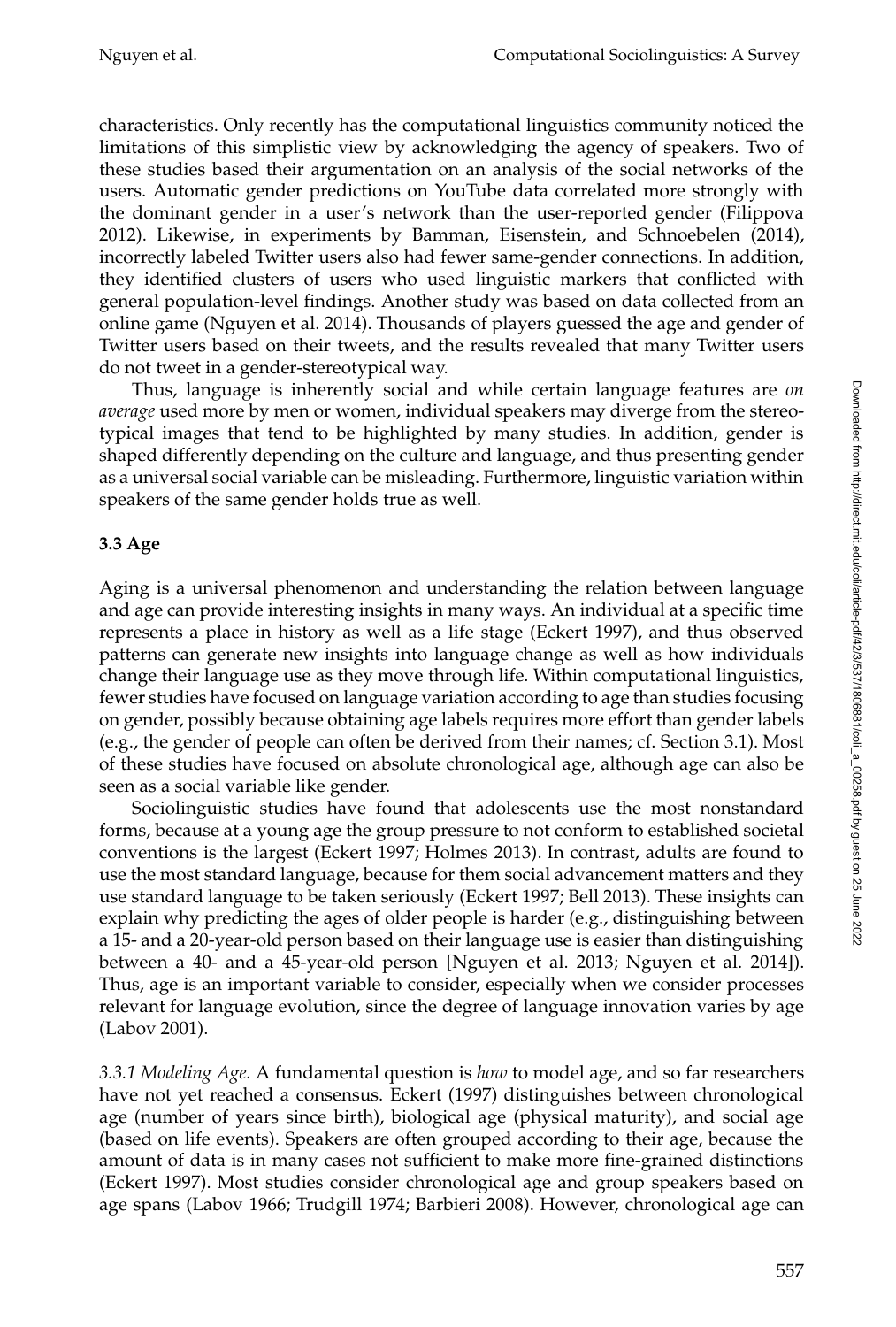be misleading because persons with the same chronological age may have had very different life experiences. Another approach is to group speakers according to "shared experiences of time," such as high school students (Eckert 1997).

Within computational linguistics the most common approach is to model agespecific language use based on the chronological age of speakers. An exception is Nguyen et al. (2013), who explored classification into life stages. However, even when focusing on chronological age, the task can be framed in different ways as well. Chronological age prediction has mostly been approached as a *classification* problem, by modeling the chronological age as a *categorical* variable. Based on this task formulation, various classical machine learning models have been used, such as SVMs (Rao et al. 2010; Peersman, Daelemans, and Vaerenbergh 2011), logistic regression (Rosenthal and McKeown 2011; Nguyen et al. 2013), and naive Bayes (Tam and Martell 2009).

The boundaries used for discretizing age have varied depending on the data set and experimental set-up. Experiments on the blog authorship corpus (Schler et al. 2006) used categories based on the following age spans: 13–17, 23–27, and 33–47, removing the age ranges in between to simplify the task. Rangel et al. (2013) adopted this approach in the Author Profiling task at PAN 2013. The following year, the difficulty of the task at PAN 2014 was increased by considering the more fine-grained categories of 18–24, 25–34, 35–49, 50–64 and 65+ years (Rangel et al. 2014). Zamal, Liu, and Ruths (2012) classified Twitter users into 18–23 and 25–30 years. Other studies explored boundaries at 30 (Rao et al. 2010), at 20 and 40 (Nguyen et al. 2013), at 40 (Garera and Yarowsky 2009), and at 18 years (Burger and Henderson 2006).

In several studies experiments have been done by varying the classification boundaries. Peersman, Daelemans, and Vaerenbergh (2011) experimented with binary classification and boundaries at 16, 18, and 25 years. Tam and Martell (2009) experimented with classifying teens versus 20s, 30s, 40s, 50s, and adults. Not surprisingly, in both studies a higher performance was obtained when using larger age gaps (e.g., teens versus 40s/50s) than when using smaller age gaps (e.g., teens versus 20s/30s) (Tam and Martell 2009; Peersman, Daelemans, and Vaerenbergh 2011). Rosenthal and McKeown (2011) explored a range of splits to study differences in performance when predicting the birth year of blog authors. They related their findings to pre– and post–social media generations.

For many applications, modeling age as a categorical variable might be sufficient. However, it does have several limitations. First, selecting age boundaries has proven to be difficult. It is not always clear which categories are meaningful. Secondly, researchers have used different categories depending on the age distribution of their data set, which makes it difficult to make comparisons across data sets.

Motivated by such limitations, recent studies have modeled age as a *continuous* variable, removing the need to define age categories. Framing age prediction as a regression task, a frequently used method has been linear regression (Nguyen, Smith, and Rosé 2011; Nguyen et al. 2013; Schwartz et al. 2013; Sap et al. 2014). Liao et al. (2014) experimented with a latent variable model that jointly models age and topics. In their model, age-specific topics obtain low standard deviations of age, whereas more general topics obtain high standard deviations. Another approach that would remove the need to define age categories is the unsupervised induction of age categories. Analyzing the discovered age groups could shed more light on the relation between language use and age, but we are not aware of existing research in this area.

*3.3.2 Features and Patterns.* The majority of studies on age prediction have focused on identifying predictive features. Although some features tend to be effective across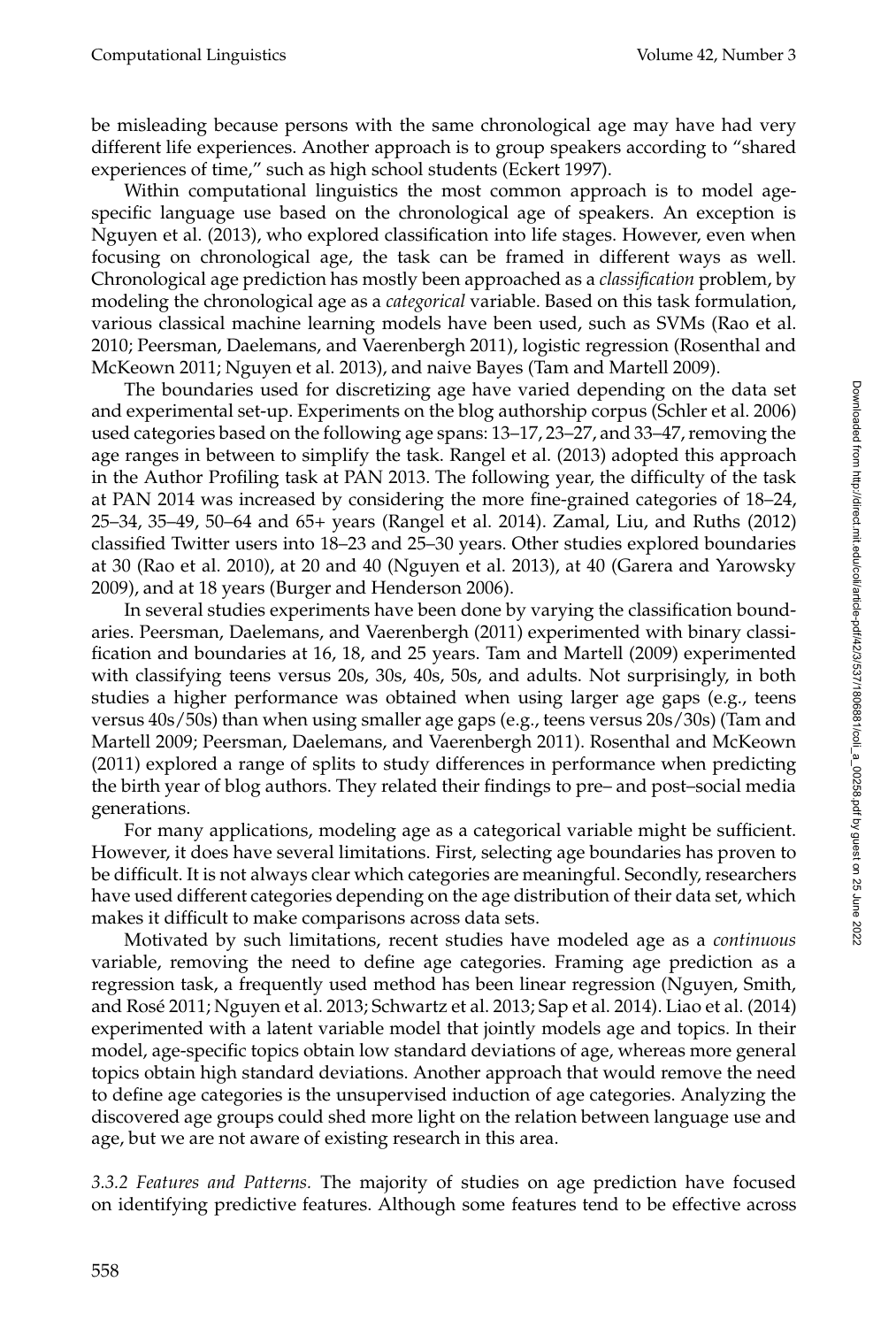domains, others are domain-specific (Nguyen, Smith, and Rosé 2011). Features that characterize male speech have been found to also increase with age (Argamon et al. 2007), thus, simply said, men tend to sound older than they are.

Unigrams alone already perform well (Nguyen, Smith, and Rosé 2011; Peersman, Daelemans, and Vaerenbergh 2011; Nguyen et al. 2013). Features based on part of speech are effective as well. For example, younger people tend to use more first- and secondperson singular pronouns (e.g., *I, you*), while older people more often use first person plural pronouns (e.g., *we*) (Barbieri 2008; Rosenthal and McKeown 2011; Nguyen et al. 2013). Older people also use more prepositions (Argamon et al. 2009; Nguyen et al. 2013), determiners (Argamon et al. 2009; Nguyen, Smith, and Rosé 2011), and articles (Schwartz et al. 2013). Most of these studies focused on English and therefore some of these findings might not be applicable to other languages. For example, the effectiveness of pronoun-related features should also be studied in pro-drop languages (e.g., Turkish and Spanish).

Various studies have found that younger people use less standard language. They use more alphabetical lengthening (e.g., *niiiice*) (Rao et al. 2010; Nguyen et al. 2013), more contractions without apostrophes (e.g., *dont*) (Argamon et al. 2009), more Internet acronyms (e.g., *lol*) (Rosenthal and McKeown 2011), more slang (Barbieri 2008; Rosenthal and McKeown 2011), more swear words (Barbieri 2008; Nguyen, Smith, and Rosé 2011), and more capitalized words (e.g., *HAHA*) (Rosenthal and McKeown 2011; Nguyen et al. 2013). Specific words such as *like* are also highly associated with younger ages (Barbieri 2008; Nguyen, Smith, and Rosé 2011). Younger people also use more features that indicate stance and emotional involvement (Barbieri 2008), such as intensifiers (Barbieri 2008; Nguyen et al. 2013) and emoticons (Rosenthal and McKeown 2011). Younger people also use shorter words and sentences and write shorter tweets (Burger and Henderson 2006; Rosenthal and McKeown 2011; Nguyen et al. 2013).

*3.3.3 Interpretation of Findings.* Age prediction experiments are usually done on data sets collected at a specific point in time. Based on such data sets, language use is modeled and compared between users with different ages. Features that are found to be predictive or that correlate highly with age are used to highlight how differently "younger" and "older" people talk or write. However, the observed differences in language use based on such data sets could be explained in multiple ways. Linguistic variation can occur as an individual moves through life (**age grading**). In that case the same trend is observed for individuals at different time periods. Linguistic variation can also be a result of changes in the community itself as it moves through time (**generational change**) (Sankoff 2006; Bell 2013). For example, suppose we observe that younger Twitter users include more smileys in their tweets. This could indicate that smiley usage is higher at younger ages, but that when Twitter users grow older they decrease their usage of smileys. Or, this could indicate a difference in smiley usage between generations (i.e., the generation of the current younger Twitter users use more smileys compared with the generation of the older Twitter users). This also points to the relation between synchronic variation and diachronic change. **Synchronic variation** is variation across different speakers or speech communities at a particular point in time, and **diachronic change** is accumulation of synchronic variation in time and frequency. To have a better understanding of change, we need to understand the spread of variation across time and frequency. As is the case for gender, age can be considered a social variable and thus when only modeling chronological age, we are ignoring the agency of speakers and that speakers follow different trajectories in their lives.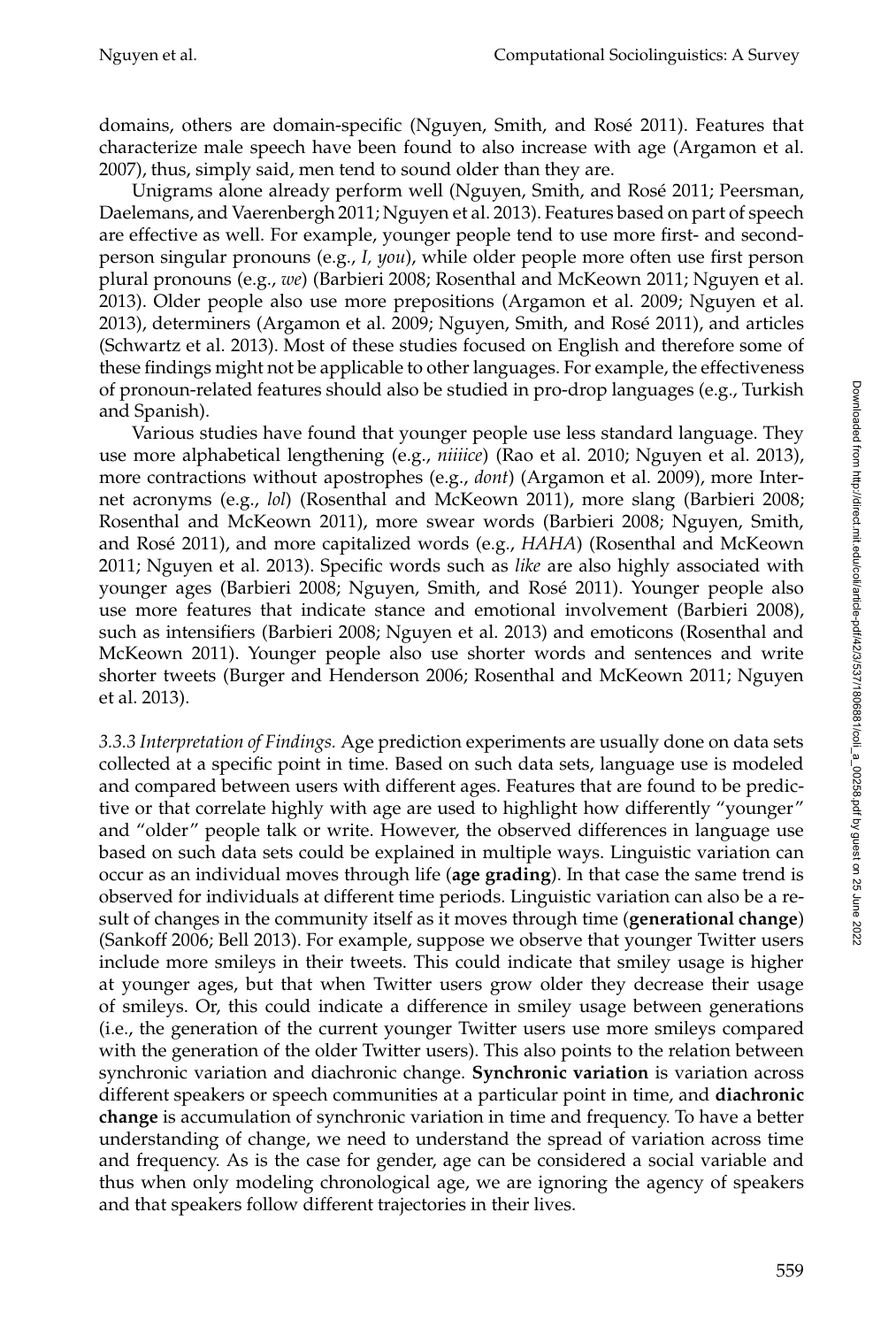### **3.4 Location**

Regional variation has been extensively studied in sociolinguistics and related areas such as dialectology (Chambers and Trudgill 1998) and dialectometry (Wieling and Nerbonne 2015). The use of certain words, grammatical constructions, or the pronunciation of a word can often reveal where a speaker is from. For example, *yinz* (a form of the second-person pronoun) is mostly used around Pittsburgh, which can be observed on Twitter as well (Eisenstein 2015). Dialectology traditionally focuses on the geographical distribution of individual or small sets of linguistic variables (Chambers and Trudgill 1998). A typical approach involves identifying and plotting **isoglosses**, lines that divide maps into regions where specific values of the variable predominate. The next step involves identifying bundles of isoglosses, often followed by the identification of dialect regions. Although these steps have usually been done manually, computational approaches have recently been explored as well. For example, Grieve, Speelman, and Geeraerts (2011) demonstrated how methods from spatial analysis can be used for automating such an analysis.

The study of regional variation has been heavily influenced by new statistical approaches, such as from computational linguistics, machine learning, and spatial analysis. A separate branch has also emerged, referred to as dialectometry (Wieling and Nerbonne 2015). In contrast to dialectology, which focuses on individual linguistic variables, dialectometry involves aggregating linguistic variables to examine linguistic differences between regions. Nerbonne (2009) argues that studies that focus on individual variables are sensitive to noise and that therefore aggregating linguistic variables will result in more reliable signals. This aggregation step has led to the introduction of various statistical methods, including clustering, dimensionality reduction techniques, and regression approaches (Wieling and Nerbonne 2010; Heeringa and Nerbonne 2013; Nerbonne and Wieling 2015). Recently, researchers within dialectometry have explored the automatic identification of characteristic features of dialect regions (Wieling and Nerbonne 2010), a task that aligns more closely with the approaches taken by dialectologists.

Although the data sets typically used in dialectology and dialectometry studies are still small compared to data sets used in computational linguistics, similar statistical methods have been explored. This has created a promising starting point for closer collaboration with computational linguistics.

*3.4.1 Modeling Geographical Variation.* Within CL, we find two lines of work on computationally modeling geographical variation.

*Supervised.* The first approach starts with documents labeled according to their dialect, which can be seen as a supervised learning approach. Most studies taking this approach focus on automatic dialect identification, which is a variation of automatic language identification, a well-studied research topic within the field of computational linguistics (Hughes et al. 2006; Baldwin and Lui 2010). Whereas some have considered automatic language identification to be a solved problem (McNamee 2005), many outstanding issues still exist (Hughes et al. 2006), including the identification of dialects and closely related languages (Zampieri et al. 2014, 2015). In studies on automatic dialect identification, various dialects have been explored, including Arabic (Elfardy and Diab 2013; Zaidan and Callison-Burch 2013; Darwish, Sajjad, and Mubarak 2014; Huang 2015), Turkish (Doğruöz and Nakov 2014), Swiss German (Scherrer and Rambow 2010), and Dutch (Trieschnigg et al. 2012) dialects.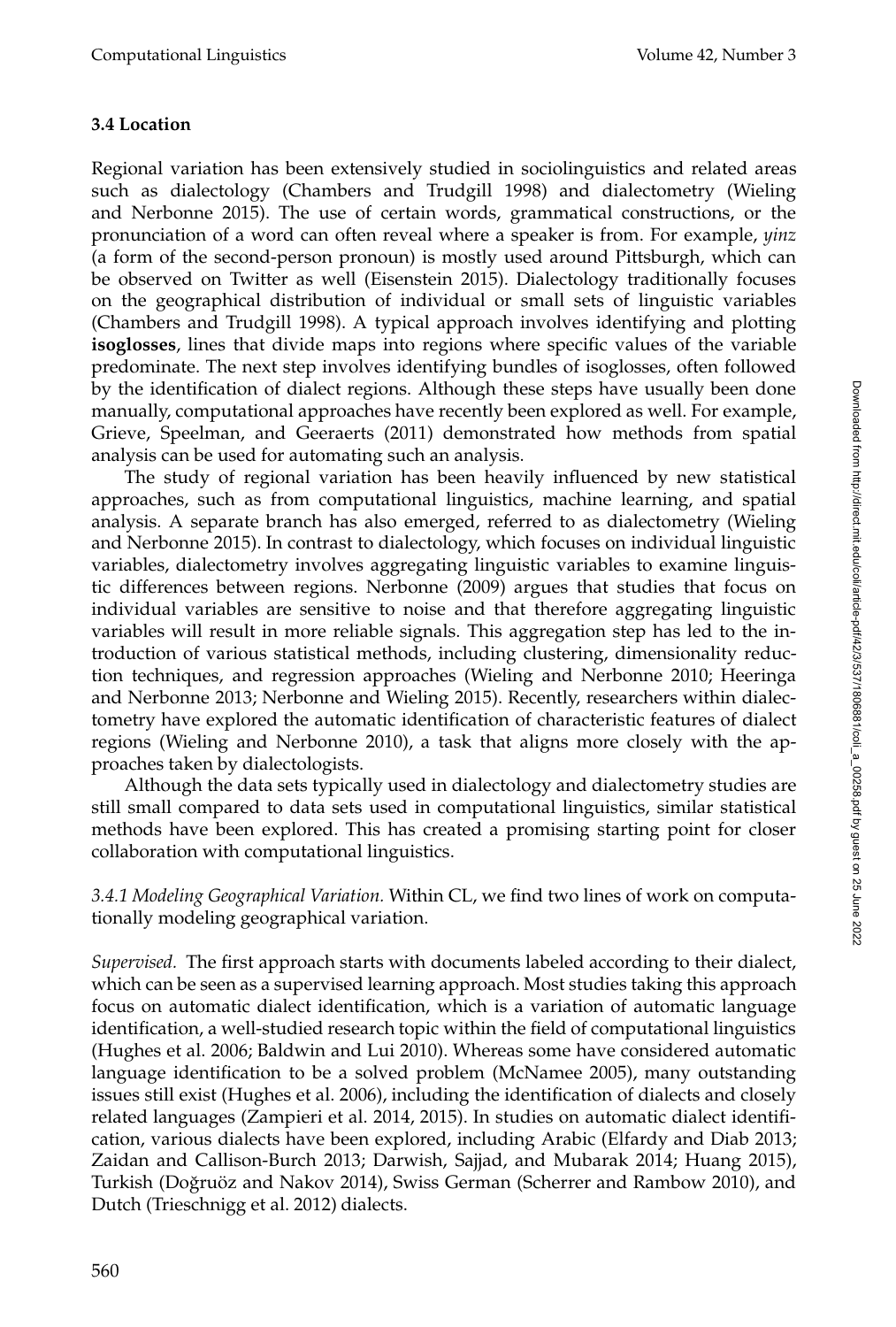*Unsupervised.* An alternative approach is to start with location-tagged data to automatically identify dialect regions. Whereas the models are given labels indicating the locations of speakers, the dialect labels themselves are not observed. In the context of modeling dialects, we consider it an unsupervised approach (although it can be considered a supervised approach when the task is framed as a location prediction task). The majority of the work in this area has used Twitter data, because it contains fine-grained location information in the form of GPS data for tweets or user-provided locations in user profiles.

Much of the research that starts with location-tagged data is done with the aim of automatically predicting the location of speakers. The set-up is thus similar to the set-up for the other tasks that we have surveyed in this section (e.g., gender and age prediction). Eisenstein et al. (2010) developed a topic model to identify geographically coherent linguistic regions and words that are highly associated with these regions. The model was tested by predicting the locations of Twitter users based on their tweets. Although the topic of text-based location prediction has received increasing attention (Wing and Baldridge 2011; Han, Cook, and Baldwin 2012), using these models for the discovery of new sociolinguistic patterns is an option that has not been fully explored yet, since most studies primarily focus on prediction performance.

Various approaches have been explored to model the location of speakers, an aspect that is essential in many of the studies that start with location-tagged data. In Wing and Baldridge (2011), locations are modeled using geodesic grids, but these grids do not always correspond to administrative or language boundaries. Users can also be grouped based on cities (Han, Cook, and Baldwin 2012), but such an approach is not suitable for users in rural areas or when the focus is on more fine-grained geographical variation (e.g., within a city). Eisenstein et al. (2010) model regions using Gaussian distributions, but only focus on the United States and thus more research is needed to investigate the suitability of this approach when considering other countries or larger regions.

*3.4.2 Features and Patterns.* Word and character *n*-gram models have been frequently used in dialect identification (Trieschnigg et al. 2012; Zaidan and Callison-Burch 2013; King, Radev, and Abney 2014). Similarly, many text-based location prediction systems make use of unigram word features (Eisenstein et al. 2010; Wing and Baldridge 2011; Han, Cook, and Baldwin 2012).

Features inspired by sociolinguistics could potentially improve performance. Darwish, Sajjad, and Mubarak (2014) showed that for identifying Arabic dialects a better classification performance could be obtained by incorporating known lexical, morphological, and phonological differences in their model. Scherrer and Rambow (2010) also found that using linguistic knowledge improves over an *n*-gram approach. Their method is based on a linguistic atlas for the extraction of lexical, morphological, and phonetic rules and the likelihood of these forms across German-speaking Switzerland. Doğruöz and Nakov (2014) explored the use of light verb constructions to distinguish between two Turkish dialects.

To support the discovery of new sociolinguistic patterns and to improve prediction performance, several studies have focused on automatically identifying characteristic features of dialects. Han, Cook, and Baldwin (2012) explored various feature selection methods to improve location prediction. The selected features may reflect dialectal variation but this was not the focus of the study. The method by Prokić, Çöltekin, and Nerbonne (2012) was based on in-group and out-group comparisons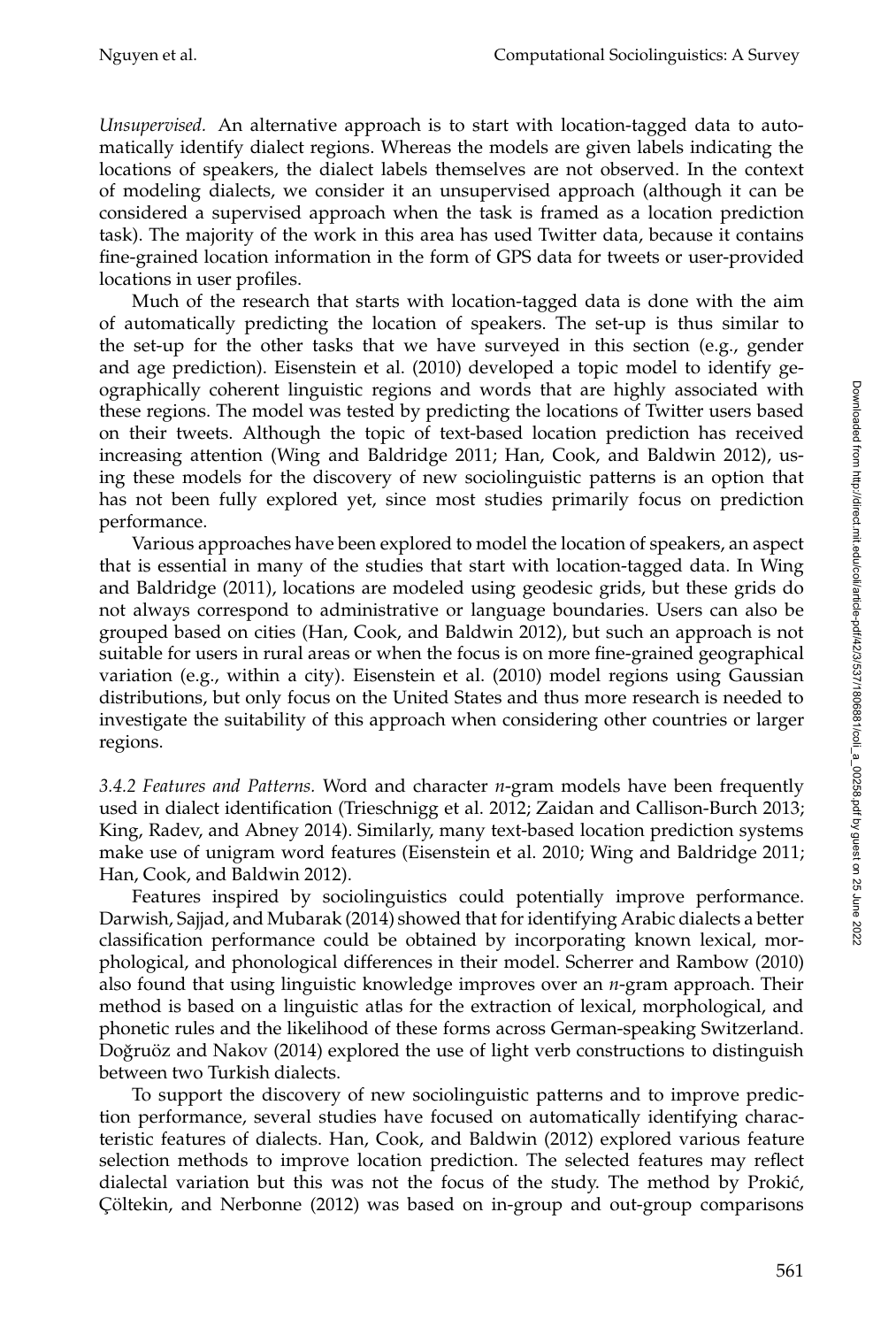using data in which linguistic varieties were already grouped (e.g., based on clustering). Peirsman, Geeraerts, and Speelman (2010) compared frequency-based measures, such as chi-square and log-likelihood tests, with distributional methods. Automatic methods may identify many features that vary geographically such as topic words and named entities, and an open challenge is to separate this type of variation from the more sociolinguistically interesting variations. For example, the observation that the word *beach* is used more often near coastal areas or that *Times Square* is used more often in New York is not interesting from the perspective of a sociolinguist.

Making use of location-tagged data, several studies have focused on analyzing patterns of regional variation. Doyle (2014) analyzed the geographical distribution of dialectal variants (e.g., the use of double modals like *might could*) based on Twitter data, and compared it with traditional sociolinguistic data collection methods. Starting with a query-based approach, he uses baseline queries (e.g., *I*) for estimating a conditional distribution of data given metadata. His approach achieved high correlations with data from sociolinguistic studies. Jørgensen, Hovy, and Søgaard (2015) studied the use of three phonological features of African American Vernacular English using manually selected word pairs. The occurrence of the features was correlated with location data (longitude and latitude) as well as demographic information obtained from the U.S. census bureau. Although these approaches start with attested dialect variants, automatic discovery of unknown variation patterns could potentially lead to even more interesting results. To study how a word's meaning varies geographically, Bamman, Dyer, and Smith (2014) extended the skip gram model by Mikolov et al. (2013) by adding contextual variables that represent states from the United States. The model then learns a global embedding matrix and additional matrices for each context (e.g., state) to capture the variation of a word's meaning.

The increasing availability of longitudinal data has made it possible to study the spreading of linguistic innovations geographically and over time on a large scale. A study by Eisenstein et al. (2014) based on tweets in the United States indicates that linguistic innovations spread through demographically similar areas, in particular with regard to race.

*3.4.3 Interpretation of Findings.* Labeling texts by dialect presumes that there are clear boundaries between dialects. However, it is not easy to make absolute distinctions between language varieties (e.g., languages, dialects). Chambers and Trudgill (1998) illustrate this with the example of traveling from village to village in a rural area. Speakers from villages at larger distances have more difficulty understanding each other compared with villages that are closer to each other, but there is no clear-cut distance at which speakers are no longer mutually intelligible. A computational approach was taken by Heeringa and Nerbonne (2001) to shed more light on this puzzling example. Besides linguistic differences, boundaries between language varieties are often influenced by other factors such as political boundaries (Chambers and Trudgill 1998). Therefore, deciding on the appropriate labels to describe linguistic communication across different groups of speakers (in terms of language, dialect, minority language, regional variety, etc.) is an ongoing issue of debate. The arbitrariness of the distinction between a language and dialect is captured with the popular expression "A language is a dialect with an army and navy" (Bright 1997). Methods that do not presume clear dialect boundaries are therefore a promising alternative. However, such methods then rely on location-tagged data, which are usually only available for a portion of the data.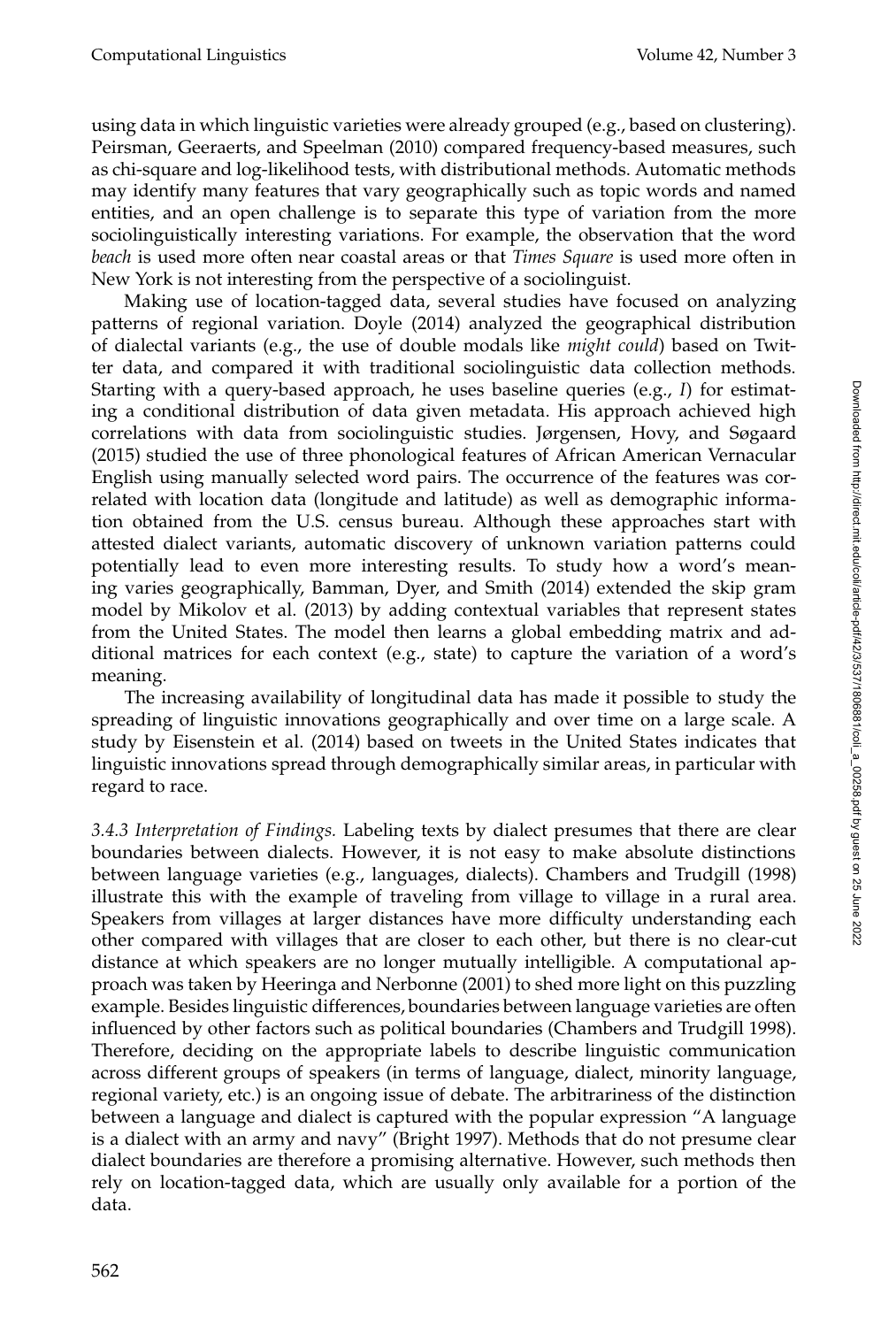# **3.5 Text Classification Informed by Identity Information**

So far, we have focused on automatically predicting the variables themselves (e.g., gender, age, location) but linguistic variation related to the identity of speakers can also be used to improve various other NLP tasks. Dadvar et al. (2012) trained genderspecific classifiers to detect instances of cyberbullying, noticing that language used by harassers varies by gender. To improve the prediction performance of detecting the power direction between participants in e-mails, Prabhakaran, Reid, and Rambow (2014) incorporated the gender of participants in e-mail conversations and the overall "gender environment" as features in their model. Volkova, Wilson, and Yarowsky (2013) studied gender differences in the use of subjective language on Twitter. Representing gender as a binary feature was not effective, but the use of features based on genderdependent sentiment terms improved subjectivity and polarity classification. Hovy (2015) found that training gender- or age-specific word embeddings improved tasks such as sentiment analysis and topic classification.

# **4. Language and Social Interaction**

The previous section explored computational approaches to the study of identity construction through language. We discussed variables such as gender, age, and geographical location, thereby mostly focusing on the influence of social structures on language use. However, as we also pointed out, speaker agency enables violations of conventional language patterns. Speakers do not act in isolation, but they are part of pairs, groups, and communities. Social interaction contexts produce the opportunity for variation due to agency. In response to the particulars of these social settings and encounters (e.g., the addressee or audience, topic, and social goals of the speakers), there is thus much variation within individual speakers. The variation that is related to the context of interaction will be the focus of this section.

We start this section with a discussion of data sources for large-scale analyses of language use in pairs, groups, and communities (Section 4.1). Next, we discuss computational approaches to studying how language reflects and shapes footing within social relationships (Section 4.2). Much of this work has revolved around the role of language in power dynamics by studying how speakers use language to maintain and change power relations (Fairclough 1989). We continue with a discussion on style-shifting (i.e., the use of different styles by a single speaker) in Section 4.3. We discuss two prominent frameworks within sociolinguistics, Audience Design (Bell 1984) and Communication Accommodation Theory (Giles, Coupland, and Coupland 1991), and discuss how these frameworks have been studied within the computational linguistics community. Finally, we move our focus to the community level and discuss computational studies on how members adapt their language to conform to or sometimes diverge from community norms. One might speculate about how these micro-level processes might eventually become conventional, and therefore consider how these processes may lead to language change over time (Section 4.4).

# **4.1 Data Sources**

Many of the types of data that are relevant for the investigation of concepts of social identity are also relevant for work on communication dynamics in pairs, groups, and communities. The availability of detailed interaction recordings in online data has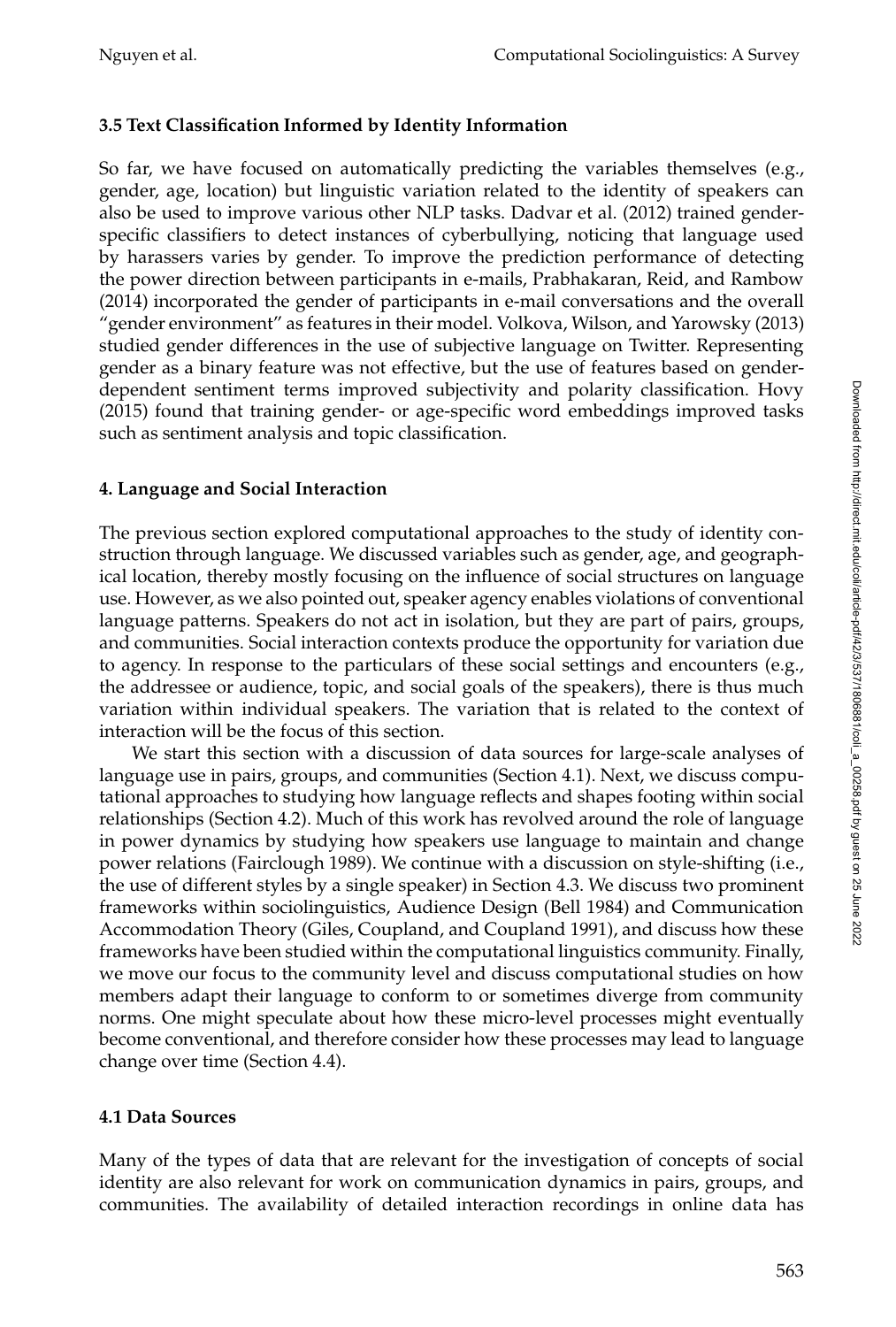driven and enabled much of the work on this topic within computational linguistics. A variety of online discussion forums have been analyzed, including online cancer support communities (Nguyen and Rosé 2011; Wang, Reitter, and Yen 2014), a street gang forum (Piergallini et al. 2014), and more recently discussion forums in Massive Open Online Courses (Wen, Yang, and Rosé 2014a, 2014b). Review sites, such as TripAdvisor (Michael and Otterbacher 2014), IMDb (Hemphill and Otterbacher 2012), and beer review communities (Danescu-Niculescu-Mizil et al. 2013b), have also been used in studies on language in online communities.

The Enron e-mail corpus is another frequently used data source. The Enron corpus is a large e-mail corpus with messages from Enron employees, which was made public during the legal investigation of the Enron corporation. The corpus has been used in various studies—for example, investigations related to e-mail classification (Klimt and Yang 2004) and structure of communication networks (Diesner and Carley 2005). In particular, in studies on language and social dynamics, the Enron e-mail corpus has featured in analyses of power relationships (Diehl, Namata, and Getoor 2007; Gilbert 2012; Prabhakaran, Rambow, and Diab 2012b; Prabhakaran, Reid, and Rambow 2014), since Enron's organizational structure is known and can be integrated in studies on hierarchical power structures connected with quantitative capacity theories of power. Such theories treat power as a stable characteristic that inheres in a person. An example theory within this space is Resource Dependency Theory (Pfeffer and Salancik 1978).

For studies that involve more dynamic notions of power (e.g., identifying individuals who are pursuing power), other resources have also been explored, including Wikipedia Talk Pages (Bender et al. 2011; Bracewell, Tomlinson, and Wang 2012; Danescu-Niculescu-Mizil et al. 2012; Swayamdipta and Rambow 2012), transcripts of political debates (Prabhakaran, John, and Seligmann 2013; Prabhakaran, Arora, and Rambow 2014), and transcripts of Supreme Court arguments (Danescu-Niculescu-Mizil et al. 2012).

# **4.2 Shaping Social Relationships**

Language is not only a means to exchange information but language also contributes to the performance of action within interaction. Language serves simultaneously as a reflection of the relative positioning of speakers to their conversation partners as well as actions that accompany those positions (Ribeiro 2006). Sometimes distributions of these actions can be considered to cohere to such a degree that they can be thought of as defining conversational roles (Yang, Wen, and Rosé 2015). At a conceptual level, this work draws heavily from a foundation in linguistic pragmatics (Grice 1975; Levinson 1983) as well as sociological theories of discourse (Tannen 1993; Gee 2011), which each provide a complementary view. Concepts related to expectations or norms that provide the foundation for claiming such positions may similarly be described either from a philosophical perspective or a sociological one (Postmes, Spears, and Lea 2000). In viewing interaction as providing a context in which information and action may flow towards the accomplishment of social goals, speakers position themselves and others as sources or recipients of such information and action (Martin and Rose 2003). When performatives (i.e., speech acts used to perform an action) break norms related to social positions, they have implications for relational constructs such as politeness (Brown and Levinson 1987), which codifies rhetorical strategies for acknowledging and managing relational expectations while seeking to accomplish extra-relational goals. In the remaining part of this section, we focus on computational studies within this theme.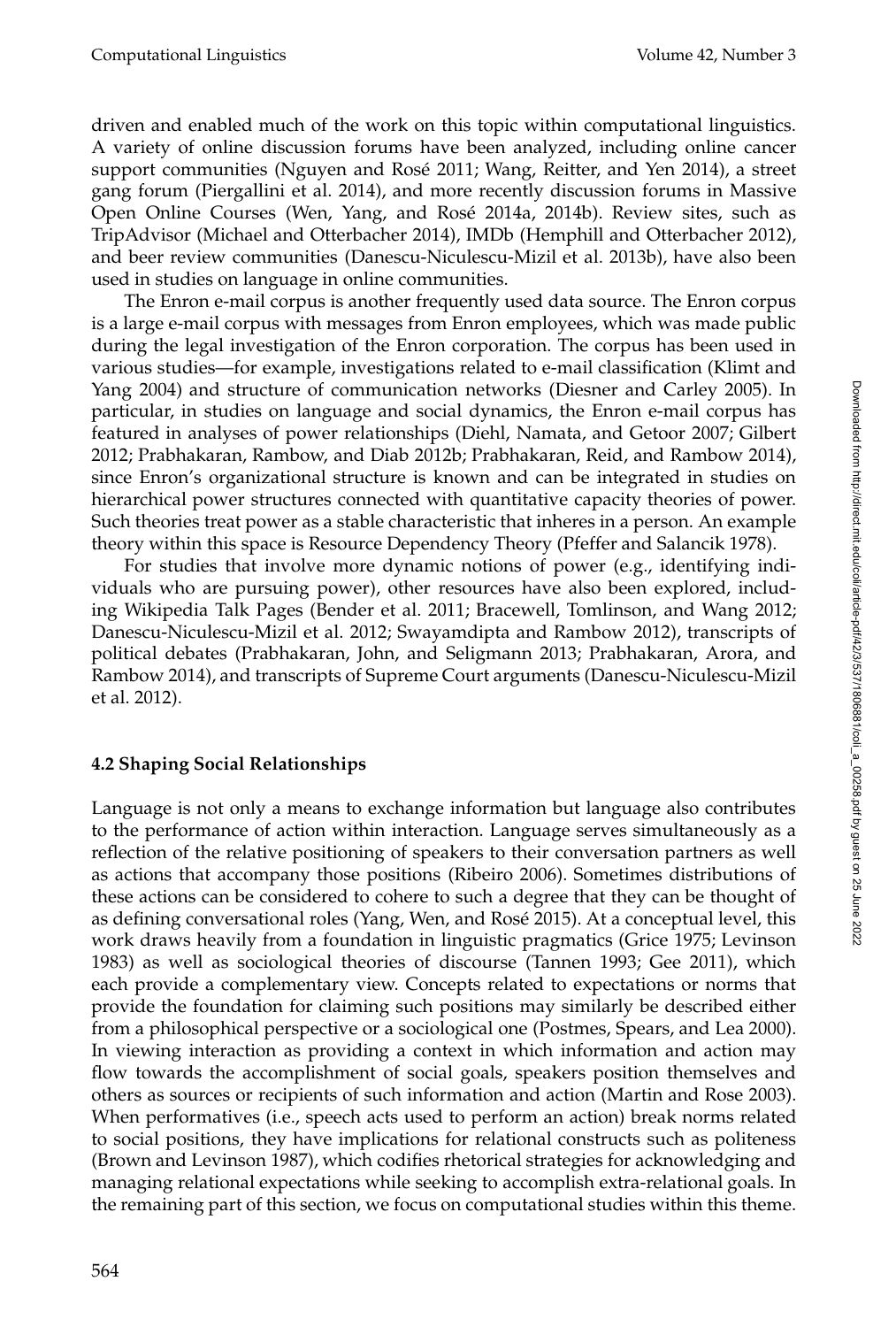We first discuss the general topic of automatic extraction of social relationships from text, and then focus on power and politeness.

*Automatic Extraction of Social Relationships.* Recognizing that language use may reveal cues about social relationships, studies within CL have explored the automatic extraction of different types of social relationships based on text. One distinction that has been made is between weak ties (e.g., acquaintances) and strong ties (e.g., family and close friends) (Granovetter 1973). Gilbert and Karahalios (2009) explored how different types of information (including messages posted) can be used to predict tie strength on Facebook. In this study, the predictions were done for ties within a selected sample. Bak, Kim, and Oh (2012) studied differences in self-disclosure on Twitter between strong and weak ties using automatically identified topics. Twitter users disclose more personal information to strong ties, but they show more positive sentiment towards weak ties, which may be explained by social norms regarding first-time acquaintances on Twitter.

Other studies have automatically extracted social relationships from more extensive data sets, enabling analyses of the extracted network structures. These studies have focused on extracting signed social networks, i.e., networks with positive and negative edges, for example based on positive and negative affinity between individuals or formal and informal relationships. Work within this area has drawn from Structural Balance Theory (Heider 1946), which captures intuitions such as that when two individuals have a mutual friend, they are likely to be friends as well, and from Status Theory (Leskovec, Huttenlocher, and Kleinberg 2010), which involves edges that are directed and reflect status differences. Hassan, Abu-Jbara, and Radev (2012) developed a machine learning classifier to extract signed social networks and found that the extracted network structure mostly agreed with Structural Balance Theory. Krishnan and Eisenstein (2015) proposed an unsupervised model for extracting signed social networks, which they used to extract formal and informal relations in a movie-script corpus. Furthermore, their model also induced the social function of address terms (e.g., *dude*). To infer edge signs in a social network, West et al. (2014) formulated an optimization problem that combined two objectives, capturing the extent to which the inferred signs agreed with the predictions of a sentiment analysis model, and the extent to which the resulting triangles corresponded with Status and Structural Balance Theory.

*Power.* Work on power relations draws from social psychological concepts of relative power in social situations (Guinote and Vescio 2010), in particular, aspects of relative power that operate at the level of individuals in relation to specific others within groups or communities. Relative power may be thought of as operating in terms of horizontal positioning or vertical positioning: Horizontal positioning relates to closeness and related constructs such as positive regard, trust, and commitment, and vertical positioning relates to authority and related constructs such as approval and respect among individuals within communities. Within the areas of linguistics and computational linguistics, investigations have focused on how speakers use language to maintain and change power relations (Fairclough 1989). Operationalization and computational modeling of these two dimensions has important applications in the field of learning sciences (Howley, Mayfield, and Rosé 2013).

Within computational linguistics, much of the work related to analysis of power as it is reflected through language has focused on automatically identifying power relationships from text. Though some of the literature cited here is referenced in this work, the engagement between communities has remained so far at a simple level.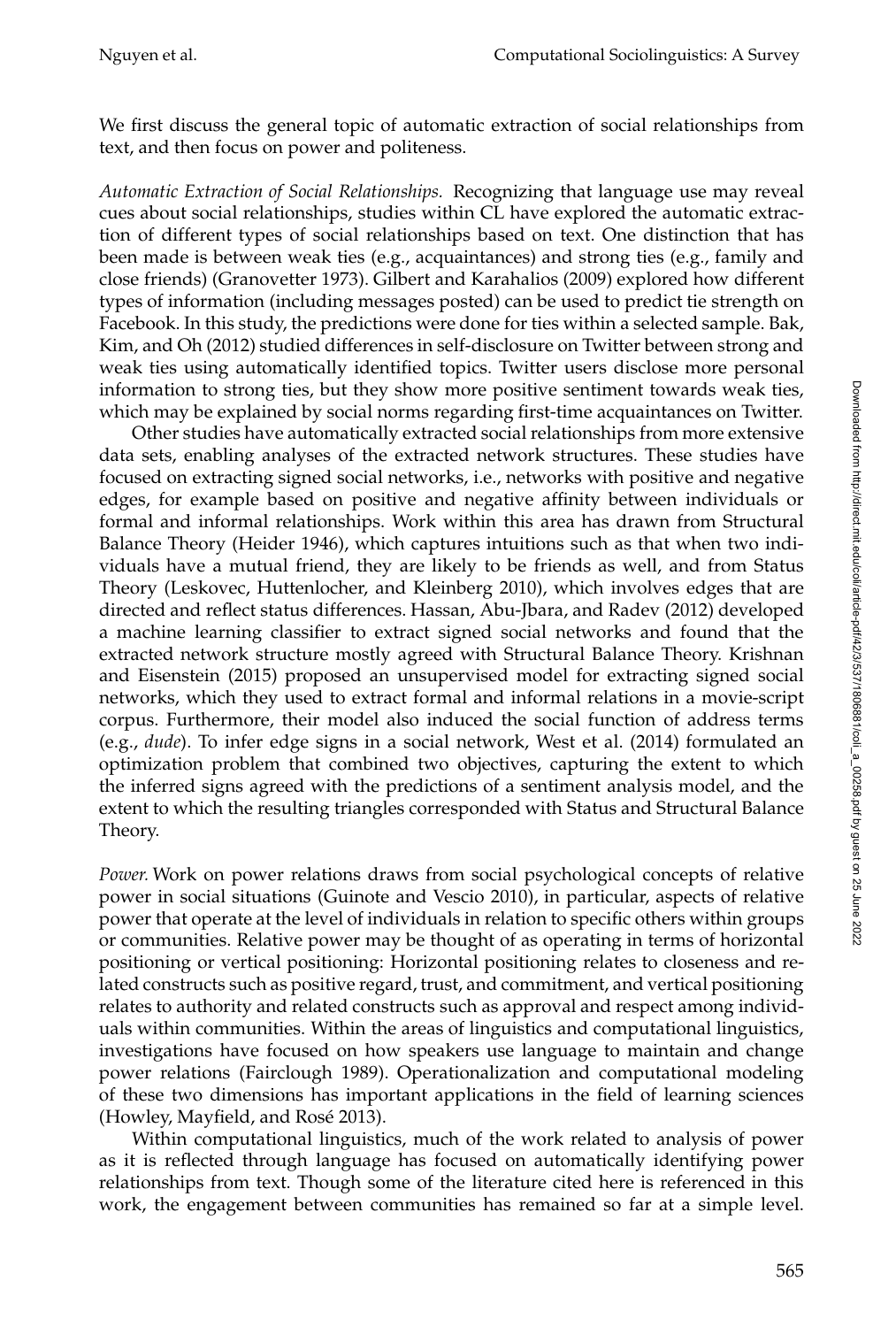Fine-grained distinctions between families of theories of power, and subtleties about the relationship between power and language, are frequently glossed over. One way in which this is visible is in the extent to which the locus of meaning is treated as though it is in the text itself rather than an emergent property of the interaction between speakers. Though some references to external power structures and transient power relationships are mentioned, much room remains for deeper reflection on the connection between power and language.

Research in the computational linguistics community related to these issues is normally centered around classification tasks. Earlier studies have focused on hierarchical power relations based on the organizational structure, thereby frequently making use of the Enron corpus. Bramsen et al. (2011) extracted messages between pairs of participants and developed a machine learning classifier to automatically determine whether the messages of an author were UpSpeak (directed towards a person of higher status) or DownSpeak (directed towards a person of lower status). With a slightly different formulation of the task, Gilbert (2012) used logistic regression to classify power relationships in the Enron corpus and identified the most predictive phrases. Besides formulating the task as a classification task, ranking approaches have been explored as well (Diehl, Namata, and Getoor 2007; Prabhakaran, John, and Seligmann 2013; Nguyen et al. 2014). For example, Prabhakaran, John, and Seligmann (2013) predicted the ranking of participants in political debates according to their relative poll standings.

Studies based on external power structures, such as the organizational structure of a company, treat power relations as static. Recent studies have adopted more dynamic notions of power. For example, Prabhakaran, Rambow, and Diab (2012b) discuss a setting with an employee in a Human Resources department who interacts with an office manager. The HR employee has power over the office manager when the situation is about enforcing an HR policy, but the power relation will be reversed when the topic is allocation of new office space. In their study using the Enron corpus, they compared manual annotations of situational power with the organization hierarchy and found that these were not well aligned. Other studies have focused on a more dynamic view of power as arising through asymmetries with respect to needed resources or other goals, as characterized in consent-based theories of power such as exchange theory (Guinote and Vescio 2010). This would include such investigations as identifying persons who are pursuing power (Bracewell, Tomlinson, and Wang 2012; Swayamdipta and Rambow 2012) and detecting influencers (Huffaker 2010; Quercia et al. 2011; Biran et al. 2012; Nguyen et al. 2014). This could also include studying how language use changes when users change their status in online communities (Danescu-Niculescu-Mizil et al. 2012).

Depending on the conceptualization of power and the used data set, labels for the relations or roles of individuals have been collected in different ways, such as based on the organizational structure of Enron (Bramsen et al. 2011; Gilbert 2012), the number of followers in Twitter (Danescu-Niculescu-Mizil, Gamon, and Dumais 2011), standings in state and national polls to study power in political debates (Prabhakaran, John, and Seligmann 2013), admins and non-admins in Wikipedia (Bender et al. 2011; Danescu-Niculescu-Mizil et al. 2012), and manual annotation (Biran et al. 2012; Prabhakaran and Rambow 2013; Nguyen et al. 2014).

Many computational approaches within this sphere build on a foundation from pragmatics related to speech act theory (Searle 1969; Austin 1975), which has most commonly been represented in what are typically referred to as conversation, dialog or social acts (Bender et al. 2011; Ferschke, Gurevych, and Chebotar 2012). Such categories can also be combined into sequences (Bracewell, Tomlinson, and Wang 2012). Other specialized representations are also used, such as features related to turn-taking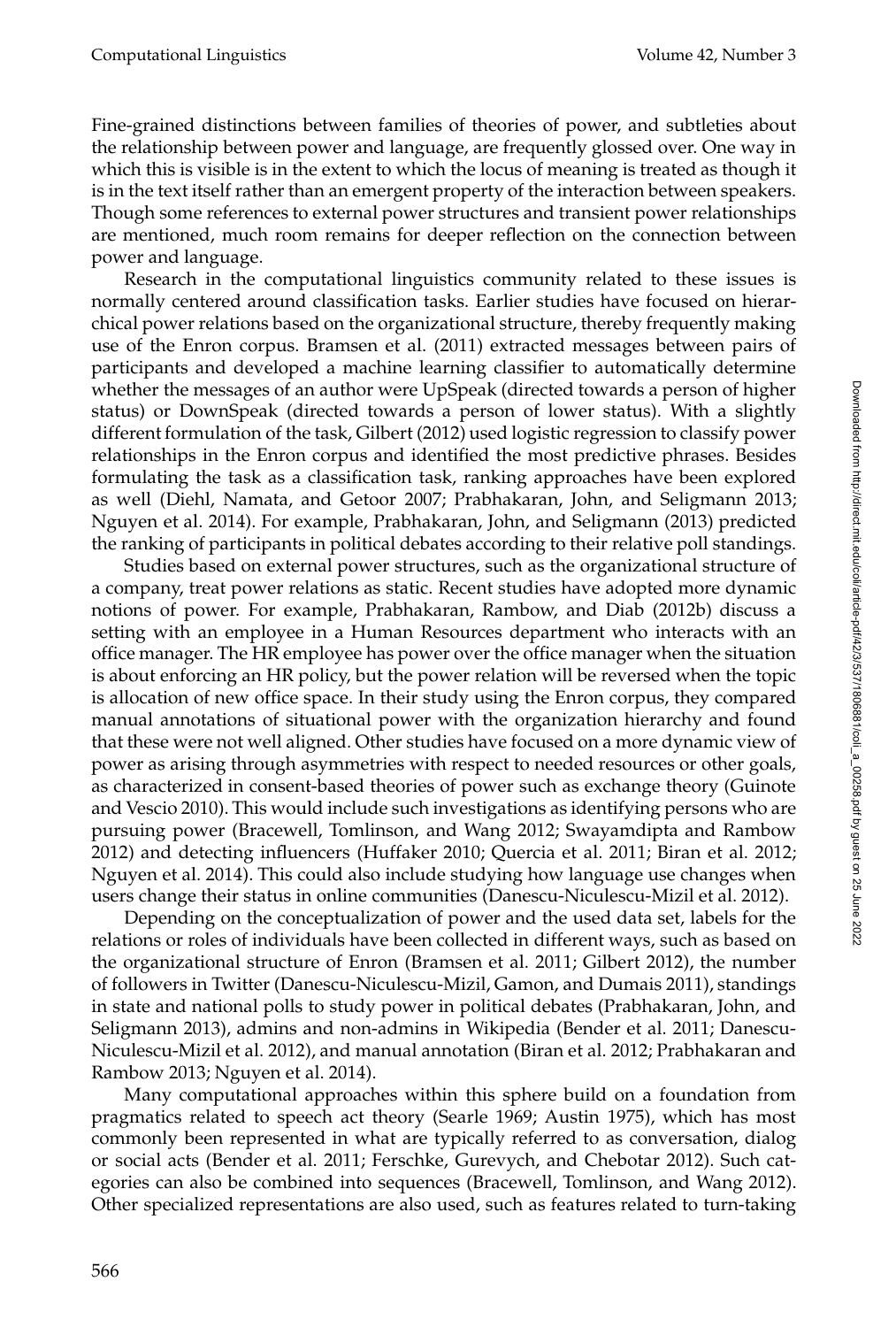style (Swayamdipta and Rambow 2012; Prabhakaran, John, and Seligmann 2013), topic control (Strzalkowski et al. 2012; Nguyen et al. 2014; Prabhakaran, Arora, and Rambow 2014), and "overt displays of power," which Prabhakaran, Rambow, and Diab (2012a) define as utterances that constrain the addressee's actions beyond what the underlying dialog act imposes.

*Politeness.* Polite behavior contributes to maintaining social harmony and avoiding social conflict (Holmes 2013). Automatic classifiers to detect politeness have been developed to study politeness strategies on a large scale. According to a politeness theory by Brown and Levinson (1987), three social factors influence linguistically polite behavior: social distance, relative power, and ranking of the imposition (i.e., cost of the request). Drawing from this theory, Peterson, Hohensee, and Xia (2011) performed a study on the Enron corpus by training classifiers to automatically detect formality and requests. E-mails that contained requests or that were sent to people of higher ranks indeed tended to be more formal. According to politeness theory, speakers with greater power than their addressees are expected to be less polite (Brown and Levinson 1987). Danescu-Niculescu-Mizil et al. (2013a) developed a politeness classifier and found that in Wikipedia polite editors were more likely to achieve higher status, but once promoted, they indeed became less polite. In StackExchange, a site with an explicit reputation system, users with a higher reputation were less polite than users with a lower reputation. Their study also revealed new interactions between politeness markings (e.g., *please*) and morphosyntactic context.

# **4.3 Style Shifting**

According to Labov (1972), there are no single-style speakers because speakers may switch between styles (style-shifting) depending on their communication partners (e.g., addressee's age, gender, and social background). Besides the addressee, other factors such as the topic (e.g., politics vs. religion) or the context (e.g., a courtroom vs. family dinner) can contribute to style shifting. In early studies, Labov stated that "styles can be arranged along a single dimension, measured by the amount of attention paid to speech" (Labov 1972), which thus views style shifting as mainly something responsive. The work by Labov on style has been highly influential, but not everyone agreed with his explanation for different speech styles. We will discuss two theories (Communication Accommodation Theory and Audience Design) that have received much attention in both sociolinguistics and computational linguistics and that focus on the role of audiences and addressees on style. Even more recent theories are emphasizing the agency of speakers as they use different styles to represent themselves in a certain way or initiate a change in the situation. Besides switching between styles, multilingual speakers may also switch between languages or dialects. This is discussed in more depth in Section 5.

*Communication Accommodation Theory.* Communication Accommodation Theory (CAT) (Giles, Taylor, and Bourhis 1973; Giles, Coupland, and Coupland 1991; Soliz and Giles 2014) seeks to explain why speakers accommodate<sup>5</sup> to each other during conversations. Speakers can shift their behavior to become more similar (convergence) or more

<sup>5</sup> The phenomenon of adapting to the conversation partner has also been known as "alignment," "coordination," and "entrainment."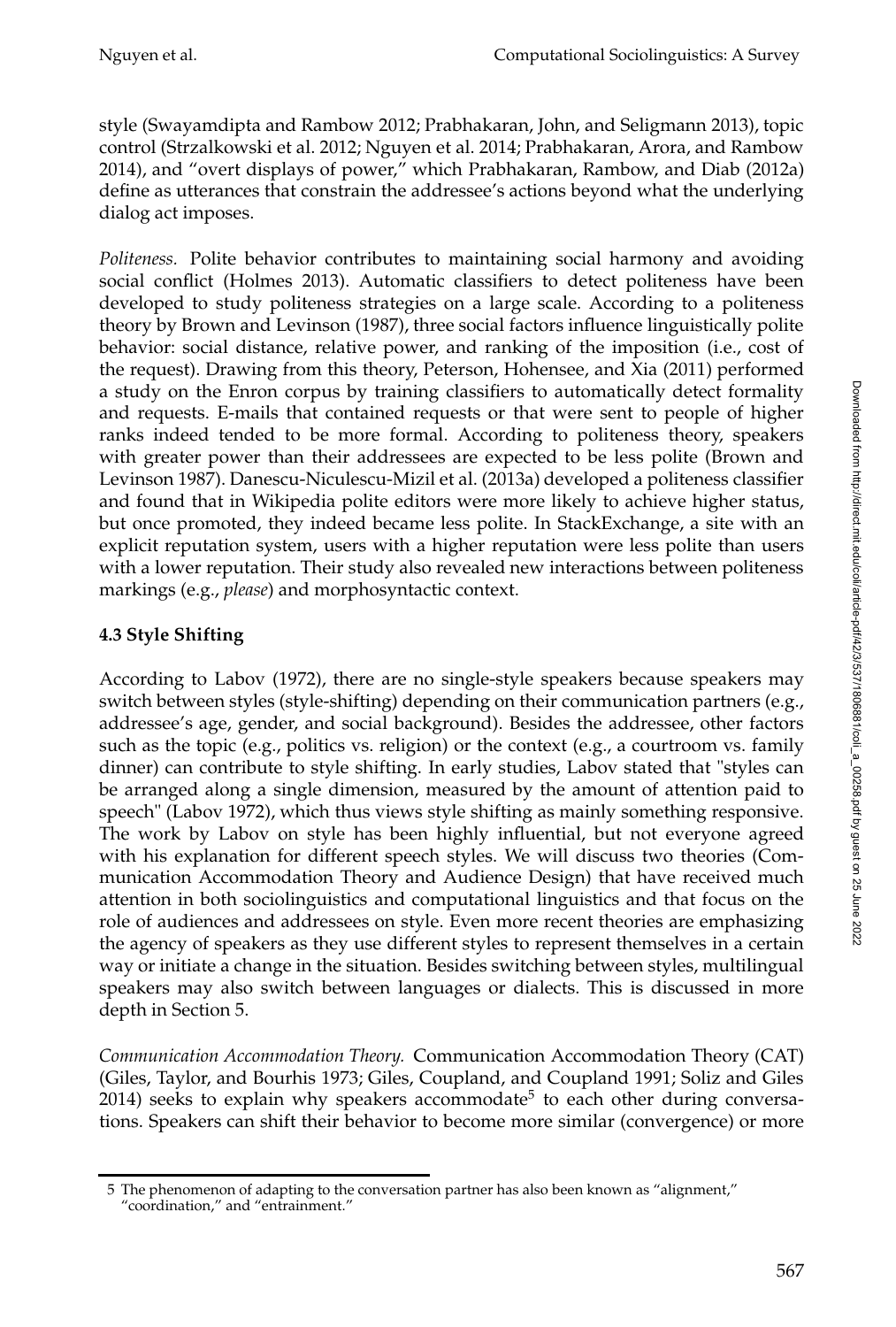different (divergence) to their conversation partners. Convergence reduces the social distance between speakers and converging speakers are often viewed as more favorable and cooperative. CAT was developed in the 1970s and has its roots in the field of social psychology. Although CAT has been studied extensively in controlled settings (e.g., Gonzales, Hancock, and Pennebaker 2010), only recently studies have been performed in uncontrolled settings such as Twitter conversations (Danescu-Niculescu-Mizil, Gamon, and Dumais 2011), online forums (Jones et al. 2014), Wikipedia Talk pages and Supreme Court arguments (Danescu-Niculescu-Mizil et al. 2012), and even movie scripts (Danescu-Niculescu-Mizil and Lee 2011).

Speakers accommodate to each other on a variety of dimensions, ranging from pitch and gestures, to the words that are used. Within computational linguistics, researchers have focused on measuring linguistic accommodation. LIWC has frequently been used in these studies to capture stylistic accommodation—for example, as reflected in the use of pronouns (Niederhoffer and Pennebaker 2002; Danescu-Niculescu-Mizil and Lee 2011; Danescu-Niculescu-Mizil, Gamon, and Dumais 2011; Jones et al. 2014). Speakers do not necessarily converge on all dimensions (Giles, Coupland, and Coupland 1991); this has also been observed on Twitter (Danescu-Niculescu-Mizil, Gamon, and Dumais 2011). Although earlier studies used correlations of specific features between participants, on turn-level or overall conversation-level (Niederhoffer and Pennebaker 2002; Scissors et al. 2009; Levitan, Gravano, and Hirschberg 2011), these correlations fail to capture the temporal aspect of accommodation. The measure developed by Danescu-Niculescu-Mizil, Gamon, and Dumais (2011) is based on the increase in probability of a response containing a certain stylistic dimension given that the original message contains that specific stylistic dimension. Wang, Reitter, and Yen (2014) used a measure based on repetition of words (or syntactic structures) between target and prime posts. Jones et al. (2014) proposed a measure that takes into account that speakers differ in their tendency to accommodate to others. Similarly, Jain et al. (2012) used a Dynamic Bayesian Model to induce latent style states that group related style choices together in a way that reflects relevant styles within a corpus. They also introduce global accommodation states that provide more context in identification of style shifts in interactions that extend for more than a couple of turns.

Social roles and orientations taken up by speakers influence how conversations play out over time and computational approaches to measure accommodation have been used to study power dynamics (Danescu-Niculescu-Mizil, Gamon, and Dumais 2011; Danescu-Niculescu-Mizil et al. 2012; Jones et al. 2014). In a study on power dynamics in Wikipedia Talk pages and Supreme court debates, Danescu-Niculescu-Mizil et al. (2012) found that people with a lower status accommodated more than people with a higher status. In addition, users accommodated less once they became an admin in Wikipedia. Using the same Wikipedia data, Noble and Fernández (2015) found that users accommodated more towards users who occupied a more central position, based on eigenvector and betweenness centrality, in the social network. Furthermore, whether a user was an admin did not have a significant effect on the amount of coordination that highly central users received. From a different angle, Gweon et al. (2013) studied transactive exchange in debate contexts. Transactivity is a property of an assertion that requires that it displays reasoning (e.g., a causal mechanism) and refers to or integrates an idea expressed earlier in the discussion. In this context, high concentrations of transactivity reflect a balance of power in a discussion. In their data, higher levels of speech style accommodation were correlated with higher levels of transactivity.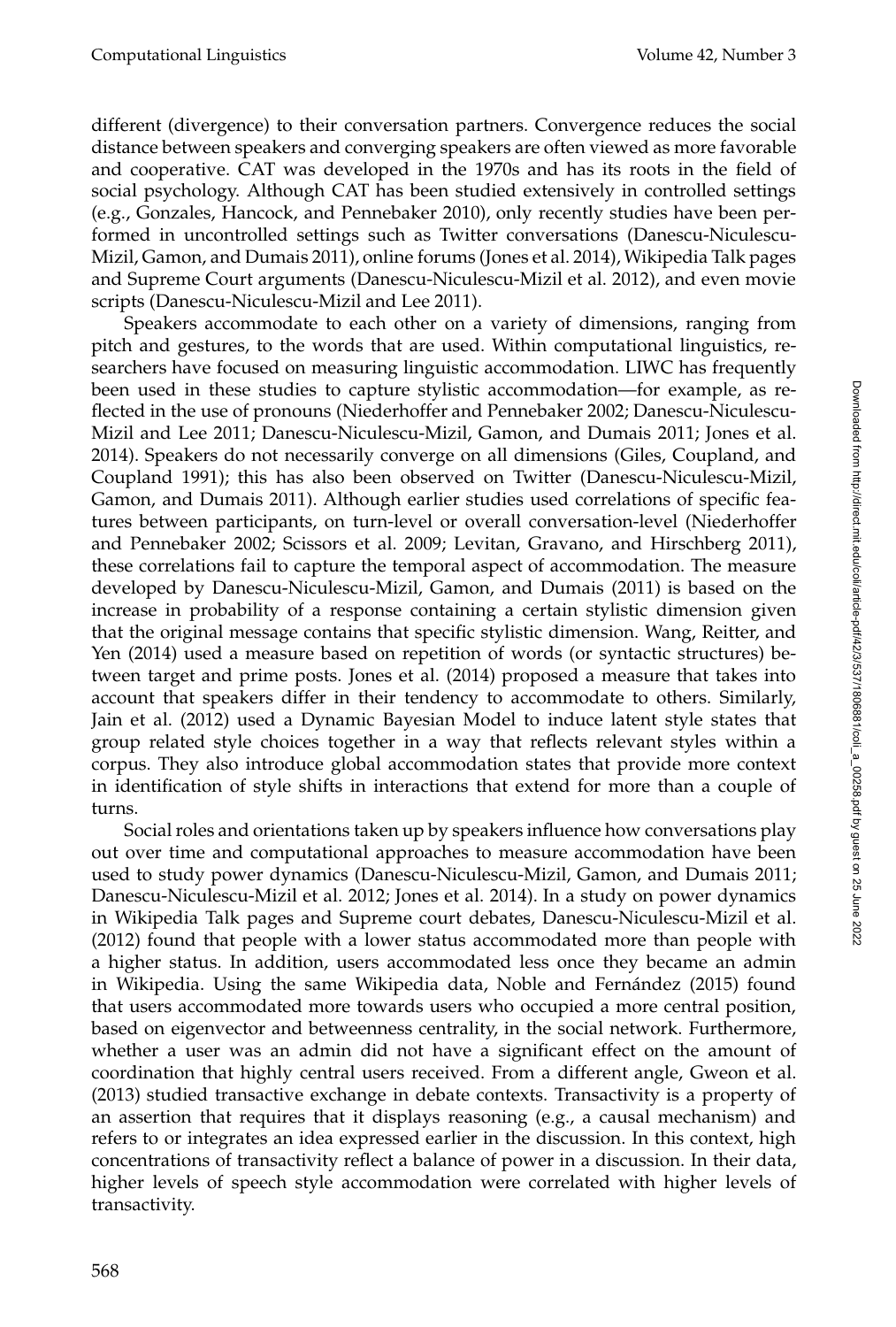*Audience Design.* In a classical study set in New Zealand, Allan Bell found that newsreaders used different styles depending on which radio station they were talking for, even when they were reporting the same news on the same day. Bell's audience design framework (Bell 1984) explains style shifting as a response to audiences and shares similarities with CAT. One of the differences with CAT is that different types of audiences are defined from the perspective of the speaker (ranging from addressee to eavesdropper) and thus can also be applied to settings in which there is only a oneway interaction (such as broadcasting). Social media provides an interesting setting to study how audiences influence style. In many social media platforms, such as Twitter or Facebook, multiple audiences (e.g., friends, colleagues) are collapsed into a single context. Users of such platforms often imagine an audience when writing messages and they may target messages to different audiences (Marwick and boyd 2011).

Twitter has been the focus of several recent large-scale studies on audience design. In a study on how audiences influence the use of minority languages on Twitter, Nguyen, Trieschnigg, and Cornips (2015) showed how characteristics of the audience influence language choice on Twitter by analyzing tweets from multilingual users in the Netherlands using automatic language identification. Tweets directed to larger audiences were more often written in Dutch, whereas within conversations users often switched to the minority language. In another study on audience on Twitter, Bamman and Smith (2015) showed that incorporating features of the audience improved sarcasm detection. Furthermore, their results suggested that users tend to use the hashtag *#sarcasm* when they are less familiar with their audience. Pavalanathan and Eisenstein (2015a) studied two types of non-standard lexical variables: those strongly associated with specific geographical regions of the United States and variables that were frequently used in Twitter but considered non-standard in other media. The use of non-standard lexical variables was higher in messages with user mentions, which are usually intended for smaller audiences, and lower in messages with hashtags, which are usually intended for larger audiences. Furthermore, non-standard lexical variables were more often used in tweets addressed to individuals from the same metropolitan area. Using a different data source, Michael and Otterbacher (2014) showed that reviewers on the TripAdvisor site adjust their style to the style of preceding reviews. Moreover, the extent to which reviewers are influenced correlates with attributes such as experience of the reviewer and their sentiment towards the reviewed attraction.

# **4.4 Community Dynamics**

As we just discussed, people adapt their language use towards their conversation partner. Within communities, norms emerge over time through interaction between members, such as the use of slang words and domain-specific jargon (Nguyen and Rosé 2011; Danescu-Niculescu-Mizil et al. 2013b), or conventions for indicating retweets in Twitter (Kooti et al. 2012). Community members use such markers to signal their affiliation. In an online gangs forum, for example, graffiti style features were used to signal group affiliation (Piergallini et al. 2014). To become a core member of a community, members adopt such community norms. As a result, often a change in behavior can be observed when someone joins a community. Multiple studies have reported that members of online communities decrease their use of first person singular pronouns (e.g., *I*) over time and increase their use of first person plural pronouns (e.g., *we*) (Cassell and Tversky 2005; Nguyen and Rosé 2011; Danescu-Niculescu-Mizil et al.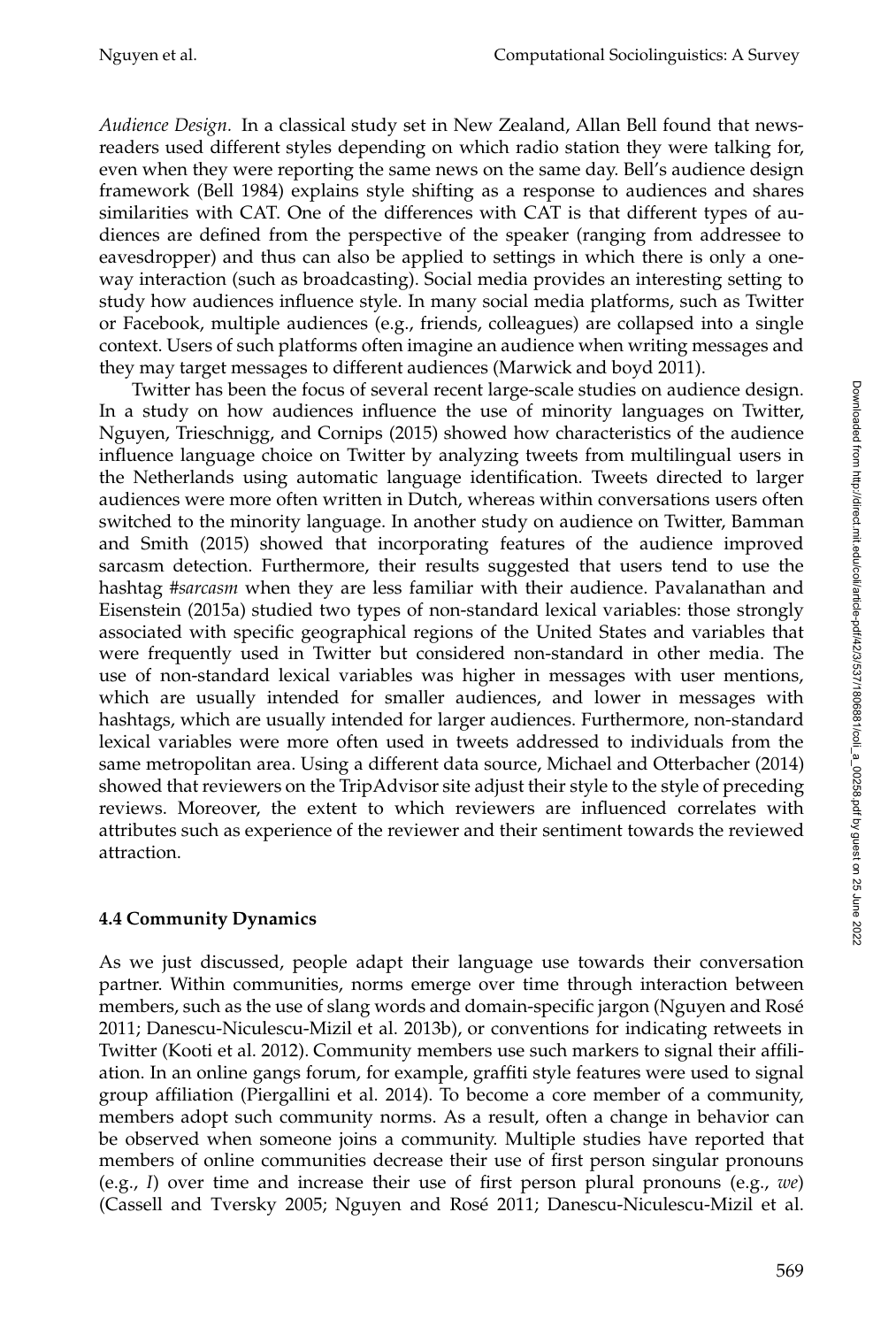2013b), suggesting a stronger focus on the community. Depending on the frequency of use and social factors, local accommodation effects could influence how languages change in the long term (Labov 1994, 2001). Fine-grained, large-scale analyses of language change are difficult in offline settings, but the emergence of online communities has enabled computational approaches for analyzing language change within communities.

Early investigations of this topic were based on data from non-public communities, such as e-mail exchanges between students during a course (Postmes, Spears, and Lea 2000) and data from the Junior Summit '98, an online community where children from across the world discussed global issues (Cassell and Tversky 2005; Huffaker et al. 2006). In these communities, members joined at the same time. Furthermore, the studies were based on data spanning only several months.

More recent studies have used data from public, online communities, such as online forums and review sites. Data from these communities typically span longer time periods (e.g., multiple years). Members join these communities intermittently and thus, when new users join, community norms have already been established. Nguyen and Rosé (2011) analyzed an online breast cancer community, in which long-time members used forum-specific jargon, highly informal style, and showed familiarity and emotional involvement with other members. Time periods were represented by the distribution of high frequency words and measures such as Kullback-Leibler divergence were used to study how language changed over time. Members who joined the community showed increasing conformity to community norms during the first year of their participation. Based on these observations, a model was developed to determine membership duration. Hemphill and Otterbacher (2012) also studied how members adopt community norms over time but focused specifically on gender differences. They studied changes in the use of various characteristics, such as hedging, word/sentence complexity and vocabulary richness, on IMDb a community in which men tend to receive higher prestige than women.

Not only do members change their behavior over time as they participate in a community, communities themselves are also constantly evolving. Kershaw, Rowe, and Stacey (2016) identified and analyzed word innovations in Twitter and Reddit based on variation in frequency, form, and meaning. They performed their analyses on a global level (i.e., the whole data set) and on a community level, based on applying a community detection algorithm to the Reddit data and grouping the geotagged tweets by geopolitical units.

Language change on both member-level and community-level was analyzed by Danescu-Niculescu-Mizil et al. (2013b) in two beer review communities. Language models were created based on monthly snapshots to capture the linguistic state of a community over time. Cross-entropy was then used to measure how much a certain post deviated from a language model. Members in these communities turned out to follow a two-stage lifecycle: They first align with the language of the community (innovative learning phase), however at some point they stop adapting their language (conservative phase). The point at which members enter the conservative phase turned out to be dependent on how long a user would end up staying in the community.

These studies illustrate the potential of using large amounts of online data to study language change in communities in a quantitative manner. However, in such analyses biases in the data should be considered carefully, especially when the dynamics and content of the data are not understood fully. For example, Pechenick, Danforth, and Dodds (2015) call into question the findings on linguistic change based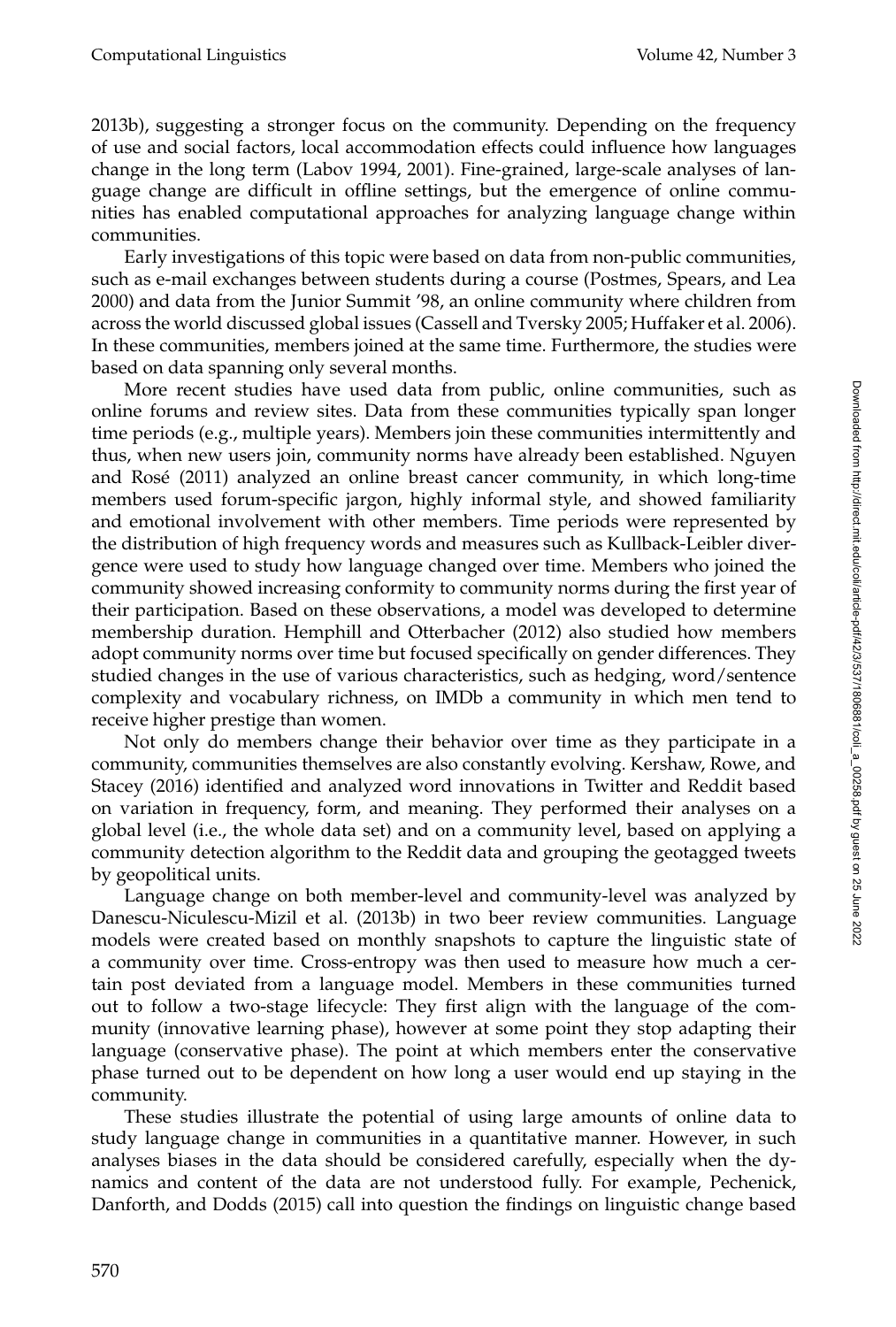on the Google books corpus, because of its bias towards scientific publications. Furthermore, they point out that prolific authors in the data set can influence the findings as well.

### **5. Multilingualism and Social Interaction**

Languages evolve through the interaction of speakers within and outside their speech communities. Within sociolinguistics, multilingual speakers and speech communities have been studied widely with respect to the contexts and conditions of language mixing and/or switching across languages. We use the term "multilingual speaker" for someone who has a repertoire of various languages and/or dialects and who may mix them depending on contextual factors like occasion (e.g., home vs. work) and conversation partners (e.g., family vs. formal encounters). This section is dedicated to computational approaches for analyzing multilingual communication in relation to the social and linguistic contexts. We first start with a brief introduction to multilingual communication from a sociolinguistic point of view. Later, we expand the discussion to include the analysis of multilingual communication using computational approaches.

Human mobility is one of the main reasons for interaction among speakers of different languages. Weinreich (1953) was one of the first to explain why and how languages come into contact and evolve under each other's influence in a systematic manner. Sociolinguists (Auer 1988; Gumperz 1982; Poplack, Sankoff, and Miller 1988; Myers-Scotton 2002) have studied various aspects of language contact and mixing across different contact settings.

Language mixing and code-switching are used interchangeably and there is not always a consensus on the terminology. According to Gumperz (1982), language mixing refers to the mixing of languages within the same text or conversation. Wei (1998) describes language alternations at or above the clause level and calls it code-mixing. Romaine (1995) differentiates between inter-sentential (i.e., across sentences) and intrasentential (i.e., within the same sentence) switches. Poplack, Sankoff, and Miller (1988) refer to complete languages shifts of individual users as code-switching.

Language mixing spans across a continuum ranging from occasional switches (e.g., words or fixed multi-word expressions) to more structural ones (e.g., morphological, syntactic borrowings). The duration and intensity of interaction between speakers of contact languages influence the types of switches. When the frequency of switched words increases in use, they may get established in the speech community and become borrowed/loan words (e.g., hip hop–related Anglicisms in a German hip hop forum [Garley and Hockenmaier 2012]).

Earlier studies on language mixing were mostly based on multilingual spoken data collected in controlled or naturalistic settings (Auer 1988; Myers-Scotton 1995). Nowadays, the wide-spread use of the Internet in multilingual populations provides ample opportunities for large-scale and in-depth analyses of mixed language use in online media (Paolillo 2001; Tsaliki 2003; Hinrichs 2006; Danet and Herring 2007; Hinnenkamp 2008). Still most of these studies focus on qualitative analyses of multilingual online communication with limited data in terms of size and duration.

The rest of this section presents a discussion of data sources for studying multilingual communication on a large scale (Section 5.1). Consequently, we discuss research on adapting various NLP tools to process mixed-language texts (Section 5.2). We conclude this section with a discussion of studies that analyze, or even try to predict, the use of multiple languages in multilingual communication (Section 5.3).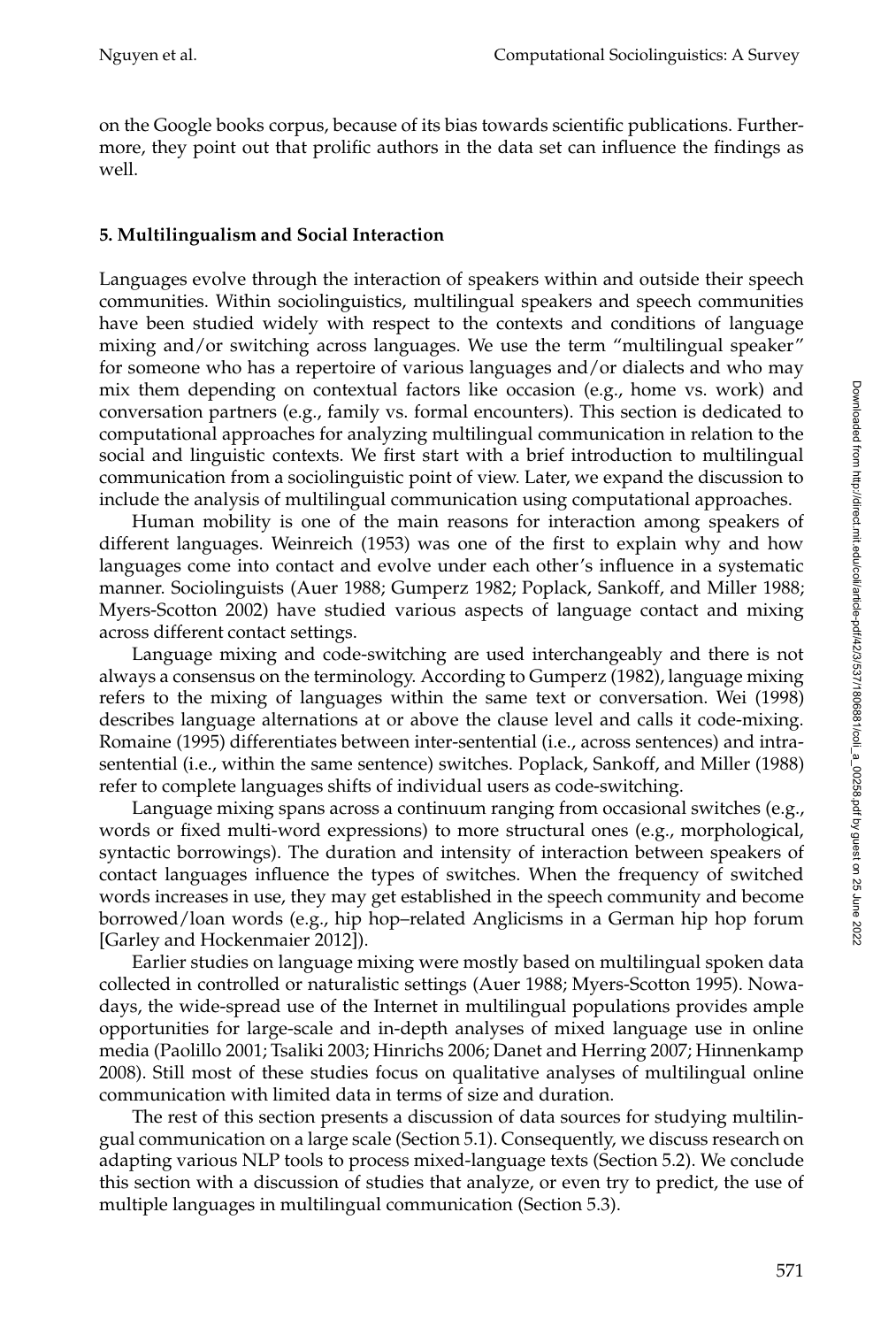#### **5.1 Data Sources**

In sociolinguistics, conversational data is usually collected by the researchers themselves, either among small groups of speakers at different times (Doğruöz and Backus 2007, 2009) or from the same group of speakers longitudinally (Milroy and Milroy 1978; Trudgill 2003). The manual transcription and annotation of data is time-intensive and costly. Multilingual data from online environments is usually extracted in small volumes and for short periods. Automatic analysis of this type of data has been difficult for most languages, especially when resources or technical support are lacking.

Within computational linguistics, there is a growing interest in the automatic processing of mixed-language texts. Lui, Lau, and Baldwin (2014) and Yamaguchi and Tanaka-Ishii (2012) studied automatic language identification in mixed-language documents from Wikipedia by artificially concatenating texts from monolingual sources into multilingual documents. However, such approaches lead to artificial language boundaries. More recently, social media (such as Facebook [Vyas et al. 2014], Twitter [Jurgens, Dimitrov, and Ruths 2014; Peng, Wang, and Dredze 2014; Solorio et al. 2014] and online forums [Nguyen and Doğruöz 2013]) provide large volumes of data for analyzing multilingual communication in social interaction. Transcriptions of conversations have been explored by Solorio and Liu (2008b), however their data was limited to three speakers. Language pairs that have been studied for multilingual communication include English–Hindi (Vyas et al. 2014), Spanish–English (Solorio and Liu 2008a, 2008b; Peng, Wang, and Dredze 2014), Turkish–Dutch (Nguyen and Doğruöz 2013), Mandarin–English (Adel, Vu, and Schultz 2013; Peng, Wang, and Dredze 2014), and French–English (Jurgens, Dimitrov, and Ruths 2014). Besides being a valuable resource for studies on multilingual social interaction, multilingual texts in social media have also been used to improve general purpose machine translation systems (Ling et al. 2013; Huang and Yates 2014).

Processing and analyzing mixed-language data often requires identification of languages at the word level. Language identification is a well-researched problem in CL and we discussed it in the context of dialect identification in Section 3.4.1. Here, we discuss language identification for mixed-language texts. Several data sets are publicly available to stimulate research on language identification in mixed-language texts, including data from the shared task on Language Identification in Code-Switched Data (Solorio et al. 2014) covering four different language pairs on Twitter, romanized Algerian Arabic and French texts from the comments section of an online Algerian newspaper (Cotterell et al. 2014), Turkish–Dutch forum posts (Nguyen and Doğruöz 2013) and Web documents in different languages (King and Abney 2013).

Annotation on a fine-grained level such as individual words has introduced new challenges in the construction of data sets. More fine-grained annotations require more effort and sometimes the segments are so short that they can no longer be clearly attributed to a particular language. For example, annotating the language of named entities remains a challenge in mixed-language texts. Named entities have been labeled according to the context (King and Abney 2013), ignored in the evaluation (Elfardy and Diab 2012b; Nguyen and Doğruöz 2013) or treated as a separate category (Elfardy and Diab 2012a; Solorio et al. 2014). Annotation at the sentence-level is also challenging. For example, Zaidan and Callison-Burch (2013) annotated a large corpus for Arabic dialect identification using crowdsourcing. Their analysis indicated that many annotators overidentify their native dialect (i.e., they were biased towards labeling texts as written in their own dialect). Elfardy and Diab (2012a) presented guidelines to annotate texts written in dialectal variants of Arabic and Modern Standard Arabic on a word level.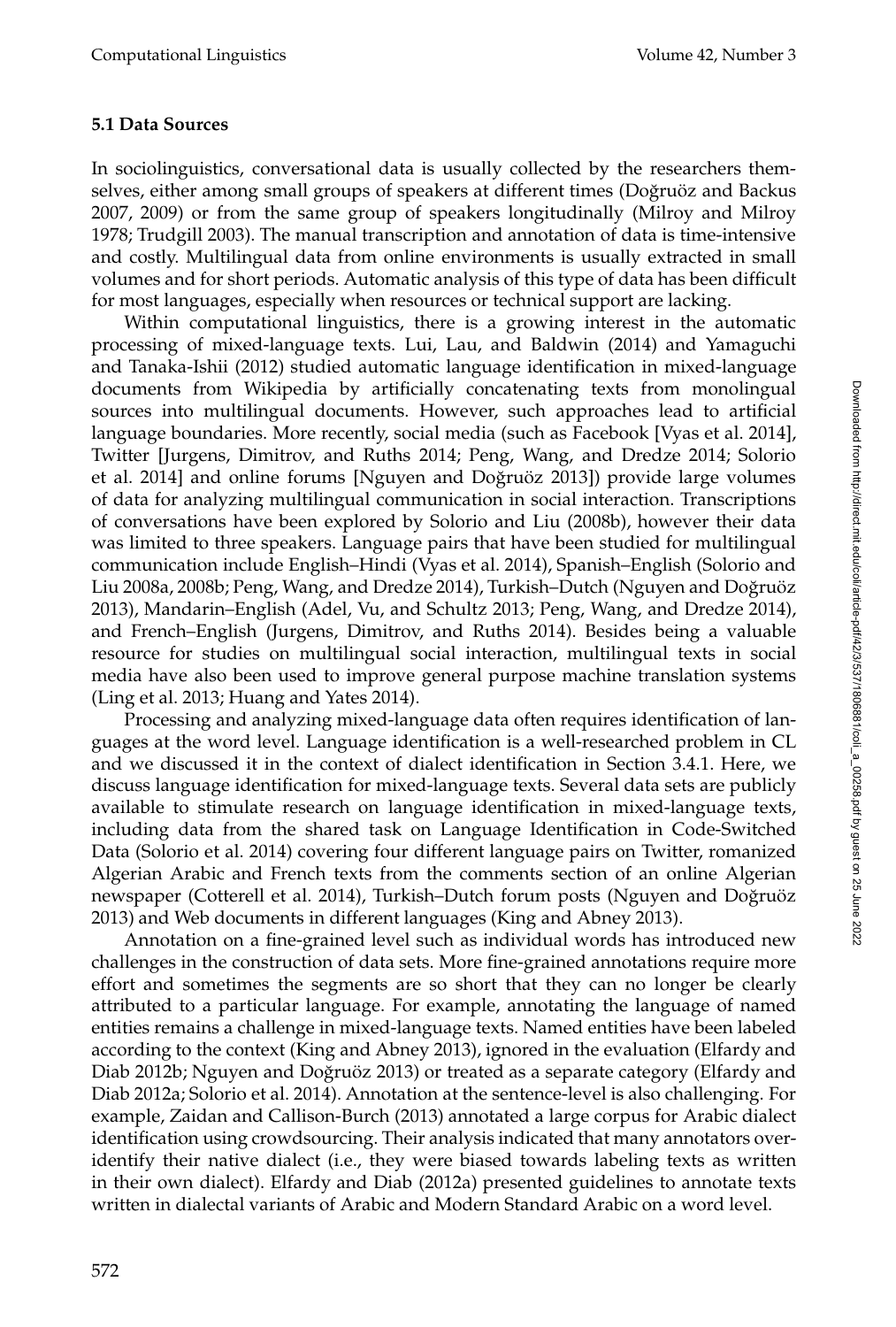# **5.2 NLP Tools for Multilingual Data**

Most of the current NLP tools, such as parsers, are developed for texts written in a single language. Therefore, such tools are not optimized for processing texts containing multiple languages. In this section, we discuss the development of NLP tools that specifically aim to support the processing of multilingual texts. We start with research on automatic language identification, which is an important step in the preprocessing pipeline of many language-specific analysis tasks. Mixed-language documents have introduced new challenges to this task. We then continue with a discussion of work on various other NLP tools (e.g., parsers, topic modeling).

*Automatic Language Identification.* Automatic language identification is often the first step for systems that process mixed-language texts (Vyas et al. 2014). Furthermore, it supports large-scale analyses of patterns in multilingual communication (Jurgens, Dimitrov, and Ruths 2014; Kim et al. 2014; Papalexakis, Nguyen, and Doğruöz 2014). Most of the earlier research on automatic language identification focused on documentlevel identification of a single language (Baldwin and Lui 2010). To handle mixedlanguage texts, more fine-grained approaches have been explored, ranging from language identification at the sentence (Elfardy and Diab 2013; Zaidan and Callison-Burch 2013; Zampieri et al. 2014) and word level (Elfardy and Diab 2012b; King and Abney 2013; Nguyen and Doğruöz 2013; Solorio et al. 2014; Voss et al. 2014), approaches for text segmentation (Yamaguchi and Tanaka-Ishii 2012), and estimating the proportion of the various languages used within documents (Prager 1999; Lui, Lau, and Baldwin 2014). Depending on the application, different approaches may be suitable, but studies that analyze patterns in multilingual communication have mostly focused on wordlevel identification (Nguyen and Doğruöz 2013; Solorio et al. 2014). Off-the-shelf tools developed for language identification at the document level (e.g., the TextCat program [Cavnar and Trenkle 1994]) are not effective for word-level identification (Alex 2005; Nguyen and Doğruöz 2013). Language models (Elfardy and Diab 2012b; Nguyen and Doğruöz 2013) and dictionaries (Alex 2005; Elfardy and Diab 2012b; Nguyen and Doğruöz 2013), which are also commonly used in automatic language identification at the document level, have been explored. Furthermore, the context around the words has been exploited using conditional random fields to improve performance on language identification at the word level (King and Abney 2013; Nguyen and Doğruöz 2013).

*Parsing.* Early studies on language mixing within computational linguistics focused on developing grammars to model language mixing (e.g., Joshi 1982). However, the models developed in these early studies were not tested on empirical data. The more recently developed systems have been validated on large, real-world data. Solorio and Liu (2008b) explored various strategies to combine monolingual taggers to parse mixedlanguage texts. The best performance was obtained by including the output of the monolingual parsers as features in a machine learning algorithm. Vyas et al. (2014) studied the impact of different preprocessing steps on POS tagging of English–Hindi data collected from Facebook. Language identification and transliteration were the major challenges that impacted POS performance.

*Language and Topic Models.* Language models have been developed to improve speech recognition for mixed-language speech, by adding POS and language information to the language models (Adel, Vu, and Schultz 2013) or by incorporating syntactic inversion constraints (Li and Fung 2012). Peng, Wang, and Dredze (2014) developed a topic model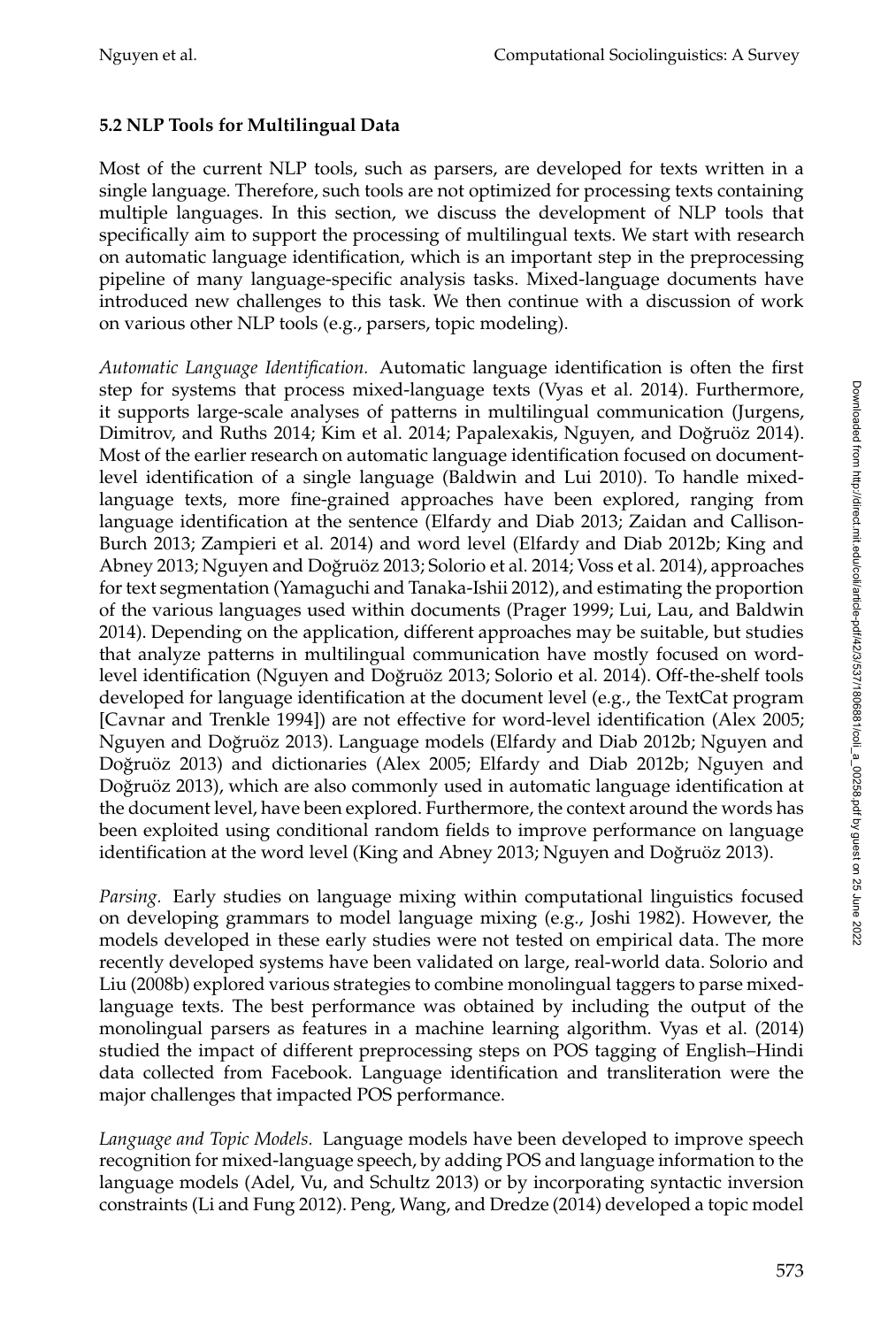that infers language-specific topic distributions based on mixed-language text. The main challenge for their model was aligning the inferred topics across languages.

### **5.3 Analysis and Prediction of Multilingual Communication**

According to Thomason (2001), Gardner-Chloros and Edwards (2004), and Bhatt and Bolonyai (2011), social factors (e.g., attitudes and motives of the speakers, social and political context) are as important as linguistic factors in multilingual settings. Largescale analysis of social factors in multilingual communication has only recently been possible with the availability of automatic language identification tools.

Twitter is frequently used as a resource for such studies. Focusing on language choice at the user level, researchers have extracted network structures, based on followers and followees (Eleta and Golbeck 2014; Kim et al. 2014), or mentions and retweets (Hale 2014), and analyzed the relation between the composition of such networks and the language choices of users. Users tweeting in multiple languages are often found to function as a bridge between communities tweeting in one language. Besides analyzing language choice at the user level, there is also an interest in the language choices for individual tweets. Jurgens, Dimitrov, and Ruths (2014) studied tweets written in one language but containing hashtags in another language. Automatic language identification was used to identify the languages of the tweets. However, as they note, some tweets were written in another language because they were automatically generated by applications rather than being a conscious choice of the user. Nguyen, Trieschnigg, and Cornips (2015) studied users in the Netherlands who tweeted in a minority language (Limburgish or Frisian) as well as in Dutch. Most tweets were written in Dutch, but during conversations users often switched to the minority language. Mocanu et al. (2013) analyzed the geographic distribution of languages in multilingual regions and cities (such as New York and Montreal) using Twitter.

In addition to the analysis of patterns in multilingual communication, several studies have explored the automatic prediction of language switches. The task may seem similar to automatic language identification, yet there are differences between the two tasks. Rather than determining the language of an utterance, it involves predicting whether the language of the next utterance is the same *without* having access to the next utterance itself. Solorio and Liu (2008a) were the first to predict whether a speaker will switch to another language in English–Spanish bilingual spoken conversations based on lexical and syntactic features. The approach was evaluated using standard machine learning metrics as well as human evaluators who rated the naturalness/humanlikeness of the sentences the system generated. Papalexakis, Nguyen, and Doğruöz (2014) predicted when multilingual users switch between languages in a Turkish–Dutch online forum using various features, including features based on multi-word units and emoticons.

# **6. Research Agenda**

Computational sociolinguistics is an emerging multidisciplinary field. Closer collaboration between sociolinguists and computational linguists could be beneficial to researchers from both fields. In this article, we have outlined some challenges related to differences in data and methods that must be addressed in order for synergy to be effective. In this section, we summarize the main challenges for advancing the field of computational sociolinguistics. These fall under three main headings, namely,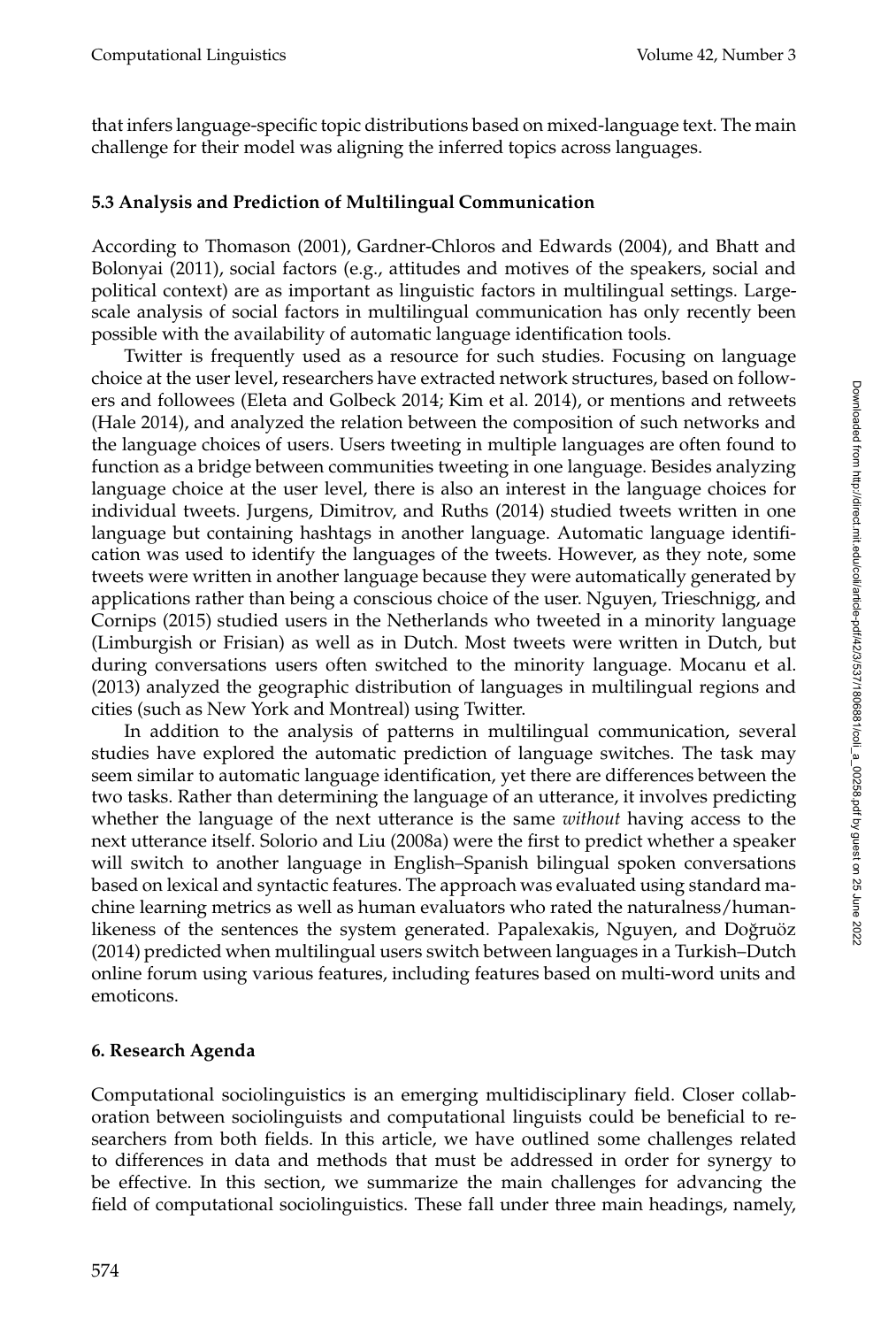expanding the scope of inquiry of the field, adapting methods to increase compatibility, and offering tools.

# **6.1 Expanding the Scope of Inquiry**

The field of computational linguistics has begun to investigate issues that overlap with those of the field of sociolinguistics. The emerging availability of data that is of interest to both communities is an important factor, but in order for real synergy to come out of this, additional angles in the research agendas and tuning of the methodological frameworks in the respective communities would be needed.

*Going Beyond Lexical and Stylistic Variation.* Many studies within CL focus on lexical variation (e.g., Section 3 on social identity), possibly driven by the focus on prediction tasks. Stylistic variation has also received attention. Several of the discussed studies focus on variation in the usage of functional categories. For example, they zoom in on the usage of determiners, prepositions, and pronouns for studying linguistic style accommodation (in Section 4.3). Others use measures such as average word and sentence length (e.g., in Section 3). Advances in the area of stylometry (Stamatatos 2009) could inspire the exploration of more fine-grained features to capture style. Besides lexical and stylistic variation, linguistic variation also occurs on many other levels. Some computational studies have focused on phonological (Jain et al. 2012; Eisenstein 2013a; Jørgensen, Hovy, and Søgaard 2015) and syntactic (Wiersma, Nerbonne, and Lauttamus 2010; Gianfortoni, Adamson, and Rosé 2011; Doyle 2014; Johannsen, Hovy, and Søgaard 2015) variation, but so far the number of studies is limited. In combination with the surge in availability of relevant data, these examples suggest that there seems to be ample opportunities for an extended scope.

*Extending Focus to Other Social Variables.* A large body of work exists on the modeling of gender, age, and regional variation (cf. Section 3). Other variables, like social class (Labov 1966), have barely received any attention so far within computational sociolinguistics. Although it is more difficult to obtain labels for some social variables, they are essential for a richer understanding of language variation and more robust analyses.

*Going Beyond English and Monolingual Data.* The world is multilingual and multicultural, but English has received much more attention within computational sociolinguistics than other languages. There is a need for research to validate the generalizability of findings based on English data for other languages (Danet and Herring 2007). Furthermore, most studies within computational linguistics generally assume that texts are written in one language. However, these assumptions may not hold, especially in social media. A single user may use multiple languages, sometimes even within a syntactic unit, while most NLP tools are not optimized to process such texts. Tools that are able to process mixed-language texts will support the analysis of such data and shed more light on the social and linguistic factors involved in multilingual communication.

*From Monomodal to Multimodal Data.* Another recommendable shift in scope would be a stronger focus on multimedia data. Video and audio recordings with a speech track encapsulate a form of language in which the verbal and nonverbal dimensions of human communication are available in an integrated manner and they represent a rich source for the study of social behavior. Among the so-called paralinguistic aspects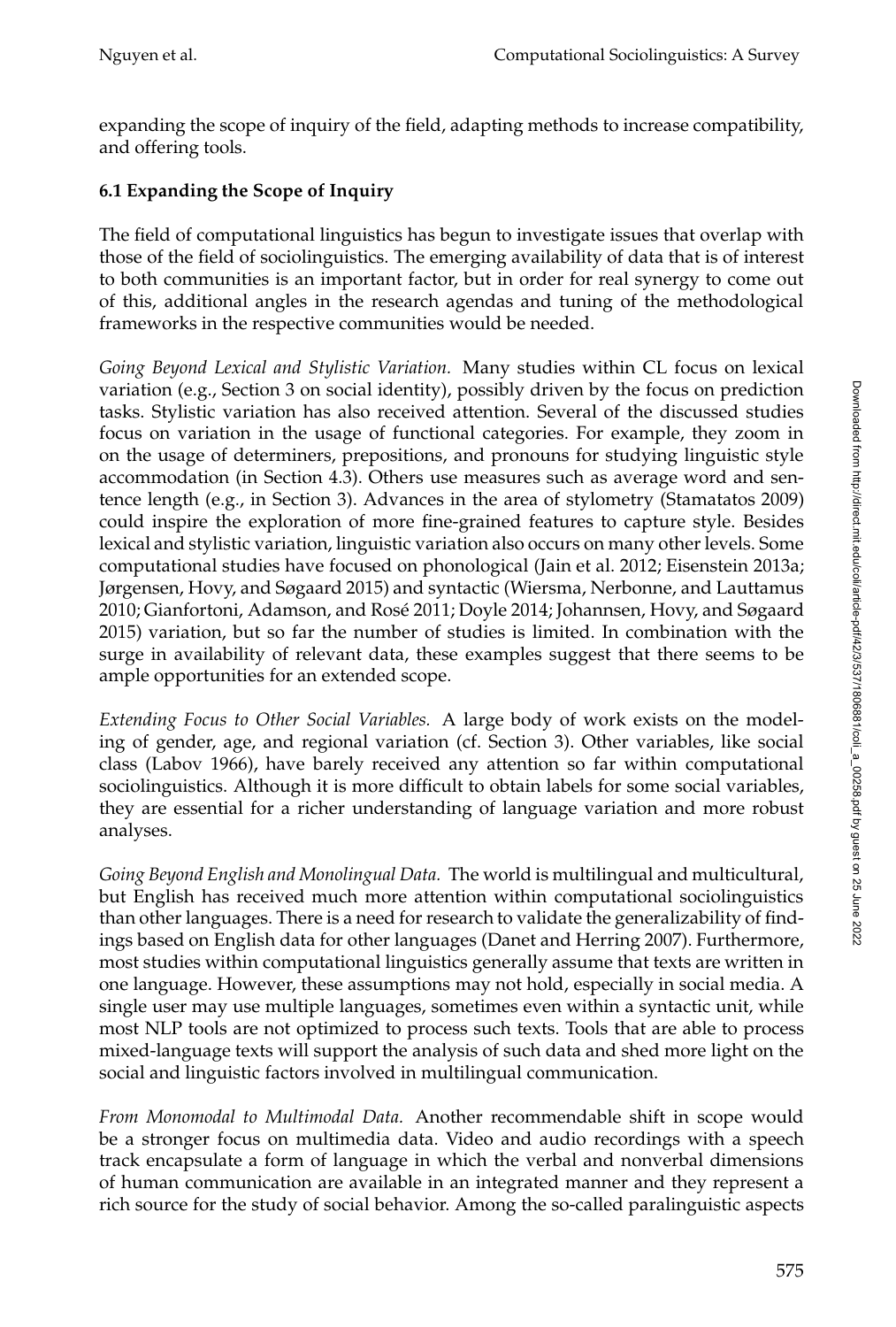for which detection models and evaluation frameworks exist are age, gender, and affect (Schuller et al. 2010). The increasing volumes of recordings of spoken dialogue and aligned transcriptions, for example, in oral history collections (Boyd 2013; De Jong et al. 2014), meeting recording archives (Janin et al. 2003), and video blogs (Biel et al. 2013), can add new angles to the investigation of sociolinguistic variation. In particular, the study of the interaction between (transcribed) speech, non-speech (laughter, sighs, etc.), facial expression, and gestures is a promising area for capturing and predicting social variables as well as the related affective layers.

### **6.2 Adapting Methodological Frameworks to Increase Compatibility**

To make use of the rich repertoire of theory and practice from sociolinguistics and to contribute to it, we have to appreciate the methodologies that underlie sociolinguistic research, for example, the *rules of engagement* for joining in the ongoing scientific discourse. However, as we have highlighted in the methodology discussion (Section 2), the differences in values between the communities can be perceived as a divide. Whereas the CL community has experienced a history in which theory and empiricism are treated as the extreme ends of a spectrum, in the social sciences there is no such dichotomy, and empiricism contributes substantially to theory. Moving forward, research within computational sociolinguistics should build on and seek to partner in extending existing sociolinguistic theories and insights. This requires placing a strong focus on the interpretability of the developed models. The feasibility of such a shift in attention can be seen when observing successes of applied computational sociolinguistics work that has been adopted in other fields like health communication (Mayfield et al. 2014) and education (Rosé et al. 2008).

*Controlling for Multiple Variables.* Sociolinguistic studies typically control for multiple social variables (e.g., gender, age, social class, ethnicity). However, many studies in computational sociolinguistics focus on individual variables (e.g., only gender, or only age), which can be explained by the focus on social media data. The uncontrolled nature of social media makes it challenging to obtain data about the social backgrounds of the speakers and to understand the various biases that such data sets might have. The result is that models are frequently confounded, which results in low interpretability as well as limited justification for generalization to other domains.

On the other hand, much work in the CL community has focused on structured modeling approaches that take a step towards addressing these issues (Joshi et al. 2012, 2013). These approaches are very similar to the hierarchical modeling approaches used in sociolinguistic research to control for multiple sources of variation and thus avoid misattributing weight to extraneous variables. A stronger partnership within the field of CL between researchers interested in computational sociolinguistics and researchers interested in multi-domain learning would be valuable for addressing some of the limitations mentioned here. In this regard, inferring demographic variables automatically (see Section 3) may also help, because predicted demographic variables could be used in structuring the models. Another approach is the use of census data when location data is already available. For example, Eisenstein et al. (2014) studied lexical change in social media by using census data to obtain demographic information for the geographical locations. They justified their approach by assuming that lexical change is influenced by the demographics of the population in these locations, and not necessarily by the demographics of the particular Twitter users in these locations.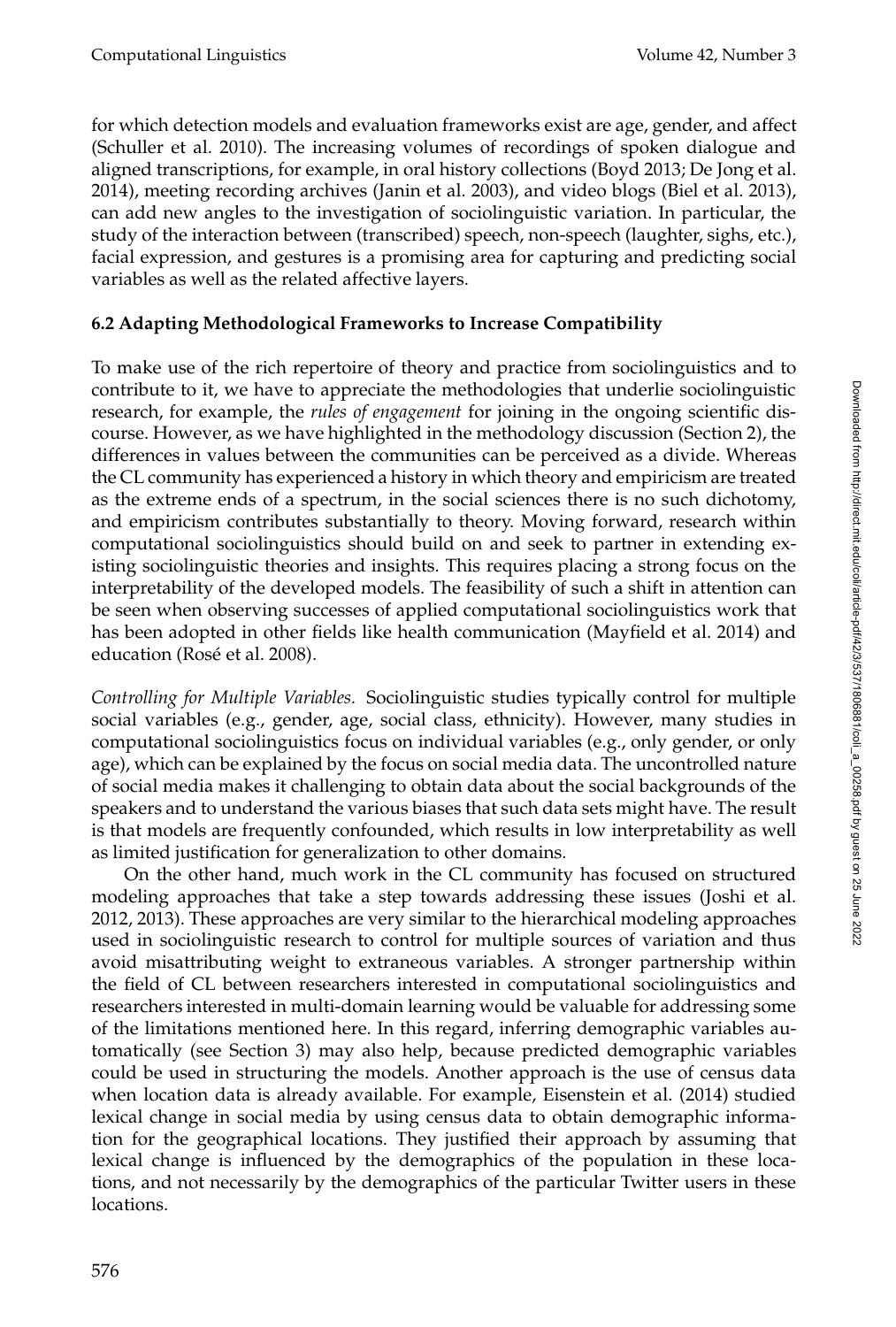*Developing Models that Generalize Across Domains.* Many of the studies within the area of computational sociolinguistics have focused on a single domain. However, domain effects can influence the findings, such as which features are predictive for gender (e.g., Herring and Paolillo 2006). Studies considering multiple domains enable distinguishing variables that work differently in different contexts, and therefore improve the interpretation of the findings. Recently, several studies within the area of computational sociolinguistics have performed experiments across domains (Sarawgi, Gajulapalli, and Choi 2011; Sap et al. 2014) and explored the effectiveness of domain adaptation approaches (Nguyen, Smith, and Rosé 2011; Piergallini et al. 2014). Another approach involves reconsidering the features used in an attempt to include more features with a deep connection with the predicted variable of interest. For example, Gianfortoni, Adamson, and Rosé (2011) show that features such as *n*-grams, usually reported to be predictive for gender classification, did not perform well after controlling for occupation in a blog corpus, but pattern-based features inspired by findings related to gender-based language practices did.

*Using Sociolinguistics and the Social Sciences as a Source of Inspiration for Methodological Reflection.* Going forward, we need to appreciate where our work stands along an important continuum that represents a fundamental tension in the social sciences: qualitative approaches that seek to preserve the complexity of the phenomena of interest, versus quantitative approaches that discretize (but thereby also simplify) the phenomena to achieve more generalizability. For computational linguistics, a primarily quantitative field, work from research areas with a less strong or less exclusive focus on quantitative measures, such as sociolinguistics and the social sciences, could serve as a source of inspiration for methodological reflection. In this survey, we have questioned the operationalizations of the concepts of gender (Section 3.2), age (Section 3.3), and language variety (Section 3.4) as discrete and static categories, based on insights from sociolinguistics. More critical reflection on such operationalizations could lead to a deeper insight into the limitations of the developed models and the incorrect predictions that they sometimes make.

# **6.3 Tuning NLP Tools to Requirements of Sociolinguistics Research**

As a final important direction, we should consider what would be required for NLP tools to be supportive for sociolinguistic work.

*Developing Models That Can Guide Users of Data Analysis Systems in Taking Next Steps.* Sociolinguists are primarily interested in new insights about language use. In contrast, much of the work within CL is centered around highly specific analysis tasks that are isolated from scenarios of use, and the focus on the obtained performance figures for such tasks is fairly dominant. As Manning (2015) mentions: "there has been an overfocus on numbers, on beating the state of the art." Only for few analysis methods, validation of the outcomes has been pursued (e.g., have we measured the right thing?) in view of the potential for integration of the models outside lab-like environments. Furthermore many of the models developed within CL make use of thousands of features. As a result, their value for practical data exploration tasks is therefore often limited. Sparse models, such as used in Eisenstein, Smith, and Xing (2011), that identify small sets of predictive features would be more suited for exploratory analysis. However, when the focus is on interpretability of the models, we must consider that the resulting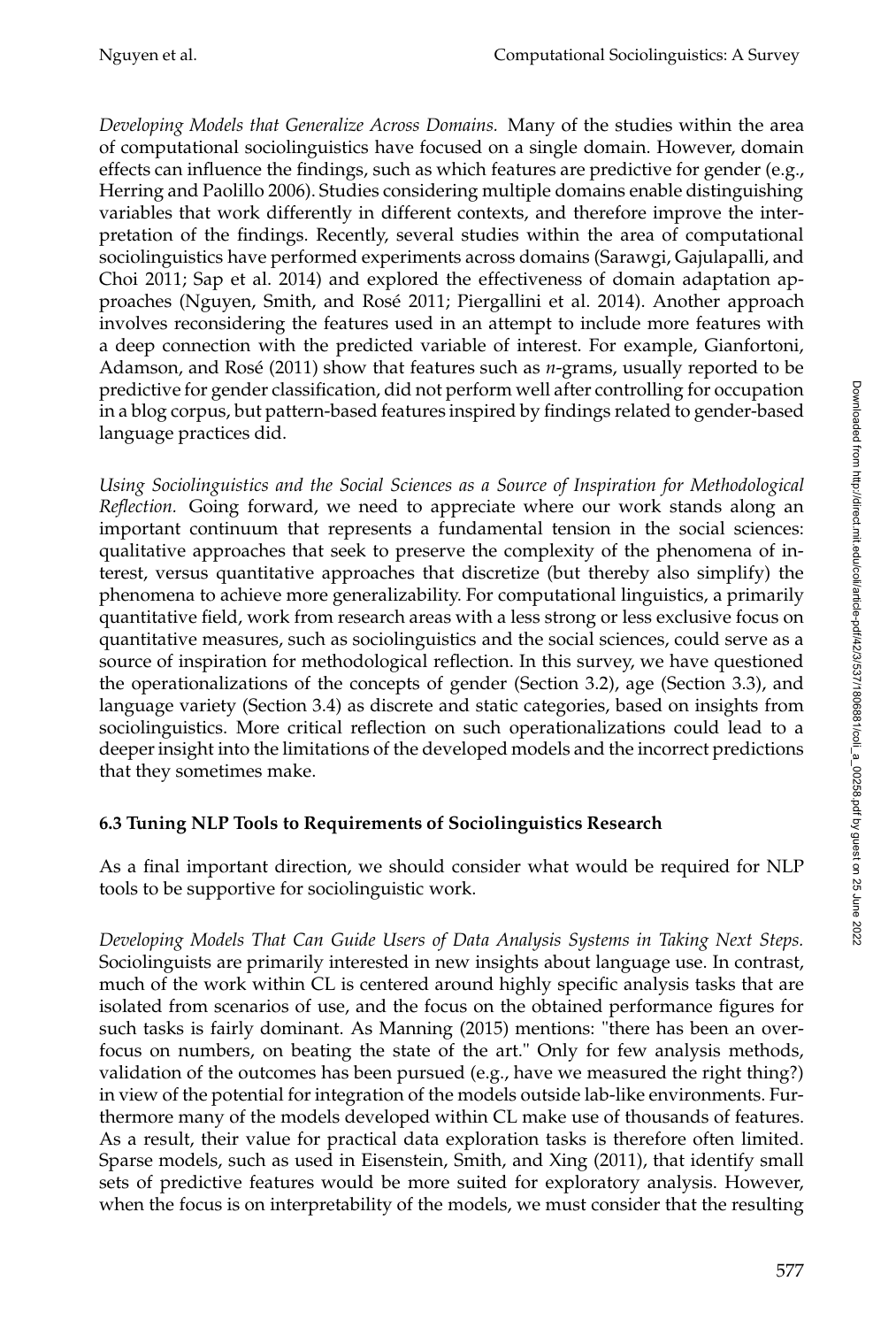average prediction performance of interpretable models may be lower (Piergallini et al. 2014).

*Developing Pre-processing Tools to Support the Analysis of Language Variation.* The performance of many developed NLP tools is lower on informal text. For example, POS taggers perform less well on texts written by certain user groups (e.g., younger people [Hovy and Søgaard 2015]) or on texts in certain language varieties (e.g., African American Vernacular English [Jørgensen, Hovy, and Søgaard 2015]). One of the approaches to improve the performance of tools has been to normalize the texts, but as Eisenstein (2013b) argues, doing so is removing the variation that is central to the study of sociolinguistics. To support deeper sociolinguistic analyses and to go beyond shallow features, we thus need pre-processing tools, such as POS taggers that are able to handle the variation found in informal texts and that are not biased towards certain social groups.

# **7. Conclusion**

Although the computational linguistics field has historically emphasized interpretation and manipulation of the propositional content of language, another valid perspective on language is that it is a dynamic, social entity. Some aspects of language viewed from a social perspective are predictable, and thus behave much like other aspects more commonly the target of inquiry in the field, but we must acknowledge that linguistic agency is a big part of how language is used to construct social identities, to build and maintain social relationships, and even to define the boundaries of communities. The increasing research on social media data has contributed to the insight that text can be considered as a data source that captures multiple aspects and layers of human and social behavior. The recent focus on text as social data and the emergence of computational social science are likely to increase the interest within the computational linguistics community on sociolinguistic topics. In this article, we have defined and set out a research agenda for the emerging field of "Computational Sociolinguistics." We have aimed to provide a comprehensive overview of studies published within the field of CL that touch upon sociolinguistic themes in order to provide an overview of what has been accomplished so far and where there is room for growth. In particular, we have endeavored to illustrate how the large-scale data-driven methods of our community can complement existing sociolinguistic studies, but also how sociolinguistics can inform and challenge our methods and assumptions.

# **Acknowledgments**

Thanks to Mariët Theune, Dirk Hovy, and Marcos Zampieri for helpful comments on the draft. Thanks also to the anonymous reviewers for their valuable and detailed feedback. This work was funded in part through NSF grant ACI-1443068 and ARL grant W911NF-11-2-0042. The first author was supported by the Netherlands Organization for Scientific Research (NWO) grant 640.005.002 (CATCH project FACT). The second author was supported by the Digital Humanities Research Grant from Tilburg University and a fellowship from

the Netherlands Institute of Advanced Study in Humanities and Social Sciences.

### **References**

- Adel, Heike, Ngoc Thang Vu, and Tanja Schultz. 2013. Combination of recurrent neural networks and factored language models for code-switching language modeling. In *Proceedings of the 51st Annual Meeting of the Association for Computational Linguistics (Volume 2: Short Papers)*, pages 206–211, Sofia.
- Alex, Beatrice. 2005. An unsupervised system for identifying English inclusions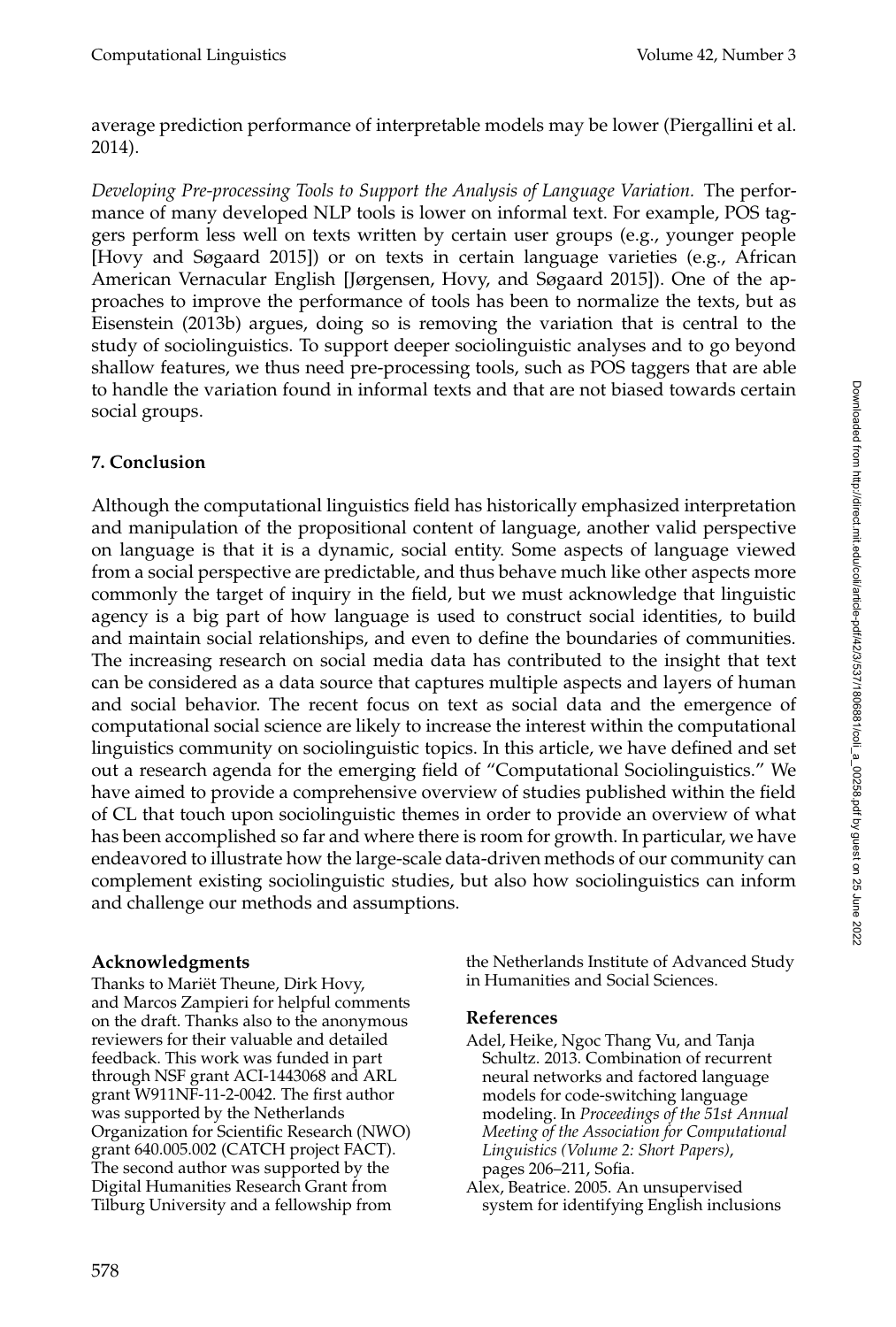in German text. In *Proceedings of the ACL Student Research Workshop*, pages 133–138, Ann Arbor, MI.

Androutsopoulos, Jannis. 2013. Online data collection. In Christine Mallinson, Becky Childs, and Gerard Van Herk, editors, *Data Collection in Sociolinguistics: Methods and Applications*, pages 236–249, Routledge.

Ardehaly, Ehsan Mohammady and Aron Culotta. 2015. Inferring latent attributes of Twitter users with label regularization. In *Proceedings of the 2015 Conference of the North American Chapter of the Association for Computational Linguistics: Human Language Technologies*, pages 185–195, Denver, CO.

Argamon, Shlomo, Moshe Koppel, Jonathan Fine, and Anat Rachel Shimoni. 2003. Gender, genre, and writing style in formal written texts. *Text*, 23(3):321–346.

- Argamon, Shlomo, Moshe Koppel, James W. Pennebaker, and Jonathan Schler. 2007. Mining the blogosphere: Age, gender and the varieties of self-expression. *First Monday*, 12(9). http://dx.doi.org/ 10.5210/fm.v12i9.2003.
- Argamon, Shlomo, Moshe Koppel, James W. Pennebaker, and Jonathan Schler. 2009. Automatically profiling the author of an anonymous text. *Communications of the ACM*, 52(2):119–123.
- Auer, Peter. 1988. A conversation analytic approach to code-switching and transfer. In Monica Heller, editor, *Codeswitching: Anthropological and sociolinguistic perspectives*. Berlin: Mouton de Gruyter, pages 187–213.
- Austin, John Langshaw. 1975. *How to Do Things with Words*. Oxford University Press.
- Backofen, Rolf and Gert Smolka. 1993. A complete and recursive feature theory. In *Proceedings of the 31st Annual Meeting of the Association for Computational Linguistics*, pages 193–200, Columbus, OH.
- Bak, JinYeong, Suin Kim, and Alice Oh. 2012. Self-disclosure and relationship strength in Twitter conversations. In *Proceedings of the 50th Annual Meeting of the Association for Computational Linguistics (Volume 2: Short Papers)*, pages 60–64, Jeju Island.
- Baldwin, Timothy, Paul Cook, Marco Lui, Andrew MacKinlay, and Li Wang. 2013. How noisy social media text, how diffrnt social media sources? In *Proceedings of the Sixth International Joint Conference on Natural Language Processing*, pages 356–364, Nagoya.
- Baldwin, Timothy and Marco Lui. 2010. Language identification: The long and the

short of the matter. In *Proceedings of the 2010 Annual Conference of the North American Chapter of the Association for Computational Linguistics*, pages 229–237, Los Angeles, CA.

- Bamman, David, Chris Dyer, and Noah A. Smith. 2014. Distributed representations of geographically situated language. In *Proceedings of the 52nd Annual Meeting of the Association for Computational Linguistics (Volume 2: Short Papers)*, pages 828–834, Baltimore, MD.
- Bamman, David, Jacob Eisenstein, and Tyler Schnoebelen. 2014. Gender identity and lexical variation in social media. *Journal of Sociolinguistics*, 18(2):135–160.
- Bamman, David and Noah A. Smith. 2015. Contextualized sarcasm detection on Twitter. In *Proceedings of the Ninth International AAAI Conference on Web and Social Media*, pages 574–577, Oxford.
- Barbieri, Federica. 2008. Patterns of age-based linguistic variation in American English. *Journal of Sociolinguistics*,  $12(1):58-88.$
- Behrend, Tara S., David J. Sharek, Adam W. Meade, and Eric N. Wiebe. 2011. The viability of crowdsourcing for survey research. *Behavior Research Methods*, 43(3):800–813.
- Bell, Allan. 1984. Language style as audience design. *Language in Society*, 13(2):145–204.
- Bell, Allan. 2013. *The Guidebook to Sociolinguistics*. John Wiley & Sons.
- Bender, Emily M., Jonathan T. Morgan, Meghan Oxley, Mark Zachry, Brian Hutchinson, Alex Marin, Bin Zhang, and Mari Ostendorf. 2011. Annotating social acts: Authority claims and alignment moves in Wikipedia talk pages. In *Proceedings of the Workshop on Language in Social Media (LSM 2011)*, pages 48–57, Portland, OR.
- Bergsma, Shane, Matt Post, and David Yarowsky. 2012. Stylometric analysis of scientific articles. In *Proceedings of the 2012 Conference of the North American Chapter of the Association for Computational Linguistics: Human Language Technologies*, pages 327–337, Montreal.
- Bergsma, Shane and Benjamin Van Durme. 2013. Using conceptual class attributes to characterize social media users. In *Proceedings of the 51st Annual Meeting of the Association for Computational Linguistics (Volume 1: Long Papers)*, pages 710–720, Sofia.
- Bhatt, Rakesh M. and Agnes Bolonyai. 2011. Code-switching and the optimal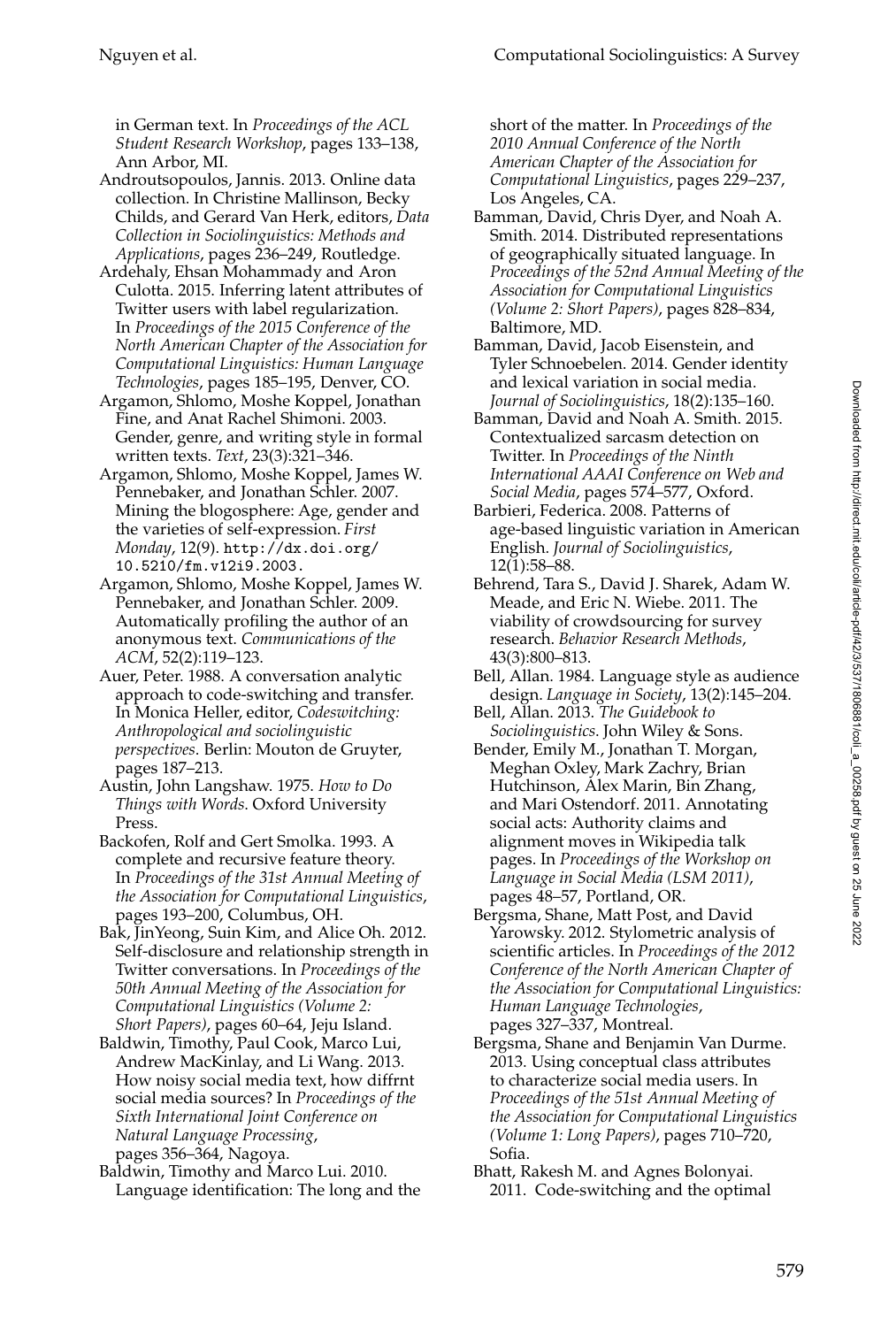grammar of bilingual language use. *Bilingualism: Language and Cognition*, 14(04):522–546.

Biel, Joan-Isaac, Vagia Tsiminaki, John Dines, and Daniel Gatica-Perez. 2013. Hi youtube!: Personality impressions and verbal content in social video. In *Proceedings of the 15th ACM on International Conference on Multimodal Interaction*, pages 119–126, Sydney.

Biran, Or, Sara Rosenthal, Jacob Andreas, Kathleen McKeown, and Owen Rambow. 2012. Detecting influencers in written online conversations. In *Proceedings of the 2012 Workshop on Language in Social Media (LSM 2012)*, pages 37–45, Montreal.

Blei, David M., Andrew Y. Ng, and Michael I. Jordan. 2003. Latent Dirichlet allocation. *Journal of Machine Learning Research*, 3:993–1022.

Bolander, Brook and Miriam A. Locher. 2014. Doing sociolinguistic research on computer-mediated data: A review of four methodological issues. *Discourse, Context & Media*, 3(0):14–26.

Boulis, Constantinos and Mari Ostendorf. 2005. A quantitative analysis of lexical differences between genders in telephone conversations. In *Proceedings of the 43rd Annual Meeting of the Association for Computational Linguistics (ACL'05)*, pages 435–442, Ann Arbor, MI.

Boyd, Doug. 2013. *Special Issue: Oral History in the Digital Age*, volume 40. *Oral History Review*.

Bracewell, David B., Marc Tomlinson, and Hui Wang. 2012. A motif approach for identifying pursuits of power in social discourse. In *2012 IEEE Sixth International Conference on Semantic Computing*, pages 1–8, Palermo.

Bramsen, Philip, Martha Escobar-Molano, Ami Patel, and Rafael Alonso. 2011. Extracting social power relationships from natural language. In *Proceedings of the 49th Annual Meeting of the Association for Computational Linguistics: Human Language Technologies*, pages 773–782, Portland, OR.

Bright, William. 1997. Notes. *Language in Society*, 26(03):469–470.

Brody, Samuel and Nicholas Diakopoulos. 2011. Cooooooooooooooollllllllllllll!!!!!!!!!!!!!! Using word lengthening to detect sentiment in microblogs. In *Proceedings of the 2011 Conference on Empirical Methods in Natural Language Processing*, pages 562–570, Edinburgh.

Brown, Penelope and Stephen C. Levinson. 1987. *Politeness: Some Universals in Language* *Usage*, volume 4 of *Studies in Interactional Sociolinguistics*. Cambridge University Press.

- Bucholtz, Mary and Kira Hall. 2005. Identity and interaction: A sociocultural linguistic approach. *Discourse Studies*, 7(4-5):585–614.
- Burger, John D., John Henderson, George Kim, and Guido Zarrella. 2011. Discriminating gender on Twitter. In *Proceedings of the 2011 Conference on Empirical Methods in Natural Language Processing*, pages 1301–1309, Edinburgh.
- Burger, John D. and John C. Henderson. 2006. An exploration of observable features related to blogger age. In *AAAI Spring Symposium: Computational Approaches to Analyzing Weblogs*, pages 15–20, Menlo Park, CA.
- Butler, Judith. 1990. *Gender Trouble: Feminism and the Subversion of Identity*. Routledge.
- Carletta, Jean. 1996. Assessing agreement on classification tasks: The Kappa statistic. *Computational Linguistics*, 22(2):249–254.
- Cassell, Justine and Dona Tversky. 2005. The language of online intercultural community formation. *Journal of Computer-Mediated Communication*, 10(2). http://onlinelibrary.wiley.com/doi/ 10.1111/jcmc.2005.10.issue-2/issuetoc.
- Cavnar, William B. and John M. Trenkle. 1994. N-gram-based text categorization. In *Proceedings of SDAIR-94, 3rd Annual Symposium on Document Analysis and Information Retrieval*, pages 161–175, Las Vegas, NV.
- Chambers, Jack K. and Peter Trudgill. 1998. *Dialectology*. Cambridge University Press.
- Choi, Bernard C. K. and Anita W. P. Pak. 2006. Multidisciplinarity, interdisciplinarity and transdisciplinarity in health research, services, education and policy: 1. Definitions, objectives, and evidence of effectiveness. *Clinical and Investigative Medicine*, 29(6):351–364.
- Ciot, Morgane, Morgan Sonderegger, and Derek Ruths. 2013. Gender inference of Twitter users in non-English contexts. In *Proceedings of the 2013 Conference on Empirical Methods in Natural Language Processing*, pages 1136–1145, Seattle, WA.
- Clopper, Cynthia G. 2013. Experiments. In Christine Mallinson, Becky Childs, and Gerard Van Herk, editors, *Data Collection in Sociolinguistics: Methods and Applications*, pages 151–161, Routledge.
- Cohen, Raviv and Derek Ruths. 2013. Classifying political orientation on Twitter: It's not easy! In *Proceedings of the Seventh International AAAI*

Downloaded from http://direct.mit.edu/coli/article-pdf/42/3/537/1806881/coli\_a\_00258.pdf by guest on 25 June 2022 Downloaded from http://direct.mit.edu/coli/article-pdf/42/3/537/1806881/coli\_a\_00258.pdf by guest on 25 June 2022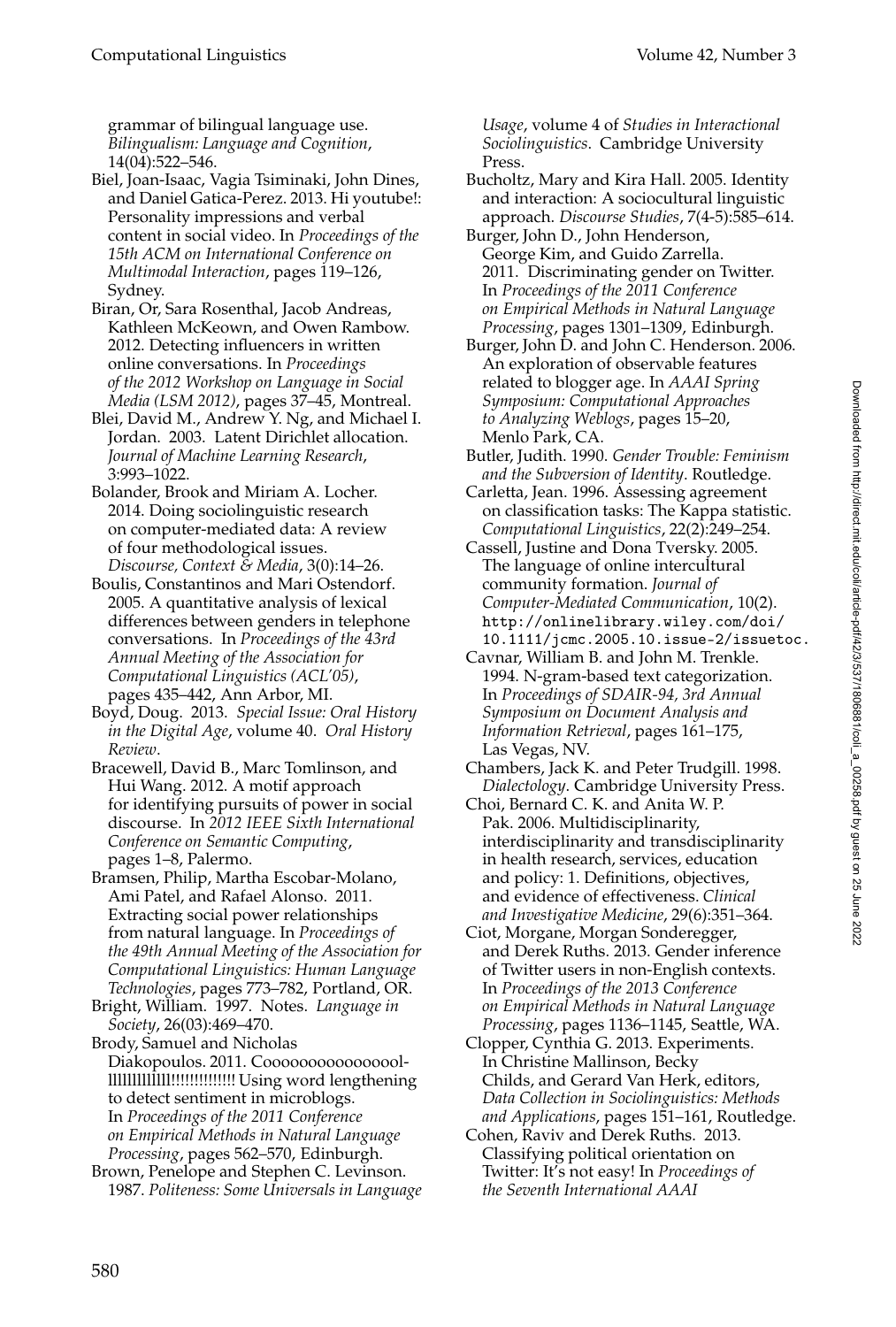*Conference on Weblogs and Social Media*, pages 91–99, Cambridge, MA.

- Collins, Linda M. and Stephanie T. Lanza. 2010. *Latent Class and Latent Transition Analysis: With Applications in the Social, Behavioral, and Health Sciences*. John Wiley & Sons.
- Corney, Malcolm, Olivier de Vel, Alison Anderson, and George Mohay. 2002. Gender-preferential text mining of e-mail discourse. In *Proceedings of the 18th Annual Computer Security Applications Conference (ACSAC '02)*, pages 282–289, Las Vegas, NV.
- Cotterell, Ryan, Adithya Renduchintala, Naomi Saphra, and Chris Callison-Burch. 2014. An Algerian Arabic-French code-switched corpus. In *LREC-2014 Workshop on Free/Open-Source Arabic Corpora and Corpora Processing Tools*, pages 34–37, Reykjavik.
- Dadvar, Maral, Franciska M. G. de Jong, Roeland Ordelman, and Dolf Trieschnigg. 2012. Improved cyberbullying detection using gender information. In *Proceedings of the Twelfth Dutch-Belgian Information Retrieval Workshop (DIR 2012)*, pages 23–25, Ghent.
- Daelemans, Walter. 2013. Explanation in computational stylometry. In *Proceedings of the 14th international conference on Computational Linguistics and Intelligent Text Processing (CICLing'13) - Volume 2*, pages 451–462, Samos.
- Danescu-Niculescu-Mizil, Cristian, Michael Gamon, and Susan Dumais. 2011. Mark my words! Linguistic style accommodation in social media. In *Proceedings of the 20th International Conference on World Wide Web*, pages 745–754, Hyderabad.
- Danescu-Niculescu-Mizil, Cristian and Lillian Lee. 2011. Chameleons in imagined conversations: A new approach to understanding coordination of linguistic style in dialogs. In *Proceedings of the 2nd Workshop on Cognitive Modeling and Computational Linguistics*, pages 76–87, Portland, OR.
- Danescu-Niculescu-Mizil, Cristian, Lillian Lee, Bo Pang, and Jon Kleinberg. 2012. Echoes of power: Language effects and power differences in social interaction. In *Proceedings of the 21st International Conference on World Wide Web*, pages 699–708, Lyon.
- Danescu-Niculescu-Mizil, Cristian, Moritz Sudhof, Dan Jurafsky, Jure Leskovec, and Christopher Potts. 2013a. A computational

approach to politeness with application to social factors. In *Proceedings of the 51st Annual Meeting of the Association for Computational Linguistics (Volume 1: Long Papers)*, pages 250–259, Sofia.

- Danescu-Niculescu-Mizil, Cristian, Robert West, Dan Jurafsky, Jure Leskovec, and Christopher Potts. 2013b. No country for old members: User lifecycle and linguistic change in online communities. In *Proceedings of the 22nd International Conference on World Wide Web (WWW '13)*, pages 307–318, Rio de Janeiro.
- Danet, Brenda and Susan C. Herring, editors. 2007. *The Multilingual Internet: Language, Culture, and Communication Online*. Oxford University Press.
- Darwish, Kareem, Hassan Sajjad, and Hamdy Mubarak. 2014. Verifiably effective Arabic dialect identification. In *Proceedings of the 2014 Conference on Empirical Methods in Natural Language Processing (EMNLP)*, pages 1465–1468, Doha.
- De Fina, Anna, Deborah Schiffrin, and Michael Bamberg, editors. 2006. *Discourse and Identity*. Cambridge University Press.
- De Jong, Franciska, Arjan van Hessen, Tanja Petrovic, and Stef Scagliola. 2014. Croatian memories: Speech, meaning and emotions in a collection of interviews on experiences of war and trauma. In *Proceedings of the Ninth International Conference on Language Resources and Evaluation (LREC'14)*, pages 26–31, Reykjavik.
- Di Eugenio, Barbara and Michael Glass. 2004. The kappa statistic: A second look. *Computational Linguistics*, 30(1):95–101.
- Diehl, Christopher P., Galileo Namata, and Lise Getoor. 2007. Relationship identification for social network discovery. In *Proceedings of the Twenty-Second AAAI Conference on Artificial Intelligence*, pages 546–552, Vancouver.
- Diesner, Jana and Kathleen M Carley. 2005. Exploration of communication networks from the Enron email corpus. In *Proceedings of SIAM International Conference on Data Mining: Workshop on Link Analysis, Counterterrorism and Security*, pages 3–14, Newport Beach, CA.
- Doğruöz, A. Seza and Ad Backus. 2007. Postverbal elements in immigrant Turkish: Evidence of change? *International Journal of Bilingualism*, 11(2):185–220.
- Doğruöz, A. Seza and Ad Backus. 2009. Innovative constructions in Dutch Turkish: An assessment of ongoing contact-induced change. *Bilingualism: Language and Cognition*, 12(01):41–63.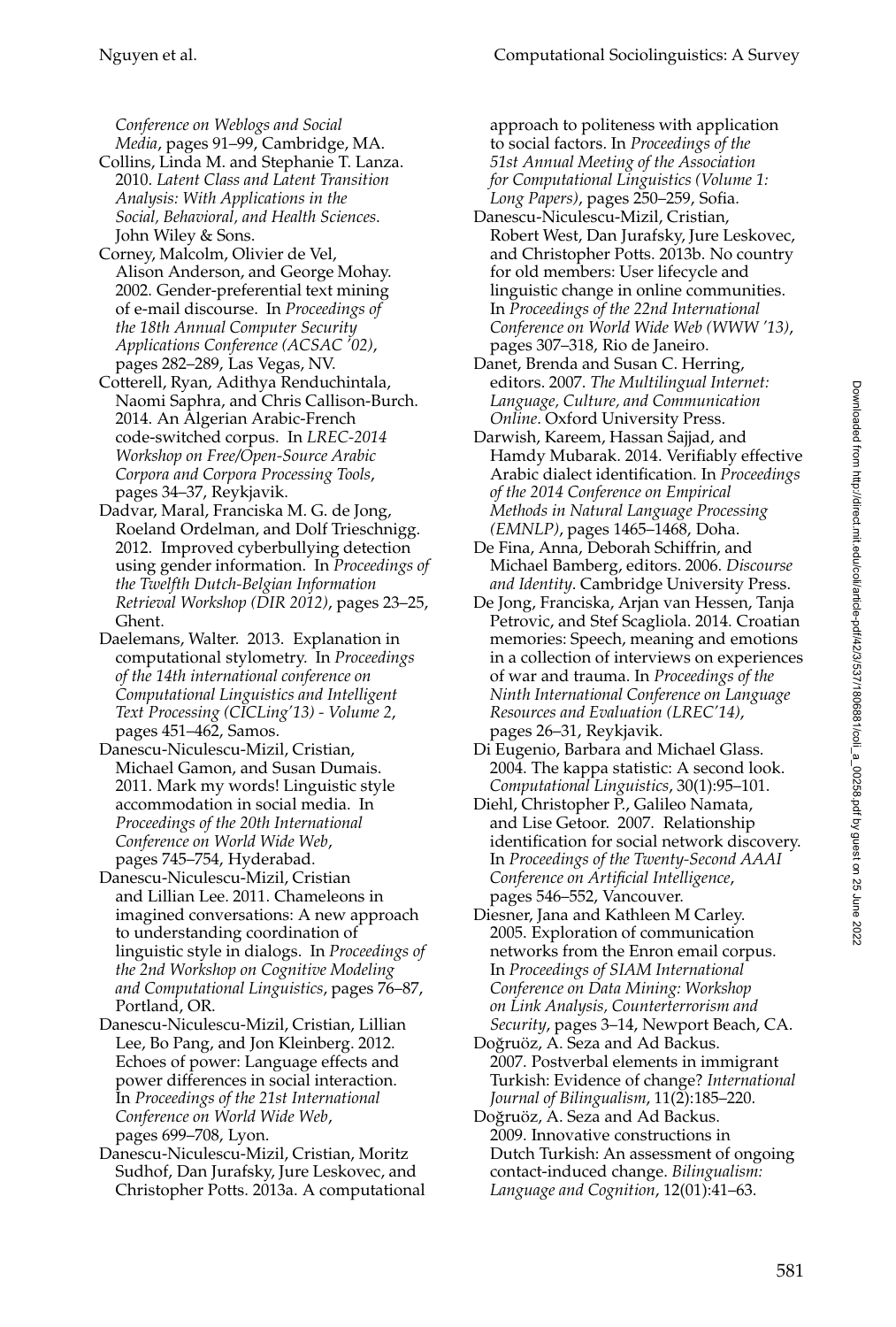- Doğruöz, A. Seza and Preslav Nakov. 2014. Predicting dialect variation in immigrant contexts using light verb constructions. In *Proceedings of the 2014 Conference on Empirical Methods in Natural Language Processing (EMNLP)*, pages 1391–1395, Doha.
- Doyle, Gabriel. 2014. Mapping dialectal variation by querying social media. In *Proceedings of the 14th Conference of the European Chapter of the Association for Computational Linguistics*, pages 98–106, Gothenburg.
- Dürscheid, Christa and Elisabeth Stark, 2011. *Digital Discourse. Language in the New Media*, chapter sms4science: An International Corpus-Based Texting Project and the Specific Challenges for Multilingual Switzerland. Oxford University Press.
- Eckert, Penelope. 1989. *Jocks and Burnouts: Social Categories and Identity in the High School*. Teachers College Press.
- Eckert, Penelope. 1997. Age as a sociolinguistic variable. In Florian Coulmas, editor, *The Handbook of Sociolinguistics*, pages 151–167, Blackwell Publishers.
- Eckert, Penelope. 2012. Three waves of variation study: The emergence of meaning in the study of sociolinguistic variation. *Annual Review of Anthropology*, 41:87–100.
- Eckert, Penelope and Sally McConnell-Ginet. 2013. *Language and gender*. Cambridge University Press.
- Eisenstein, Jacob. 2013a. Phonological factors in social media writing. In *Proceedings of the Workshop on Language Analysis in Social Media (LASM 2013)*, pages 11–19, Atlanta, GA.
- Eisenstein, Jacob. 2013b. What to do about bad language on the Internet. In *Proceedings of the 2013 Conference of the North American Chapter of the Association for Computational Linguistics: Human Language Technologies*, pages 359–369, Atlanta, GA.
- Eisenstein, Jacob. 2015. Written dialect variation in online social media. In Charles Boberg, John Nerbonne, and Dom Watt, editors, *Handbook of Dialectology*. Wiley.
- Eisenstein, Jacob, Brendan O'Connor, Noah A. Smith, and Eric P. Xing. 2010. A latent variable model for geographic lexical variation. In *Proceedings of the 2010 Conference on Empirical Methods in Natural Language Processing*, pages 1277–1287, Cambridge, MA.
- Eisenstein, Jacob, Brendan O'Connor, Noah A. Smith, and Eric P. Xing. 2014. Diffusion of lexical change in social media. *PLoS ONE*, 9(11):e113114, 11.
- Eisenstein, Jacob, Noah A. Smith, and Eric P. Xing. 2011. Discovering sociolinguistic associations with structured sparsity. In *Proceedings of the 49th Annual Meeting of the Association for Computational Linguistics: Human Language Technologies-Volume 1*, pages 1365–1374, Portland, OR.
- Eleta, Irene and Jennifer Golbeck. 2014. Multilingual use of Twitter: Social networks at the language frontier. *Computers in Human Behavior*, 41:424–432.
- Elfardy, Heba and Mona Diab. 2012a. Simplified guidelines for the creation of large scale dialectal Arabic annotations. In *Proceedings of the Eighth International Conference on Language Resources and Evaluation (LREC-2012)*, Istanbul.
- Elfardy, Heba and Mona Diab. 2012b. Token level identification of linguistic code switching. In *Proceedings of COLING 2012: Posters*, pages 287–296, Mumbai.
- Elfardy, Heba and Mona Diab. 2013. Sentence level dialect identification in Arabic. In *Proceedings of the 51st Annual Meeting of the Association for Computational Linguistics (Volume 2: Short Papers)*, pages 456–461, Sofia.
- Fairclough, Norman. 1989. *Language and power*. London: Longman.
- Ferschke, Oliver, Iryna Gurevych, and Yevgen Chebotar. 2012. Behind the article: Recognizing dialog acts in Wikipedia talk pages. In *Proceedings of the 13th Conference of the European Chapter of the Association for Computational Linguistics*, pages 777–786, Avignon.
- Filippova, Katja. 2012. User demographics and language in an implicit social network. In *Proceedings of the 2012 Joint Conference on Empirical Methods in Natural Language Processing and Computational Natural Language Learning*, pages 1478–1488, Jeju Island.
- Fink, Clay, Jonathon Kopecky, and Maksym Morawski. 2012. Inferring gender from the content of tweets: A region specific example. In *Proceedings of the Sixth International AAAI Conference on Weblogs and Social Media*, pages 459–462, Dublin.
- Gardner-Chloros, Penelope and Malcolm Edwards. 2004. Assumptions behind grammatical approaches to code-switching: When the blueprint is a red herring. *Transactions of the Philological Society*, 102(1):103–129.
- Garera, Nikesh and David Yarowsky. 2009. Modeling latent biographic attributes in conversational genres. In *Proceedings of the*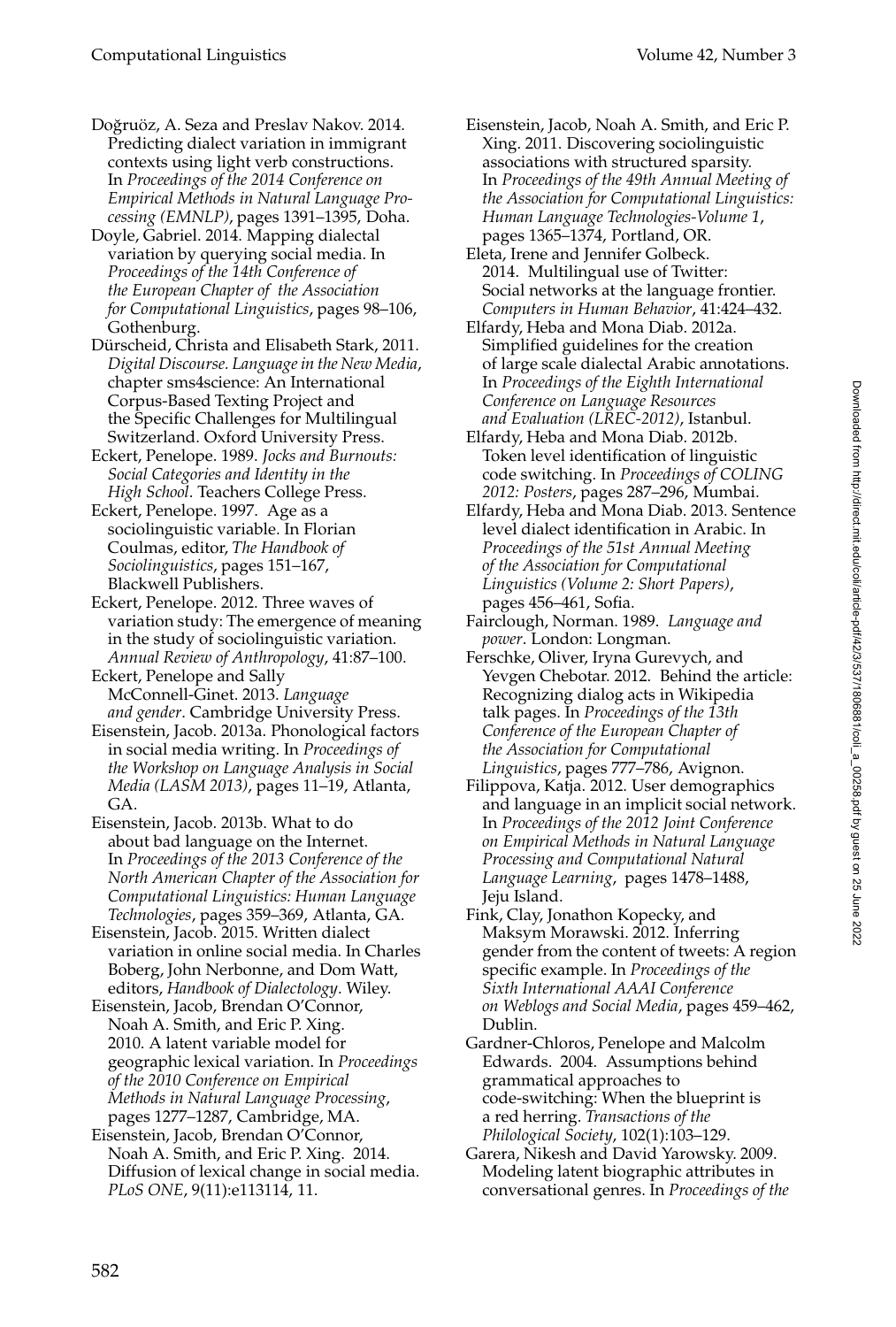*Joint Conference of the 47th Annual Meeting of the ACL and the 4th International Joint Conference on Natural Language Processing of the AFNLP*, pages 710–718, Suntec.

- Garley, Matt and Julia Hockenmaier. 2012. Beefmoves: Dissemination, diversity, and dynamics of English borrowings in a German hip hop forum. In *Proceedings of the 50th Annual Meeting of the Association for Computational Linguistics (Volume 2: Short Papers)*, pages 135–139, Jeju Island.
- Gee, James Paul. 2011. *An Introduction to Discourse Analysis: Theory and Method*. New York: Routledge, third edition.

Gianfortoni, Philip, David Adamson, and Carolyn P. Rosé. 2011. Modeling of stylistic variation in social media with stretchy patterns. In *Proceedings of the First Workshop on Algorithms and Resources for Modelling of Dialects and Language Varieties*, pages 49–59, Edinburgh.

Gilbert, Eric. 2012. Phrases that signal workplace hierarchy. In *Proceedings of the ACM 2012 Conference on Computer Supported Cooperative Work*, CSCW '12, pages 1037–1046, Seattle, WA.

Gilbert, Eric and Karrie Karahalios. 2009. Predicting tie strength with social media. In *Proceedings of the SIGCHI Conference on Human Factors in Computing Systems*, pages 211–220, Boston, MA.

Giles, Howard and Nikolas Coupland. 1991. *Language: Contexts and consequences*. Mapping Social Psychology Series. Brooks/Cole Publishing Company.

- Giles, Howard, Nikolas Coupland, and Justine Coupland. 1991. Accommodation theory: Communication, context, and consequence. In Howard Giles, Justine Coupland, and Nikolas Coupland, editors, *Contexts of Accommodation*. Cambridge University Press, pages 1–68.
- Giles, Howard, Donald M. Taylor, and Richard Bourhis. 1973. Towards a theory of interpersonal accommodation through language: Some Canadian data. *Language in Society*, 2(2):177–192.

Glymour, Clark, Richard Scheines, Peter Spirtes, and Kevin Kelly. 1987. *Discovering causal structure: Artificial intelligence, philosophy of science, and statistical modeling.* Academic Press.

- Gonzales, Amy L., Jeffrey T. Hancock, and James W. Pennebaker. 2010. Language style matching as a predictor of social dynamics in small groups. *Communication Research*, 37(1):3–19.
- Goswami, Sumit, Sudeshna Sarkar, and Mayur Rustagi. 2009. Stylometric analysis

of bloggers' age and gender. In *Proceedings of the Third International ICWSM Conference*, pages 214–217, San Jose, CA.

- Gouws, Stephan, Donald Metzler, Congxing Cai, and Eduard Hovy. 2011. Contextual bearing on linguistic variation in social media. In *Proceedings of the Workshop on Language in Social Media (LSM 2011)*, pages 20–29, Portland, OR.
- Granovetter, Mark S. 1973. The strength of weak ties. *American Journal of Sociology*, 78(6):1360–1380.
- Green, Neil. 1992. Meaning-text theory: Linguistics, lexicography, and implications. *Machine Translation*, 7(3):195–198.
- Grice, H. Paul. 1975. *Logic and Conversation, Syntax and Semantics*, volume 3. Academic Press.
- Grieve, Jack. 2007. Quantitative authorship attribution: An evaluation of techniques. *Literary and Linguistic Computing*, 22(3):251–270.
- Grieve, Jack, Dirk Speelman, and Dirk Geeraerts. 2011. A statistical method for the identification and aggregation of regional linguistic variation. *Language Variation and Change*, 23:193–221.
- Griffiths, Thomas L. and Mark Steyvers. 2004. Finding scientific topics. *Proceedings of the National Academy of Sciences*, 101(suppl 1):5228–5235.
- Guinote, Ana and Theresa K. Vescio, editors. 2010. *The Social Psychology of Power*. The Guilford Press.
- Gumperz, John J. 1982. *Discourse strategies*. Cambridge University Press.
- Guy, Gregory R. 2013. The cognitive coherence of sociolects: How do speakers handle multiple sociolinguistic variables? *Journal of Pragmatics*, 52:63–71.
- Gweon, Gahgene, Mahaveer Jain, John McDonough, Bhiksha Raj, and Carolyn P. Rosé. 2013. Measuring prevalence of other-oriented transactive contributions using an automated measure of speech style accommodation. *International Journal of Computer-Supported Collaborative Learning*, 8(2):245–265.
- Hale, Scott A. 2014. Global connectivity and multilinguals in the Twitter network. In *Proceedings of the 32nd Annual ACM Conference on Human Factors in Computing Systems*, pages 833–842, Toronto.
- Han, Bo, Paul Cook, and Timothy Baldwin. 2012. Geolocation prediction in social media data by finding location indicative words. In *Proceedings of COLING 2012*, pages 1045–1062, Mumbai.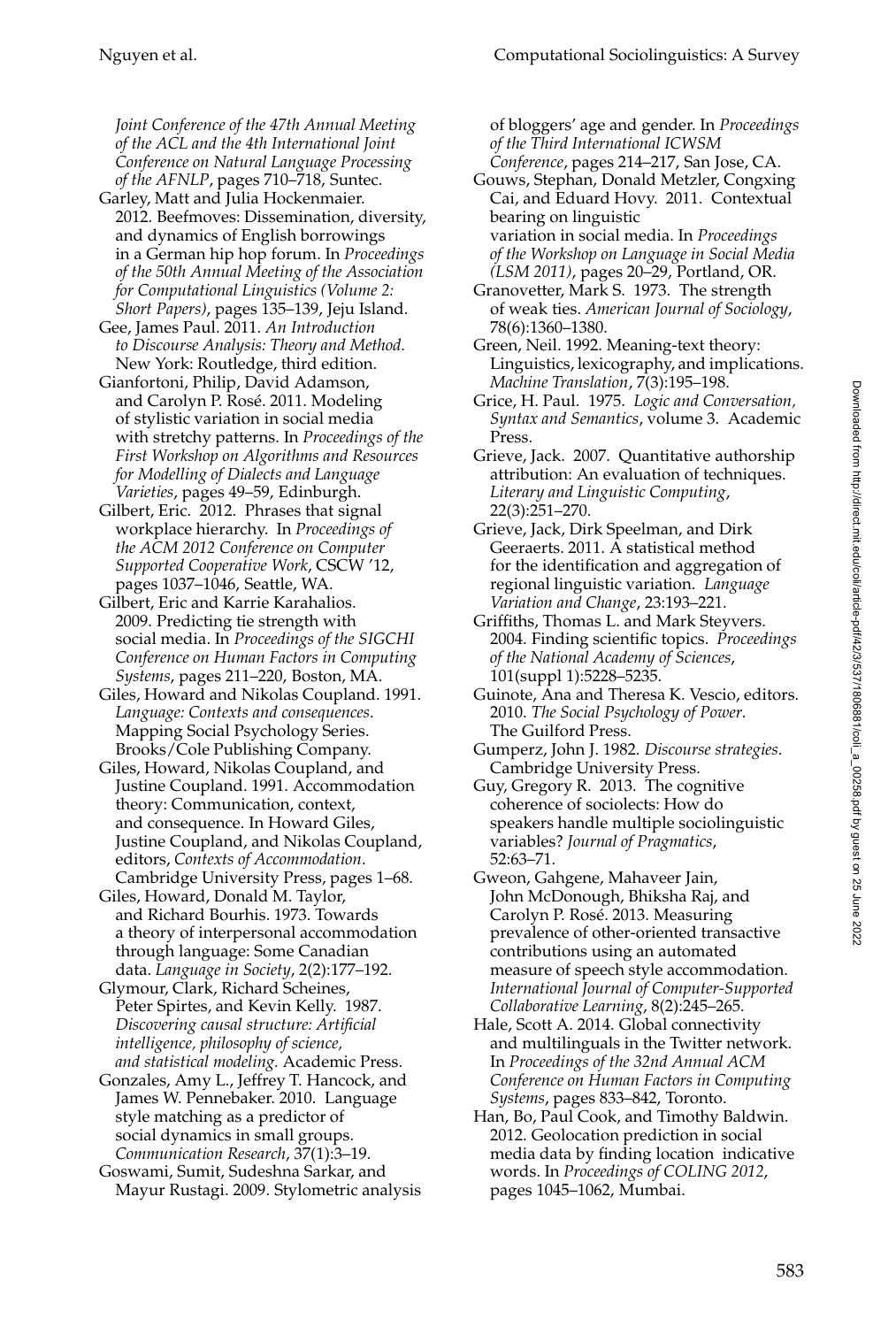- Hassan, Ahmed, Amjad Abu-Jbara, and Dragomir Radev. 2012. Detecting subgroups in online discussions by modeling positive and negative relations among participants. In *Proceedings of the 2012 Joint Conference on Empirical Methods in Natural Language Processing and Computational Natural Language Learning*, pages 59–70, Jeju Island.
- Heeringa, Wilbert and John Nerbonne. 2001. Dialect areas and dialect continua. *Language Variation and Change*, 13(03):375–400.
- Heeringa, Wilbert and John Nerbonne, 2013. *Language and Space. An International Handbook of Linguistic Variation, Volume III: Dutch*, chapter Dialectometry. De Gruyter Mouton.
- Heider, Fritz. 1946. Attitudes and cognitive organization. *The Journal of Psychology: Interdisciplinary and Applied*, 21(1):107–112.
- Hemphill, Libby and Jahna Otterbacher. 2012. Learning the lingo?: Gender, prestige and linguistic adaptation in review communities. In *Proceedings of the ACM 2012 Conference on Computer Supported Cooperative Work*, pages 305–314, Seattle, WA.
- Herring, Susan C., editor. 1996. *Computer-Mediated Communication: Linguistic, Social, and Cross-Cultural Perspectives*, volume 39 of *Pragmatics & Beyond New Series*. John Benjamins Publishing.
- Herring, Susan C. 2004. Computer-mediated discourse analysis: An approach to researching online behavior. In Sasha Barab, Rob Kling, and James H. Gray, editors, *Designing for Virtual Communities in the Service of Learning*. New York: Cambridge University Press, pages 338–376.
- Herring, Susan C. 2007. A faceted classification scheme for computermediated discourse. *Language@Internet*, 4(1). http://www.languageatinternet. org/articles/2007/761.
- Herring, Susan C. and John C. Paolillo. 2006. Gender and genre variation in weblogs. *Journal of Sociolinguistics*, 10(4):439–459.
- Heskes, Tom, Kees Albers, and Bert Kappen. 2002. Approximate inference and constrained optimization. In *Proceedings of the Nineteenth Conference on Uncertainty in Artificial Intelligence*, pages 313–320, Acapulco.
- Hey, Tony, Stewart Tansley, and Kristin Tolle, editors. 2009. *The Fourth Paradigm: Data-Intensive Scientific Discovery*. Microsoft Research.
- Heylighen, Francis and Jean-Marc Dewaele. 2002. Variation in the contextuality of language: An empirical measure. *Foundations of Science*, 7(3):293–340.
- Hinnenkamp, Volker. 2008. Deutsch, Doyc or Doitsch? Chatters as languagers—The case of a German–Turkish chat room. *International Journal of Multilingualism*, 5(3):253–275.
- Hinrichs, Lars. 2006. *Codeswitching on the Web: English and Jamaican Creole in E-mail Communication*. John Benjamins Publishing Company.
- Holmes, David I. 1998. The evolution of stylometry in humanities scholarship. *Literary and Linguistic Computing*, 13(3):111–117.
- Holmes, Janet. 1995. *Women, Men and Politeness*. Routledge.
- Holmes, Janet. 2013. *An Introduction to Sociolinguistics*. Routledge.
- Holmes, Janet and Miriam Meyerhoff, editors. 2003. *The Handbook of Language and Gender*. Wiley-Blackwell.
- Hovy, Dirk. 2015. Demographic factors improve classification performance. In *Proceedings of the 53rd Annual Meeting of the Association for Computational Linguistics and the 7th International Joint Conference on Natural Language Processing (Volume 1: Long Papers)*, pages 752–762, Beijing.
- Hovy, Dirk, Anders Johannsen, and Anders Søgaard. 2015. User review sites as a resource for large-scale sociolinguistic studies. In *Proceedings of the 24th International Conference on World Wide Web (WWW '15)*, pages 452–461, Florence.
- Hovy, Dirk and Anders Søgaard. 2015. Tagging performance correlates with author age. In *Proceedings of the 53rd Annual Meeting of the Association for Computational Linguistics and the 7th International Joint Conference on Natural Language Processing (Volume 2: Short Papers)*, pages 483–488, Beijing.
- Howley, Iris, Elijah Mayfield, and Carolyn P. Rosé, 2013. *The International Handbook of Collaborative Learning*, chapter Linguistic Analysis Methods for Studying Small Groups. Routledge.
- Hu, Yuheng, Kartik Talamadupula, and Subbarao Kambhampati. 2013. Dude, srsly?: The surprisingly formal nature of Twitter's language. In *Proceedings of the Seventh International AAAI Conference on Weblogs and Social Media*, pages 244–253, Boston, MA.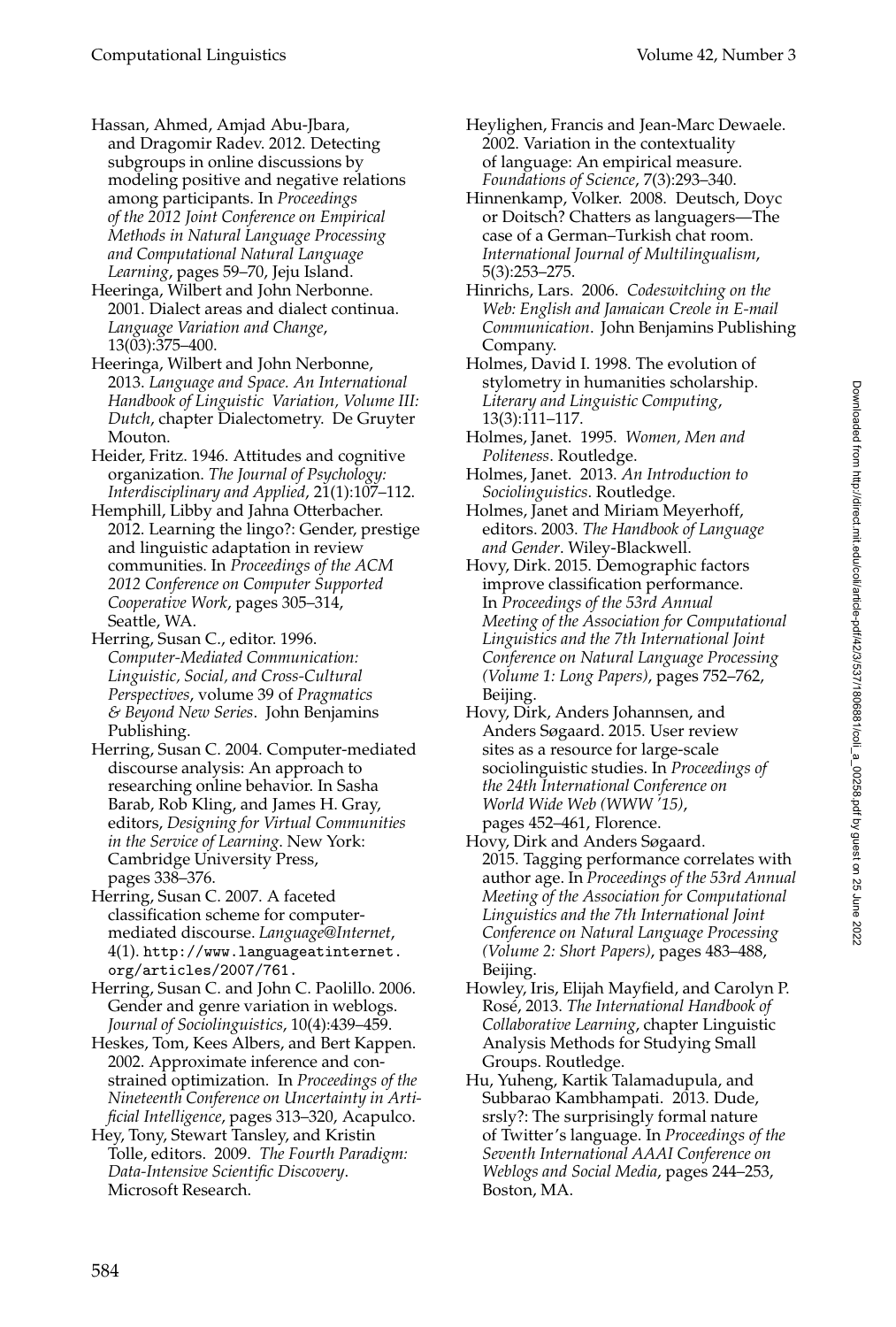Huang, Fei. 2015. Improved Arabic dialect classification with social media data. In *Proceedings of the 2015 Conference on Empirical Methods in Natural Language Processing*, pages 2118–2126, Lisbon.

Huang, Fei and Alexander Yates. 2014. Improving word alignment using linguistic code switching data. In *Proceedings of the 14th Conference of the European Chapter of the Association for Computational Linguistics*, pages 1–9, Gothenburg.

Huffaker, David. 2010. Dimensions of leadership and social influence in online communities. *Human Communication Research*, 36(4):593–617.

Huffaker, David, Joseph Jorgensen, Francisco Iacobelli, Paul Tepper, and Justine Cassell. 2006. Computational measures for language similarity across time in online communities. In *Proceedings of the HLT-NAACL 2006 Workshop on Analyzing Conversations in Text and Speech*, pages 15–22, New York, NY.

Hughes, Baden, Timothy Baldwin, Steven Bird, Jeremy Nicholson, and Andrew Mackinlay. 2006. Reconsidering language identification for written language resources. In *Proceedings of the Fifth International Conference on Language Resources and Evaluation (LREC'06)*, pages 485–488, Genoa.

Hyland, Ken. 2004. *Disciplinary Discourses: Social Interactions in Academic Writing*. Ann Arbor: University of Michigan Press.

Jain, Mahaveer, John McDonough, Gahgene Gweon, Bhiksha Raj, and Carolyn P. Rosé. 2012. An unsupervised dynamic Bayesian network approach to measuring speech style accommodation. In *Proceedings of the 13th Conference of the European Chapter of the Association for Computational Linguistics*, pages 787–797, Avignon.

Janin, Adam, Don Baron, Jane Edwards, Dan Ellis, David Gelbart, Nelson Morgan, Barbara Peskin, Thilo Pfau, Elizabeth Shriberg, Andreas Stolcke, and Chuck Wooters. 2003. The ICSI meeting corpus. In *Proceedings of 2013 IEEE International Conference on Acoustics, Speech, and Signal Processing (ICASSP '03)*, pages 364–367, Hong Kong.

Johannsen, Anders, Dirk Hovy, and Anders Søgaard. 2015. Cross-lingual syntactic variation over age and gender. In *Proceedings of the Nineteenth Conference on Computational Natural Language Learning*, pages 103–112, Beijing.

Jones, Simon, Rachel Cotterill, Nigel Dewdney, Kate Muir, and Adam Joinson. 2014. Finding Zelig in text: A measure for normalising linguistic accommodation. In *Proceedings of COLING 2014, the 25th International Conference on Computational Linguistics: Technical Papers*, pages 455–465, Dublin.

- Jørgensen, Anna, Dirk Hovy, and Anders Søgaard. 2015. Challenges of studying and processing dialects in social media. In *Proceedings of the ACL 2015 Workshop on Noisy User-generated Text*, pages 9–18, Beijing.
- Joshi, Aravind K. 1982. Processing of sentences with intra-sentential code-switching. In *Coling 1982: Proceedings of the Ninth International Conference on Computational Linguistics*, pages 145–150, Prague.
- Joshi, Mahesh, William W. Cohen, Mark Dredze, and Carolyn P. Rosé. 2012. Multi-domain learning: When do domains matter? In *Proceedings of the 2012 Joint Conference on Empirical Methods in Natural Language Processing and Computational Natural Language Learning*, pages 1302–1312, Jeju Island.
- Joshi, Mahesh, Mark Dredze, William W. Cohen, and Carolyn P. Rosé. 2013. What's in a domain? Multi-domain learning for multi-attribute data. In *Proceedings of NAACL-HLT 2013*, pages 685–690, Atlanta, GA.
- Jurafsky, Dan, Rajesh Ranganath, and Dan McFarland. 2009. Extracting social meaning: Identifying interactional style in spoken conversation. In *Proceedings of Human Language Technologies: The 2009 Annual Conference of the North American Chapter of the Association for Computational Linguistics*, pages 638–646, Boulder, CO.
- Jurgens, David, Stefan Dimitrov, and Derek Ruths. 2014. Twitter users #codeswitch hashtags! #moltoimportante #wow. In *Proceedings of the First Workshop on Computational Approaches to Code Switching*, pages 51–61, Doha.
- Kershaw, Daniel, Matthew Rowe, and Patrick Stacey. 2016. Towards modelling language innovation acceptance in online social networks. In *Proceedings of the Ninth ACM International Conference on Web Search and Data Mining*, pages 553–562, San Francisco, CA.
- Kim, Suin, Ingmar Weber, Li Wei, and Alice Oh. 2014. Sociolinguistic analysis of Twitter in multilingual societies. In *Proceedings of the 25th ACM Conference on Hypertext and Social Media*, pages 243–248, Santiago.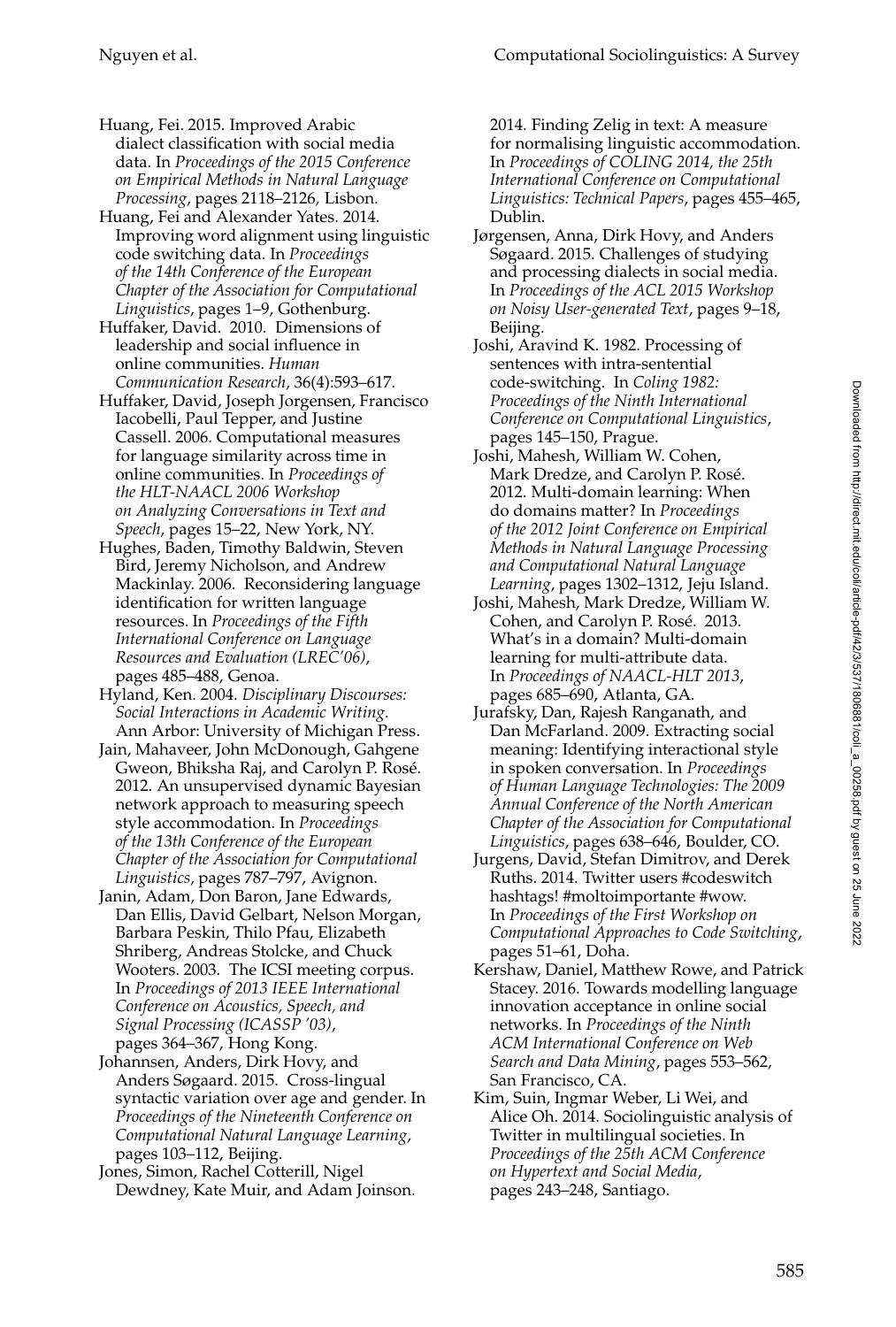- King, Ben and Steven Abney. 2013. Labeling the languages of words in mixed-language documents using weakly supervised methods. In *Proceedings of the 2013 Conference of the North American Chapter of the Association for Computational Linguistics: Human Language Technologies*, pages 1110–1119, Atlanta, GA.
- King, Ben, Dragomir Radev, and Steven Abney. 2014. Experiments in sentence language identification with groups of similar languages. In *Proceedings of the First Workshop on Applying NLP Tools to Similar Languages, Varieties and Dialects*, pages 146–154, Dublin.
- Klavans, Judith L. and Philip Resnik, editors. 1996. *The Balancing Act: Combining Symbolic and Statistical Approaches to Language*. Cambridge, MA: MIT Press.
- Klimt, Bryan and Yiming Yang. 2004. The Enron corpus: A new dataset for email classification research. In *Proceedings of the 15th European Conference on Machine Learning (ECML 2004)*, pages 217–226, Pisa.
- Kokkos, Athanasios and Theodoros Tzouramanis. 2014. A robust gender inference model for online social networks and its application to LinkedIn and Twitter. *First Monday*, 19(9). http://dx.doi.org/ 10.5210/fm.v19i9.5216.
- Koller, Daphne and Nir Friedman. 2009. *Probabilistic Graphical Models: Principles and Techniques*. Cambridge, MA: MIT Press.
- Kooti, Farshad, Haeryun Yang, Meeyoung Cha, Krishna Gummadi, and Winter Mason. 2012. The emergence of conventions in online social networks. In *Proceedings of the Sixth International AAAI Conference on Weblogs and Social Media*, pages 194–201, Dublin.
- Koppel, Moshe, Shlomo Argamon, and Anat Rachel Shimoni. 2002. Automatically categorizing written texts by author gender. *Literary and Linguistic Computing*, 17(4):401–412.
- Krippendorff, Klaus, 2013. *Content Analysis: An Introduction to Its Methodology*, chapter Validity. SAGE Publications.
- Krishnan, Vinodh and Jacob Eisenstein. 2015. "You're Mr. Lebowski, I'm the dude": Inducing address term formality in signed social networks. In *Proceedings of the 2015 Conference of the North American Chapter of the Association for Computational Linguistics: Human Language Technologies*, pages 1616–1626, Denver, CO.
- Labov, William. 1966. *The Social Stratification of English in New York City*. Washington, DC: Center for Applied Linguistics.
- Labov, William. 1972. *Sociolinguistic Patterns*. Philadelphia: University of Pennsylvania Press.
- Labov, William. 1994. *Principles of Linguistic Change, Volume I, Internal Factors*. Wiley-Blackwell.
- Labov, William. 2001. *Principles of Linguistic Change, Volume II, Social Factors*. Wiley-Blackwell.
- Lazer, David, Alex Sandy Pentland, Lada Adamic, Sinan Aral, Albert Laszlo Barabasi, Devon Brewer, Nicholas Christakis, Noshir Contractor, James Fowler, Myron Gutmann, Tony Jebara, Gary King, Michael Macy, Deb Roy, and Marshall Van Alstyne. 2009. Life in the network: The coming age of computational social science. *Science*, 323(5915):721–723.
- Lee, David Y.W. 2001. Genres, registers, text types, domains and styles: Clarifying the concepts and navigating a path through the BNC jungle. *Language Learning & Technology*, 5(3):37–72.
- Leemann, Adrian, Marie-José Kolly, Ross Purves, David Britain, and Elvira Glaser. 2016. Crowdsourcing language change with smartphone applications. *PLoS One*, 11(1):e0143060. doi:10.1371./journal.pone.0143060.
- Leskovec, Jure, Daniel Huttenlocher, and Jon Kleinberg. 2010. Signed networks in social media. In *Proceedings of the SIGCHI Conference on Human Factors in Computing Systems*, pages 1361–1370, Atlanta, GA.
- Levinson, Stephen C. 1983. *Pragmatics*. Cambridge University Press.
- Levitan, Rivka, Agustin Gravano, and Julia Hirschberg. 2011. Entrainment in speech preceding backchannels. In *Proceedings of the 49th Annual Meeting of the Association for Computational Linguistics: Human Language Technologies*, pages 113–117, Portland, OR.
- Li, Ying and Pascale Fung. 2012. Code-switch language model with inversion constraints for mixed language speech recognition. In *Proceedings of COLING 2012: Technical Papers*, pages 1671–1680, Mumbai.
- Liao, Lizi, Jing Jiang, Ying Ding, Heyan Huang, and Ee-Peng Lim. 2014. Lifetime lexical variation in social media. In *Proceedings of the Twenty-Eighth AAAI Conference on Artificial Intelligence*, pages 1643–1649, Québec City.
- Ling, Wang, Guang Xiang, Chris Dyer, Alan Black, and Isabel Trancoso. 2013. Microblogs as parallel corpora. In *Proceedings of the 51st Annual Meeting of the Association for Computational Linguistics*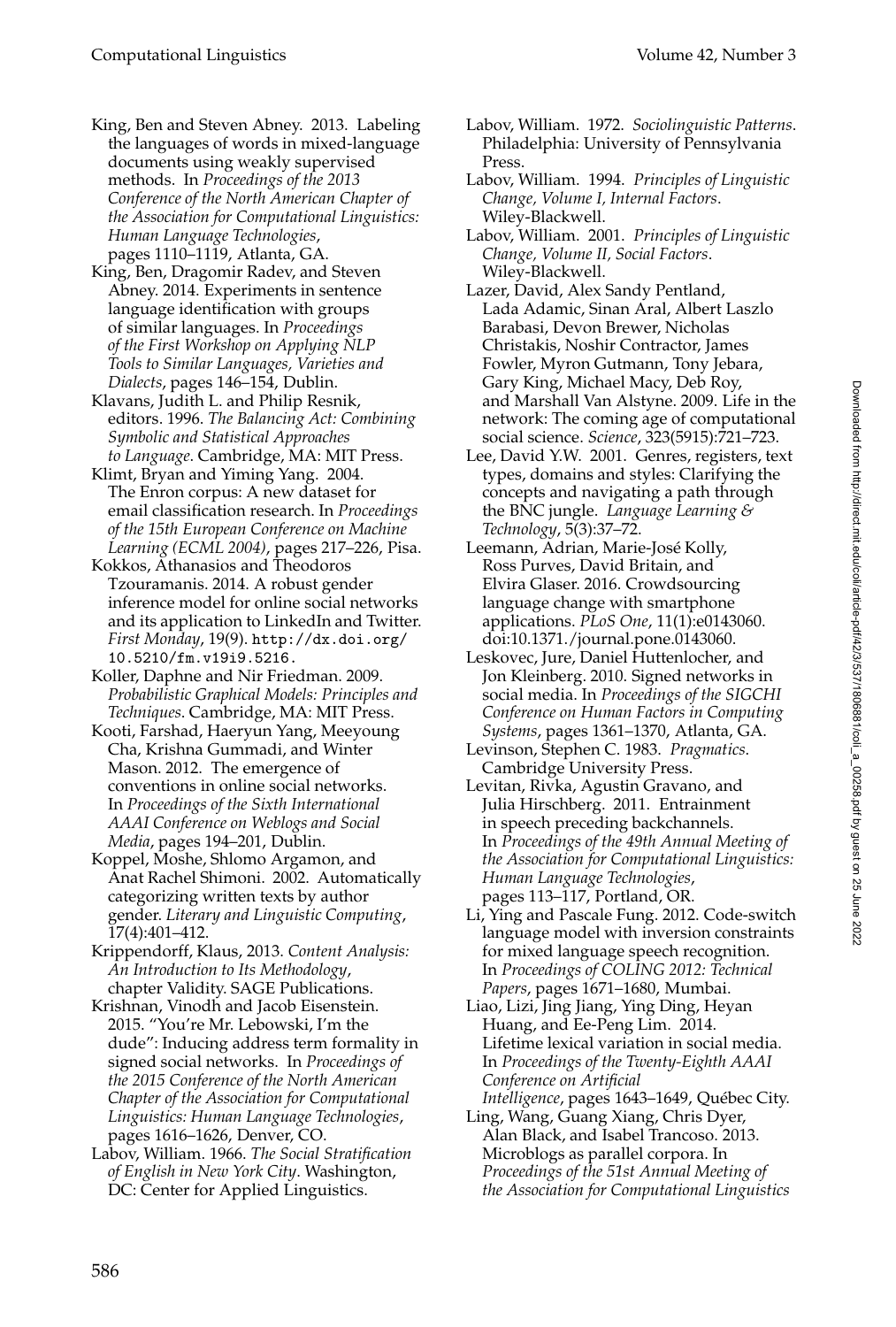*(Volume 1: Long Papers)*, pages 176–186, Sofia.

- Lui, Marco, Jey Han Lau, and Timothy Baldwin. 2014. Automatic detection and language identification of multilingual documents. *Transactions of the Association for Computational Linguistics*, 2(1):27–40.
- Makatchev, Maxim and Reid Simmons. 2011. Perception of personality and naturalness through dialogues by native speakers of American English and Arabic. In *Proceedings of the SIGDIAL 2011 Conference*, pages 286–293, Portland, OR.
- Mallinson, Christine, Becky Childs, and Gerard Van Herk, editors. 2013. *Data Collection in Sociolinguistics: Methods and Applications*. Routledge.
- Mann, William C. and Sandra A. Thompson. 1988. Rhetorical structure theory: Toward a functional theory of text organization. *Text*, 8(3):243–281.
- Manning, Christopher D. 2015. Computational linguistics and deep learning. *Computational Linguistics*, 41(4):701–707.
- Martin, James R. and David Rose. 2003. *Working with Discourse: Meaning Beyond the Clause*. Continuum.
- Martin, James R. and Peter R. R. White. 2005. *The Language of Evaluation: Appraisal in English*. Palgrave Macmillan.
- Marwick, Alice E. and danah boyd. 2011. I tweet honestly, I tweet passionately: Twitter users, context collapse, and the imagined audience. *New Media & Society*, 13(1):114–133.
- Mayfield, Elijah, M. Barton Laws, Ira B. Wilson, and Carolyn P. Rosé. 2014. Automating annotation of information-giving for analysis of clinical conversation. *Journal of the American Medical Informatics Association*, 21(1):122–128.
- McNamee, Paul. 2005. Language identification: A solved problem suitable for undergraduate instruction. *Journal of Computing Sciences in Colleges*, 20(3):94–101.
- Meyerhoff, Miriam. 2011. *Introducing Sociolinguistics*. Routledge.
- Michael, Loizos and Jahna Otterbacher. 2014. Write like I write: Herding in the language of online reviews. In *Proceedings of the Eighth International AAAI Conference on Weblogs and Social Media*, pages 356–365, Ann Arbor, MI.
- Mikolov, Tomas, Kai Chen, Greg Corrado, and Jeffrey Dean. 2013. Efficient estimation of word representations in vector space. In *Proceedings of ICLR Workshop*. https://sites.google.com/

site/representationlearning2013/ call-for-papers.

- Milroy, James and Lesley Milroy, 1978. *Belfast: Change and Variation in an Urban Vernacular.* In Trudgill, Peter, Sociolinguistic Patterns in British English, pages 19–36, London: Edward Arnold.
- Milroy, James and Lesley Milroy. 1985. Linguistic change, social network and speaker innovation. *Journal of Linguistics*, 21(2):339–384.
- Milroy, Lesley and Matthew Gordon. 2003. *Sociolinguistics: Method and Interpretation*. Wiley-Blackwell.
- Mislove, Alan, Sune Lehmann, Yong-Yeol Ahn, Jukka-Pekka Onnela, and J. Niels Rosenquist. 2011. Understanding the demographics of Twitter users. In *Proceedings of the Fifth International AAAI Conference on Weblogs and Social Media*, pages 554–557, Barcelona.
- Mocanu, Delia, Andrea Baronchelli, Nicola Perra, Bruno Gonçalves, Qian Zhang, and Alessandro Vespignani. 2013. The Twitter of Babel: Mapping world languages through microblogging platforms. *PLoS One*, 8(4):e61981.
- Morrow, Raymond A. and David D. Brown, 1994. *Contemporary Social Theory: Critical Theory and Methodology*, chapter Deconstructing the Conventional Discourse of Methodology: Quantitative versus Qualitative Methods. SAGE Publications.
- Mubarak, Hamdy and Kareem Darwish. 2014. Using Twitter to collect a multi-dialectal corpus of Arabic. In *Proceedings of the EMNLP 2014 Workshop on Arabic Natural Language Processing (ANLP)*, pages 1–7, Doha.
- Mukherjee, Arjun and Bing Liu. 2010. Improving gender classification of blog authors. In *Proceedings of the 2010 Conference on Empirical Methods in Natural Language Processing*, pages 207–217, Cambridge, MA.
- Myers-Scotton, Carol. 1995. *Social Motivations for Codeswitching: Evidence from Africa*. Oxford: Clarendon.
- Myers-Scotton, Carol. 2002. *Contact Linguistics: Bilingual Encounters and Grammatical Outcomes*. Oxford: Oxford University Press.
- Nerbonne, John. 2009. Data-driven dialectology. *Language and Linguistics Compass*, 3(1):175–198.
- Nerbonne, John and Martijn Wieling. 2015. Statistics for aggregate variationist analyses. In Charles Boberg, John Nerbonne, and Dominic Watt, editors,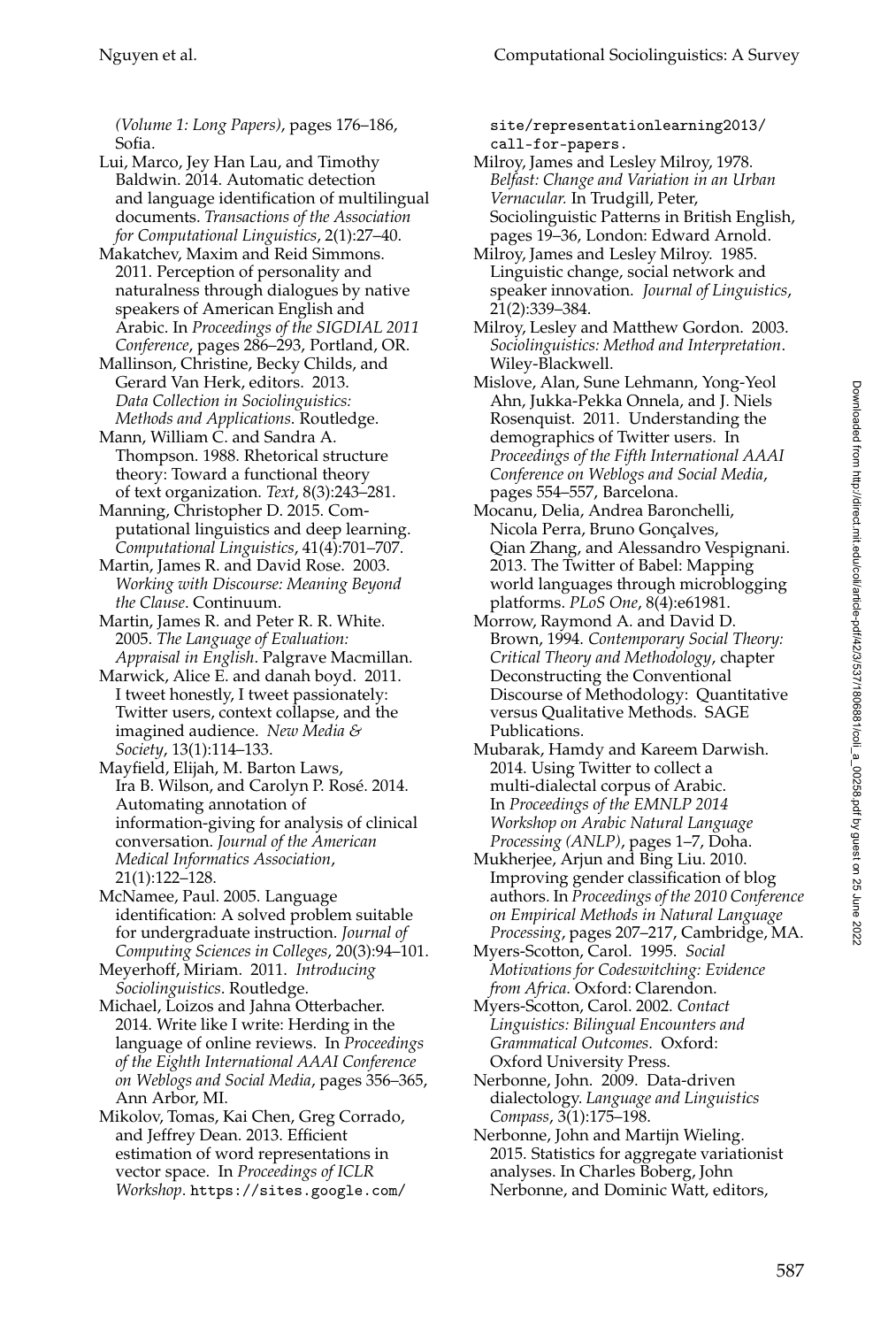*Handbook of Dialectology*. Boston: Wiley.

Nguyen, Dong and A. Seza Doğruöz. 2013. Word level language identification in online multilingual communication. In *Proceedings of the 2013 Conference on Empirical Methods in Natural Language Processing*, pages 857–862, Seattle, WA.

Nguyen, Dong, Rilana Gravel, Dolf Trieschnigg, and Theo Meder. 2013. "How old do you think I am?" A study of language and age in Twitter. In *Proceedings of the Seventh International AAAI Conference on Weblogs and Social Media*, pages 439–448, Boston, MA.

Nguyen, Dong and Carolyn P. Rosé. 2011. Language use as a reflection of socialization in online communities. In *Proceedings of the Workshop on Language in Social Media (LSM 2011)*, pages 76–85, Portland, OR.

Nguyen, Dong, Noah A. Smith, and Carolyn P. Rosé. 2011. Author age prediction from text using linear regression. In *Proceedings of the 5th ACL-HLT Workshop on Language Technology for Cultural Heritage, Social Sciences, and Humanities*, pages 115–123, Portland, OR.

Nguyen, Dong, Dolf Trieschnigg, and Leonie Cornips. 2015. Audience and the use of minority languages on Twitter. In *Proceedings of the Ninth International AAAI Conference on Web*

*and Social Media*, pages 666–669, Oxford. Nguyen, Dong, Dolf Trieschnigg, A. Seza Doğruöz, Rilana Gravel, Mariët Theune, Theo Meder, and Franciska de Jong. 2014. Why gender and age prediction from tweets is hard: Lessons from a crowdsourcing experiment. In *Proceedings of COLING 2014, the 25th International Conference on Computational Linguistics: Technical Papers*, pages 1950–1961, Dublin.

Nguyen, Dong, Dolf Trieschnigg, and Theo Meder. 2014. Tweetgenie: Development, evaluation, and lessons learned. In *Proceedings of COLING 2014, the 25th International Conference on Computational Linguistics: System Demonstrations*, pages 62–66, Dublin.

Nguyen, Viet-An, Jordan Boyd-Graber, Philip Resnik, Deborah A. Cai, Jennifer E. Midberry, and Yuanxin Wang. 2014. Modeling topic control to detect influence in conversations using nonparametric topic models. *Machine Learning*, 95(3):381–421.

Niederhoffer, Kate G. and James W. Pennebaker. 2002. Linguistic style matching in social interaction.

*Journal of Language and Social Psychology*, 21(4):337–360.

Noble, Bill and Raquel Fernández. 2015. Centre stage: How social network position shapes linguistic coordination. In *Proceedings of the 6th Workshop on Cognitive Modeling and Computational Linguistics*, pages 29–38, Denver, CO.

Nowson, Scott and Jon Oberlander. 2006. The identity of bloggers: Openness and gender in personal weblogs. In *AAAI Spring Symposium: Computational Approaches to Analyzing Weblogs*, pages 163–167, Palo Alto, CA.

- Nowson, Scott, Jon Oberlander, and Alastair J. Gill. 2005. Weblogs, genres and individual differences. In *Proceedings of the 27th Annual Conference of the Cognitive Science Society*, pages 1666–1671, Stresa.
- Otterbacher, Jahna. 2010. Inferring gender of movie reviewers: Exploiting writing style, content and metadata. In *Proceedings of the 19th ACM International Conference on Information and Knowledge Management*, pages 369–378, Toronto.
- Paolillo, John C. 2001. Language variation on Internet Relay Chat: A social network approach. *Journal of Sociolinguistics*, 5(2):180–213.
- Papalexakis, Evangelos E., Dong Nguyen, and A. Seza Doğruöz. 2014. Predicting code-switching in multilingual communication for immigrant communities. In *Proceedings of the First Workshop on Computational Approaches to Code Switching*, pages 42–50, Doha.
- Pavalanathan, Umashanthi and Jacob Eisenstein. 2015a. Audience-modulated variation in online social media. *American Speech*, 90(2):187–213.
- Pavalanathan, Umashanthi and Jacob Eisenstein. 2015b. Confounds and consequences in geotagged Twitter data. In *Proceedings of the 2015 Conference on Empirical Methods in Natural Language Processing*, pages 2138–2148, Lisbon.
- Pechenick, Eitan Adam, Christopher M. Danforth, and Peter Sheridan Dodds. 2015. Characterizing the Google books corpus: Strong limits to inferences of socio-cultural and linguistic evolution. *PLoS One*, 10(10):1–24.
- Peersman, Claudia, Walter Daelemans, and Leona Van Vaerenbergh. 2011. Predicting age and gender in online social networks. In *Proceedings of the 3rd International Workshop on Search and Mining User-Generated Contents (SMUC '11)*, pages 37–44, Glasgow.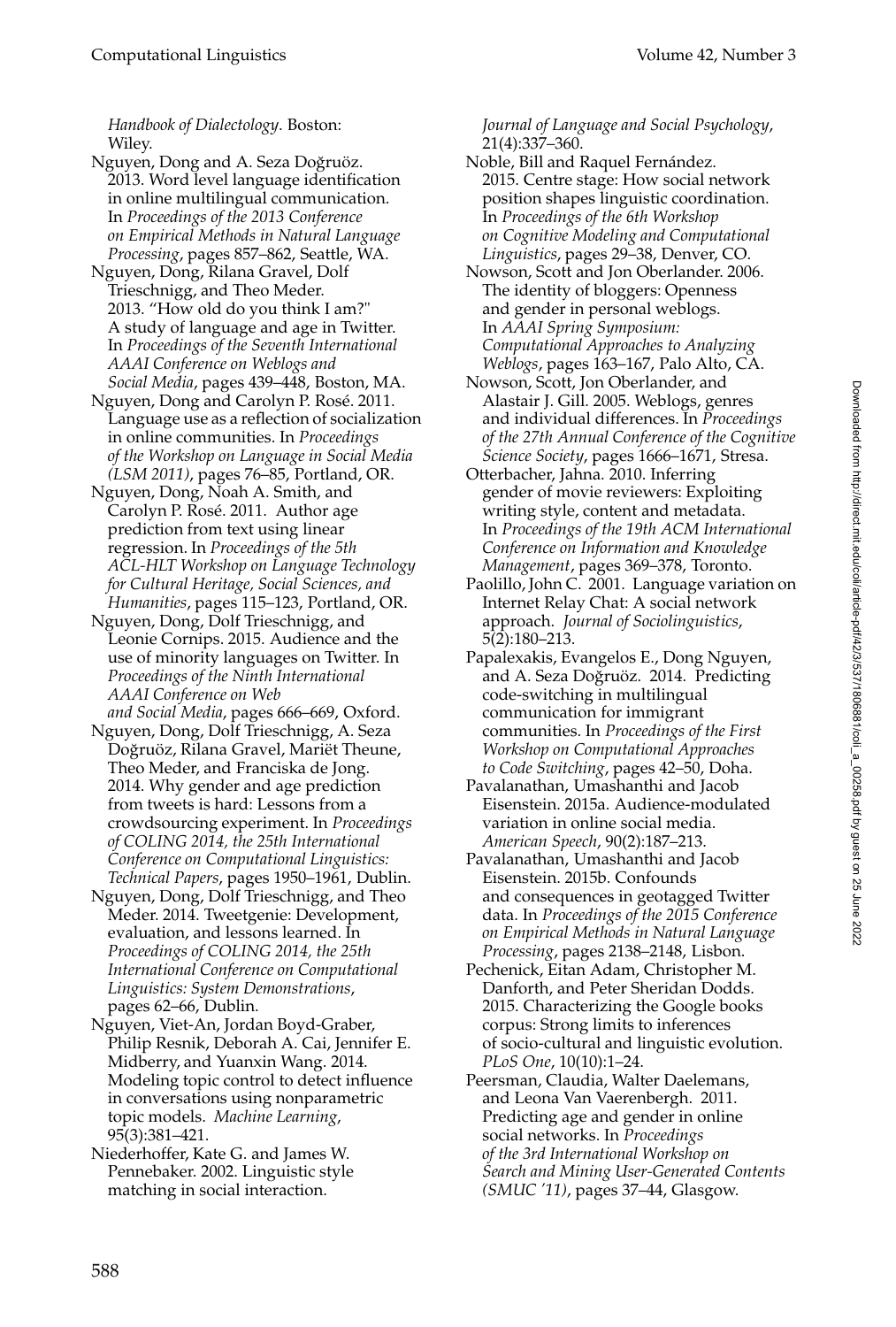Peirsman, Yves, Dirk Geeraerts, and Dirk Speelman. 2010. The automatic identification of lexical variation between language varieties. *Natural Language Engineering*, 16(04):469–491.

Peng, Nanyun, Yiming Wang, and Mark Dredze. 2014. Learning polylingual topic models from code-switched social media documents. In *Proceedings of the 52nd Annual Meeting of the Association for Computational Linguistics (Volume 2: Short Papers)*, pages 674–679, Baltimore, MA.

Pennacchiotti, Marco and Ana-Maria Popescu. 2011. A machine learning approach to Twitter user classification. In *Proceedings of the Fifth International AAAI Conference on Weblogs and Social Media*, pages 281–288, Barcelona.

Pennebaker, James W., Martha E. Francis, and Roger J. Booth. 2001. *Linguistic Inquiry and Word Count: LIWC 2001*. Mahwah, NJ: Lawrence Erlbaum.

Peterson, Kelly, Matt Hohensee, and Fei Xia. 2011. Email formality in the workplace: A case study on the Enron corpus. In *Proceedings of the Workshop on Language in Social Media (LSM 2011)*, pages 86–95, Portland, OR.

Pfeffer, Jeffrey and Gerald R. Salancik. 1978. *The External Control of Organizations: A Resource Dependence Perspective*. New York: Harper & Row.

Piergallini, Mario, Seza A. Doğruöz, Phani Gadde, David Adamson, and Carolyn P. Rosé. 2014. Modeling the use of graffiti style features to signal social relations within a multi-domain learning paradigm. In *Proceedings of the 14th Conference of the European Chapter of the Association for Computational Linguistics*, pages 107–115, Gothenburg.

Piotrowski, Michael. 2012. Natural language processing for historical texts. *Synthesis Lectures on Human Language Technologies*.

Poplack, Shana, David Sankoff, and Christopher Miller. 1988. The social correlates and linguistic processes of lexical borrowing and assimilation. *Linguistics*, 26(1):47–104.

Postmes, Tom, Russell Spears, and Martin Lea. 2000. The formation of group norms in computer-mediated communication. *Human Communication Research*, 26(3):341–371.

Prabhakaran, Vinodkumar, Ashima Arora, and Owen Rambow. 2014. Staying on topic: An indicator of power in political

debates. In *Proceedings of the 2014 Conference on Empirical Methods in Natural Language Processing (EMNLP)*, pages 1481–1486, Doha.

- Prabhakaran, Vinodkumar, Ajita John, and Dorée D. Seligmann. 2013. Who had the upper hand? Ranking participants of interactions based on their relative power. In *Proceedings of the Sixth International Joint Conference on Natural Language Processing*, pages 365–373, Nagoya.
- Prabhakaran, Vinodkumar and Owen Rambow. 2013. Written dialog and social power: Manifestations of different types of power in dialog behavior. In *Proceedings of the Sixth International Joint Conference on Natural Language Processing*, pages 216–224, Nagoya.
- Prabhakaran, Vinodkumar, Owen Rambow, and Mona Diab. 2012a. Predicting overt display of power in written dialogs. In *Proceedings of the 2012 Conference of the North American Chapter of the Association for Computational Linguistics: Human Language Technologies*, pages 518–522, Montréal.
- Prabhakaran, Vinodkumar, Owen Rambow, and Mona Diab. 2012b. Who's (really) the boss? Perception of situational power in written interactions. In *Proceedings of COLING 2012*, pages 2259–2274, Mumbai.
- Prabhakaran, Vinodkumar, Emily E. Reid, and Owen Rambow. 2014. Gender and power: How gender and gender environment affect manifestations of power. In *Proceedings of the 2014 Conference on Empirical Methods in Natural Language Processing (EMNLP)*, pages 1965–1976, Doha.
- Prager, John M. 1999. Linguini: Language identification for multilingual documents. In *Proceedings of the 32nd Annual Hawaii International Conference on Systems Sciences*, Maui, HI.
- Preoțiuc-Pietro, Daniel, Vasileios Lampos, and Nikolaos Aletras. 2015. An analysis of the user occupational class through Twitter content. In *Proceedings of the 53rd Annual Meeting of the Association for Computational Linguistics and the 7th International Joint Conference on Natural Language Processing (Volume 1: Long Papers)*, pages 1754–1764, Beijing.
- Preoțiuc-Pietro, Daniel, Svitlana Volkova, Vasileios Lampos, Yoram Bachrach, and Nikolaos Aletras. 2015. Studying user income through language, behaviour and affect in social media. *PLoS One*, 10(9).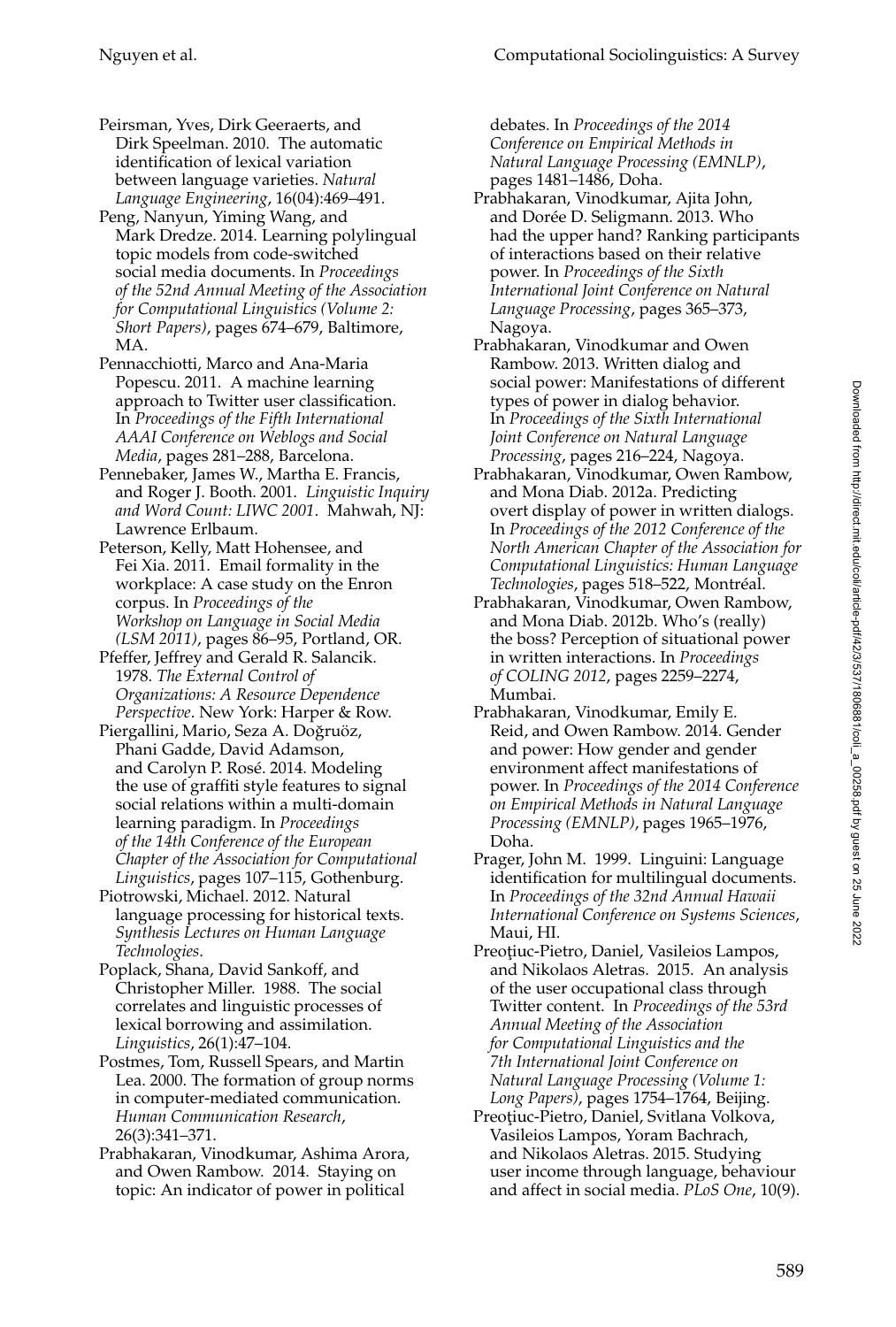Prokić, Jelena, Çağrı Çöltekin, and John Nerbonne. 2012. Detecting shibboleths. In *Proceedings of the EACL 2012 Joint Workshop of LINGVIS & UNCLH*, pages 72–80, Avignon.

Quercia, Daniele, Jonathan Ellis, Licia Capra, and Jon Crowcroft. 2011. In the mood for being influential on Twitter. In *Proceedings of the 3rd IEEE International Conference on Social Computing*, pages 307–314, Boston, MA.

Rabe-Hesketh, Sophia and Anders Skrondal. 2012. *Multilevel and Longitudinal Modeling Using Stata*. Stata Press.

Rabe-Hesketh, Sophia, Anders Skrondal, and Andrew Pickles. 2004. GLLAMM manual. U.C. Berkeley Division of Biostatistics Working Paper Series, Paper 160.

Raghavan, Sindhu, Adriana Kovashka, and Raymond Mooney. 2010. Authorship attribution using probabilistic context-free grammars. In *Proceedings of the ACL 2010 Conference Short Papers*, pages 38–42, Uppsala.

Rangel, Francisco, Paolo Rosso, Irina Chugur, Martin Potthast, Martin Trenkmann, Benno Stein, Ben Verhoeven, and Walter Daelemans. 2014. Overview of the 2nd author profiling task at PAN 2014. In *CLEF 2014 Evaluation Labs and Workshop—Working Notes Papers*, Sheffield.

Rangel, Francisco, Paolo Rosso, Moshe Koppel, Efstathios Stamatatos, and Giacomo Inches. 2013. Overview of the author profiling task at PAN 2013. *CLEF 2013 Evaluation Labs and Workshop— Working Notes Papers*, Valencia. https://www.clef-initiative.eu/ edition/clef2013/working-notes.

Rao, Delip, Michael J. Paul, Clayton Fink, David Yarowsky, Timothy Oates, and Glen Coppersmith. 2011. Hierarchical bayesian models for latent attribute detection in social media. In *Proceedings of the Fifth International AAAI Conference on Weblogs and Social Media*, pages 598–601, Barcelona.

Rao, Delip, David Yarowsky, Abhishek Shreevats, and Manaswi Gupta. 2010. Classifying latent user attributes in Twitter. In *Proceedings of the 2nd international workshop on search and mining user-generated contents (SMUC '10)*, pages 37–44, Toronto.

Ribeiro, Branca Telles. 2006. Footing, positioning, voice. Are we talking about the same things? In Anna De Fina, Deborah Schiffrin, and Michael Bamberg, editors, *Discourse and Identity*. Cambridge University Press, pages 48–82.

Richards, Keith. 2006. *Language and Professional Identity: Aspects of Collaborative Interaction*. Palgrave Macmillan.

Romaine, Suzanne. 1995. *Bilingualism* (2nd edition). Malden, MA: Blackwell Publishers.

Rosé, Carolyn P., in press. *International Handbook of the Learning Sciences*, chapter Learning Analytics in the Learning Sciences. Taylor & Francis.

Rosé, Carolyn P. and Alla Tovares, 2015. *Socializing Intelligence Through Academic Talk and Dialogue*, chapter ''What sociolinguistics and machine learning have to say to one another about interaction analysis." Washington, DC: American Educational Research Association.

Rosé, Carolyn P., Yi-Chia Wang, Yue Cui, Jaime Arguello, Karsten Stegmann, Armin Weinberger, and Frank Fischer. 2008. Analyzing collaborative learning processes automatically: Exploiting the advances of computational linguistics in computer-supported collaborative learning. *International Journal of Computer-Supported Collaborative Learning*, 3(3):237–271.

Rosenthal, Sara and Kathleen McKeown. 2011. Age prediction in blogs: A study of style, content, and online behavior in pre- and post-social media generations. In *Proceedings of the 49th Annual Meeting of the Association for Computational Linguistics: Human Language Technologies*, pages 763–772, Portland, OR.

Sankoff, Gillian, 2006. *Encyclopedia of Language and Linguistics*, chapter ''Age: Apparent time and real time." Amsterdam: Elsevier.

Sap, Maarten, Gregory Park, Johannes Eichstaedt, Margaret Kern, David Stillwell, Michal Kosinski, Lyle Ungar, and Andrew Hansen Schwartz. 2014. Developing age and gender predictive lexica over social media. In *Proceedings of the 2014 Conference on Empirical Methods in Natural Language Processing (EMNLP)*, pages 1146–1151, Doha.

Sarawgi, Ruchita, Kailash Gajulapalli, and Yejin Choi. 2011. Gender attribution: Tracing stylometric evidence beyond topic and genre. In *Proceedings of the Fifteenth Conference on Computational Natural Language Learning*, pages 78–86, Portland, OR.

Schegloff, Emanuel A. 2007. *Sequence Organization in Interaction: A Primer in Conversation Analysis*, volume 1. Cambridge University Press.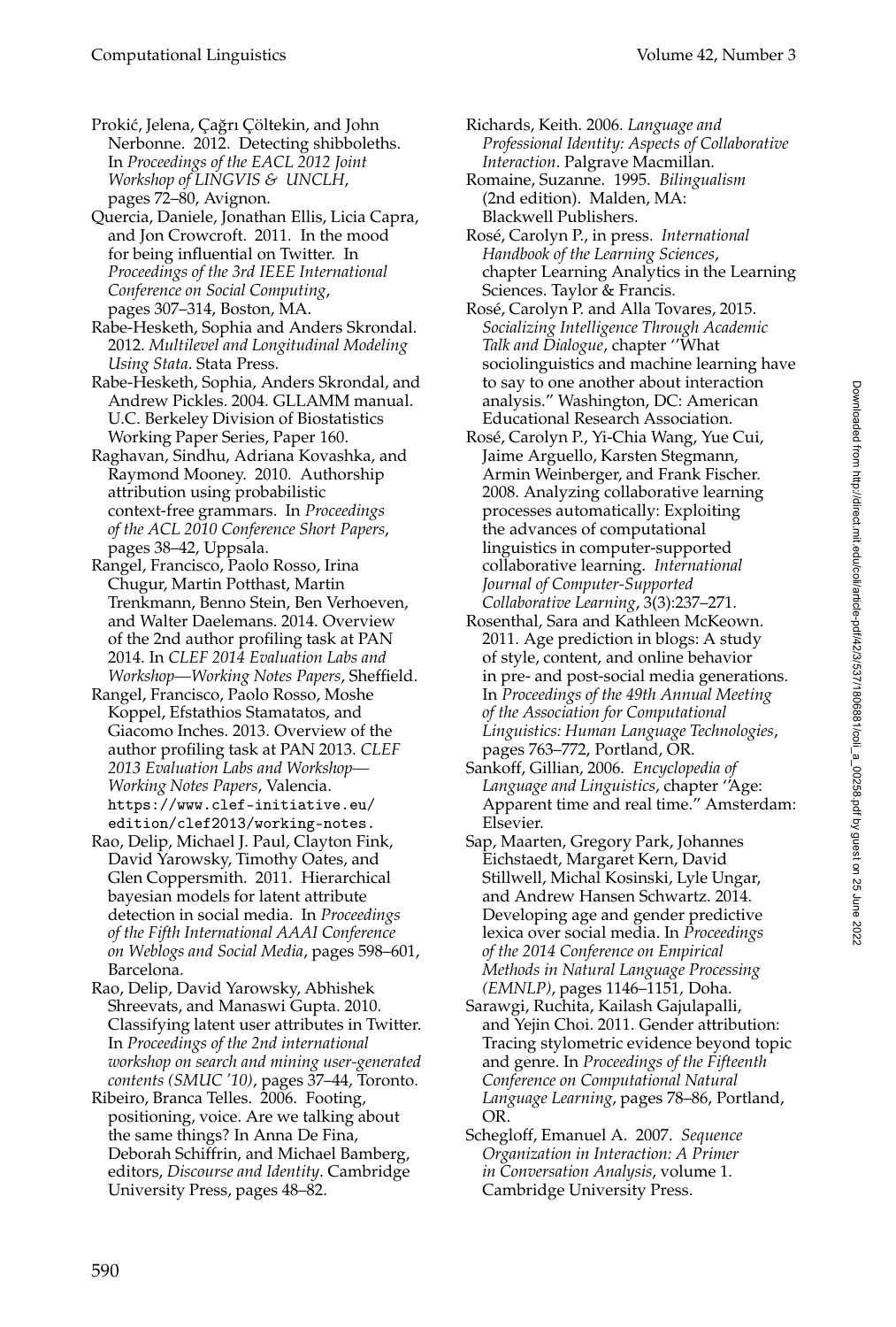Scherrer, Yves and Owen Rambow. 2010. Word-based dialect identification with georeferenced rules. In *Proceedings of the 2010 Conference on Empirical Methods in Natural Language Processing*, pages 1151–1161, Cambridge, MA.

- Schler, Jonathan, Moshe Koppel, Shlomo Argamon, and James W. Pennebaker. 2006. Effects of age and gender on blogging. In *Proceedings of AAAI Spring Symposium on Computational Approaches to Analyzing Weblogs*, pages 199–205, Menlo Park, CA.
- Schneider, Gerold, James Dowdall, and Fabio Rinaldi. 2004. A robust and hybrid deep-linguistic theory applied to large-scale parsing. In *Proceedings of the 3rd Workshop on Robust Methods in Analysis of Natural Language Data (ROMAND 2004)*, pages 14–23, Geneva.
- Schuller, Björn, Stefan Steidl, Anton Batliner, Felix Burkhardt, Laurence Devillers, Christian Müller, and Shrikanth Narayanan. 2010. The INTERSPEECH 2010 paralinguistic challenge. In *INTERSPEECH*, pages 2794–2797, Makuhari.
- Schwartz, H. Andrew, Johannes C. Eichstaedt, Margaret L. Kern, Lukasz Dziurzynski, Stephanie M. Ramones, Megha Agrawal, Achal Shah, Michal Kosinski, David Stillwell, Martin E. P. Seligman, and Lyle H. Ungar. 2013. Personality, gender, and age in the language of social media: The open-vocabulary approach. *PLoS One*, 8(9):e73791.
- Scissors, Lauren E., Alastair J. Gill, Kathleen Geraghty, and Darren Gergle. 2009. In CMC we trust: The role of similarity. In *Proceedings of the SIGCHI Conference on Human Factors in Computing Systems (CHI '09)*, pages 527–536, Boston, MA.
- Searle, John R. 1969. *Speech Acts: An Essay in the Philosophy of Language*. Cambridge: Cambridge University Press.
- Singh, Sameer. 2001. A pilot study on gender differences in conversational speech on lexical richness measures. *Literary and Linguistic Computing*, 16(3):251–264.
- Sloan, Luke, Jeffrey Morgan, Pete Burnap, and Matthew Williams. 2015. Who tweets? Deriving the demographic characteristics of age, occupation and social class from Twitter user meta-data. *PLoS One*, 10(3).
- Snow, David A. and Leon Anderson. 1987. Identity work among the homeless: The verbal construction and avowal of personal identities. *American Journal of Sociology*, 92(6):1336–1371.
- Snow, Rion, Brendan O'Connor, Daniel Jurafsky, and Andrew Y. Ng. 2008. Cheap and fast—but is it good?: Evaluating non-expert annotations for natural language tasks. In *Proceedings of the 2008 Conference on Empirical Methods in Natural Language Processing*, pages 254–263, Honolulu, HI.
- Soliz, Jordan and Howard Giles. 2014. Relational and identity processes in communication: A contextual and meta-analytical review of Communication Accommodation Theory. In Elisia L. Cohen, editor, *Communication Yearbook 38*, pages 107–144, Routledge.
- Solorio, Thamar, Elizabeth Blair, Suraj Maharjan, Steven Bethard, Mona Diab, Mahmoud Ghoneim, Abdelati Hawwari, Fahad AlGhamdi, Julia Hirschberg, Alison Chang, and Pascale Fung. 2014. Overview for the first shared task on language identification in code-switched data. In *Proceedings of the First Workshop on Computational Approaches to Code Switching*, pages 62–72, Doha.
- Solorio, Thamar and Yang Liu. 2008a. Learning to predict code-switching points. In *Proceedings of the 2008 Conference on Empirical Methods in Natural Language Processing*, pages 973–981, Honolulu, HI.
- Solorio, Thamar and Yang Liu. 2008b. Part-of-speech tagging for English–Spanish code-switched text. In *Proceedings of the 2008 Conference on Empirical Methods in Natural Language Processing*, pages 1051–1060, Honolulu, HI.
- Stamatatos, Efstathios. 2009. A survey of modern authorship attribution methods. *Journal of the American Society for Information Science and Technology*, 60(3):538–556.
- Stoop, Wessel and Antal van den Bosch. 2014. Using idiolects and sociolects to improve word prediction. In *Proceedings of the 14th Conference of the European Chapter of the Association for Computational Linguistics*, pages 318–327, Gothenburg.
- Strzalkowski, Tomek, Samira Shaikh, Ting Liu, George Aaron Broadwell, Jenny Stromer-Galley, Sarah Taylor, Umit Boz, Veena Ravishankar, and Xiaoai Ren. 2012. Modeling leadership and influence in multi-party online discourse. In *Proceedings of COLING 2012*, pages 2535–2552, Mumbai.
- Swayamdipta, Swabha and Owen Rambow. 2012. The pursuit of power and its manifestation in written dialog. In *Proceedings of 2012 IEEE Sixth International*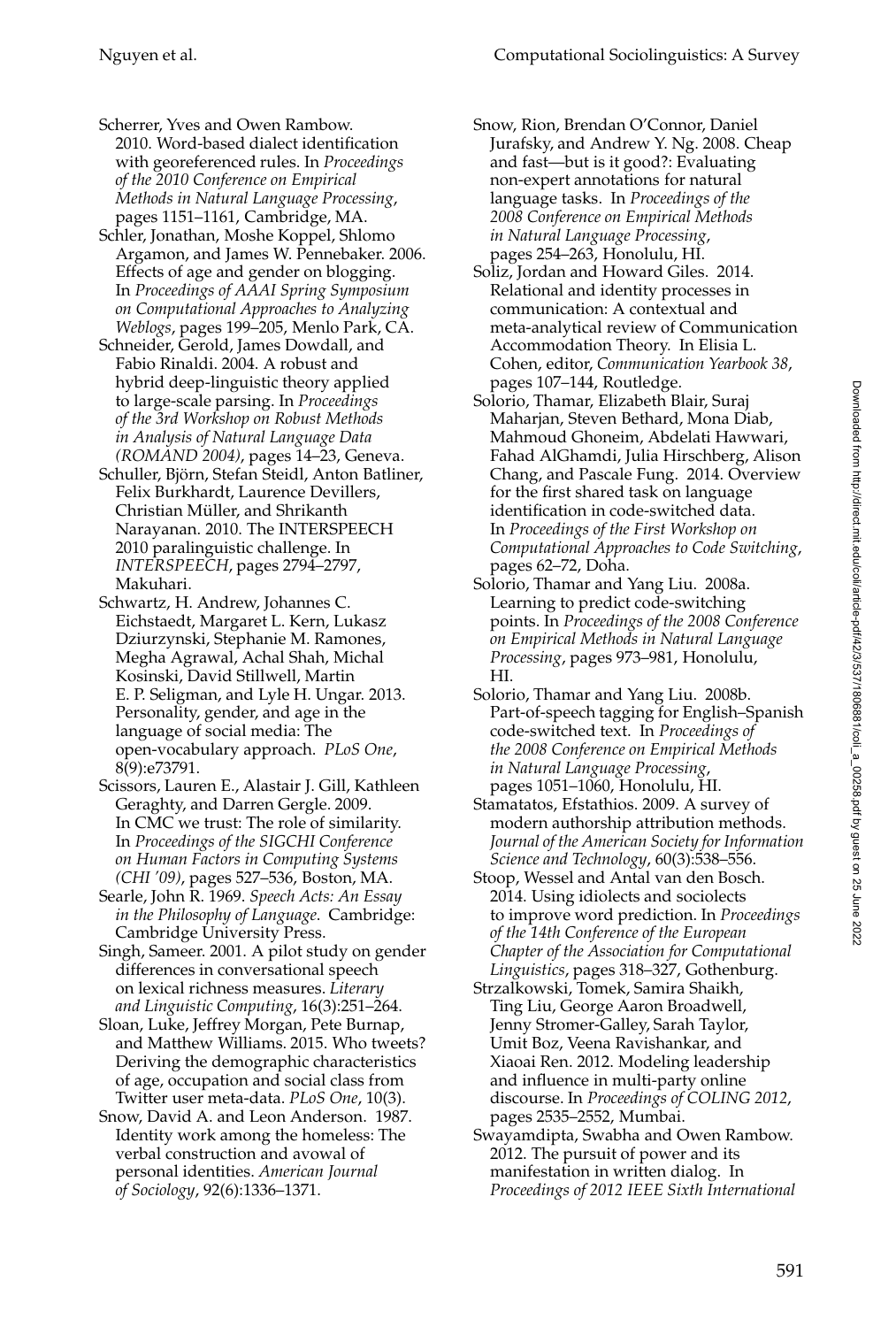*Conference on Semantic Computing (ICSC)*, pages 22–29, Palermo.

- Taboada, Maite and William C. Mann. 2006. Applications of Rhetorical Structure Theory. *Discourse Studies*, 8(4):567–588.
- Tagliamonte, Sali A. 2006. *Analysing Sociolinguistic Variation*. Cambridge University Press.
- Tam, Jenny and Craig H. Martell. 2009. Age detection in chat. In *ICSC '09. IEEE International Conference on Semantic Computing*, pages 33–39, Berkeley, CA.
- Tannen, Deborah. 1990. *You Just Don't Understand: Women and Men in Conversation*. Ballantine Books.
- Tannen, Deborah. 1993. *Framing in Discourse*. Oxford University Press.
- Thomason, Sarah G. 2001. *Language Contact: An Introduction*. Edinburgh: Edinburgh University Press.
- Trieschnigg, Dolf, Djoerd Hiemstra, Mariët Theune, Franciska Jong, and Theo Meder. 2012. An exploration of language identification techniques for the Dutch folktale database. In *Proceedings of the Workshop on Adaptation of Language Resources and Tools for Processing Cultural Heritage*, pages 47–51, Istanbul.
- Trudgill, Peter. 1974. *The Social Differentiation of English in Norwich*. Cambridge: Cambridge University Press.
- Trudgill, Peter. 2003. *The Norfolk Dialect*. Norfolk Origins 7. Poppyland Publishing.
- Truong, Khiet P., Gerben J. Westerhof, Sanne M. A. Lamers, and Franciska de Jong. 2014. Towards modeling expressed emotions in oral history interviews: Using verbal and nonverbal signals to track personal narratives. *Literary and Linguistic Computing*, 29(4):621–636.
- Tsaliki, Liza. 2003. Globalization and hybridity: The construction of Greekness on the Internet. In Karim Haiderali Karim, editor, *The Media of Diaspora*. Routledge.
- Van Durme, Benjamin. 2012. Streaming analysis of discourse participants. In *Proceedings of the 2012 Joint Conference on Empirical Methods in Natural Language Processing and Computational Natural Language Learning*, pages 48–58, Jeju Island.
- Volkova, Svitlana, Theresa Wilson, and David Yarowsky. 2013. Exploring demographic language variations to improve multilingual sentiment analysis in social media. In *Proceedings of the 2013 Conference on Empirical Methods in Natural Language Processing*, pages 1815–1827, Seattle, WA.
- Voss, Clare, Stephen Tratz, Jamal Laoudi, and Douglas Briesch. 2014. Finding

romanized Arabic dialect in code-mixed tweets. In *Proceedings of the Ninth International Conference on Language Resources and Evaluation (LREC-2014)*, pages 2249–2253, Reykjavik.

- Vyas, Yogarshi, Spandana Gella, Jatin Sharma, Kalika Bali, and Monojit Choudhury. 2014. POS tagging of English–Hindi code-mixed social media content. In *Proceedings of the 2014 Conference on Empirical Methods in Natural Language Processing (EMNLP)*, pages 974–979, Doha.
- Wagner, Suzanne E. 2012. Age grading in sociolinguistic theory. *Language and Linguistics Compass*, 6(6):371–382.
- Wang, Yafei, David Reitter, and John Yen. 2014. Linguistic adaptation in conversation threads: Analyzing alignment in online health communities. In *Proceedings of the 2014 ACL Workshop on Cognitive Modeling and Computational Linguistics*, pages 55–62, Baltimore, MD.
- Wardhaugh, Ronald. 2011. *An Introduction to Sociolinguistics*. Wiley-Blackwell.
- Wei, Li. 1998. The 'why' and 'how' questions in the analysis of conversational codeswitching. In Peter Auer, editor, *Codeswitching in Conversation: Language, Interaction and Identity,* pages 156–176, London: Routledge.
- Weinreich, Uriel. 1953. Languages in contact. findings and problems. *New York, Linguistic Circle of New York*. The Hague: Mouton.
- Weinreich, Uriel, William Labov, and Marvin I. Herzog. 1968. Empirical foundations for a theory of language change. In Winfred P. Lehmann and Yakov Malkiel, editors, *Directions for Historical Linguistics: A Symposium*. Austin: University of Texas Press, pages 95–188.
- Wen, Miaomiao, Diyi Yang, and Carolyn P. Rosé. 2014a. Linguistic reflections of student engagement in massive open online courses. In *Proceedings of the Eighth International AAAI Conference on Weblogs and Social Media*, pages 525–534, Ann Arbor, MI.
- Wen, Miaomiao, Diyi Yang, and Carolyn P. Rosé. 2014b. Sentiment analysis in MOOC discussion forums: What does it tell us? In *Proceedings of the 7th International Conference on Educational Data Mining*, pages 130–137, London.
- West, Robert, Hristo S. Paskov, Jure Leskovec, and Christopher Potts. 2014. Exploiting social network structure for person-to-person sentiment analysis. *Transactions of the Association of*